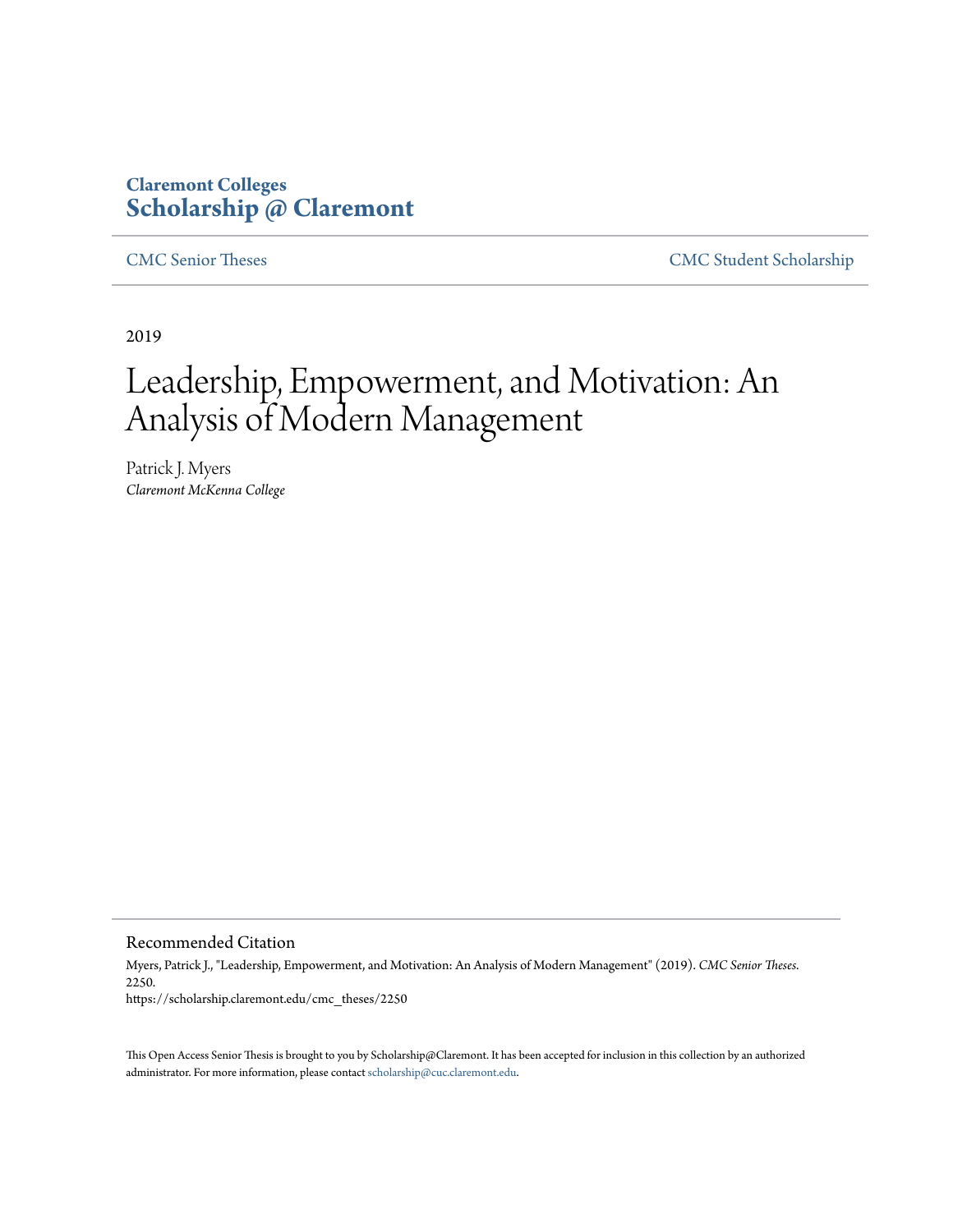Claremont McKenna College

# **Leadership, Empowerment, and Motivation: An Analysis of Modern Management**

submitted to Professor David Day

> by Patrick Myers

for Senior Thesis Spring 2019 April 29<sup>th</sup>, 2019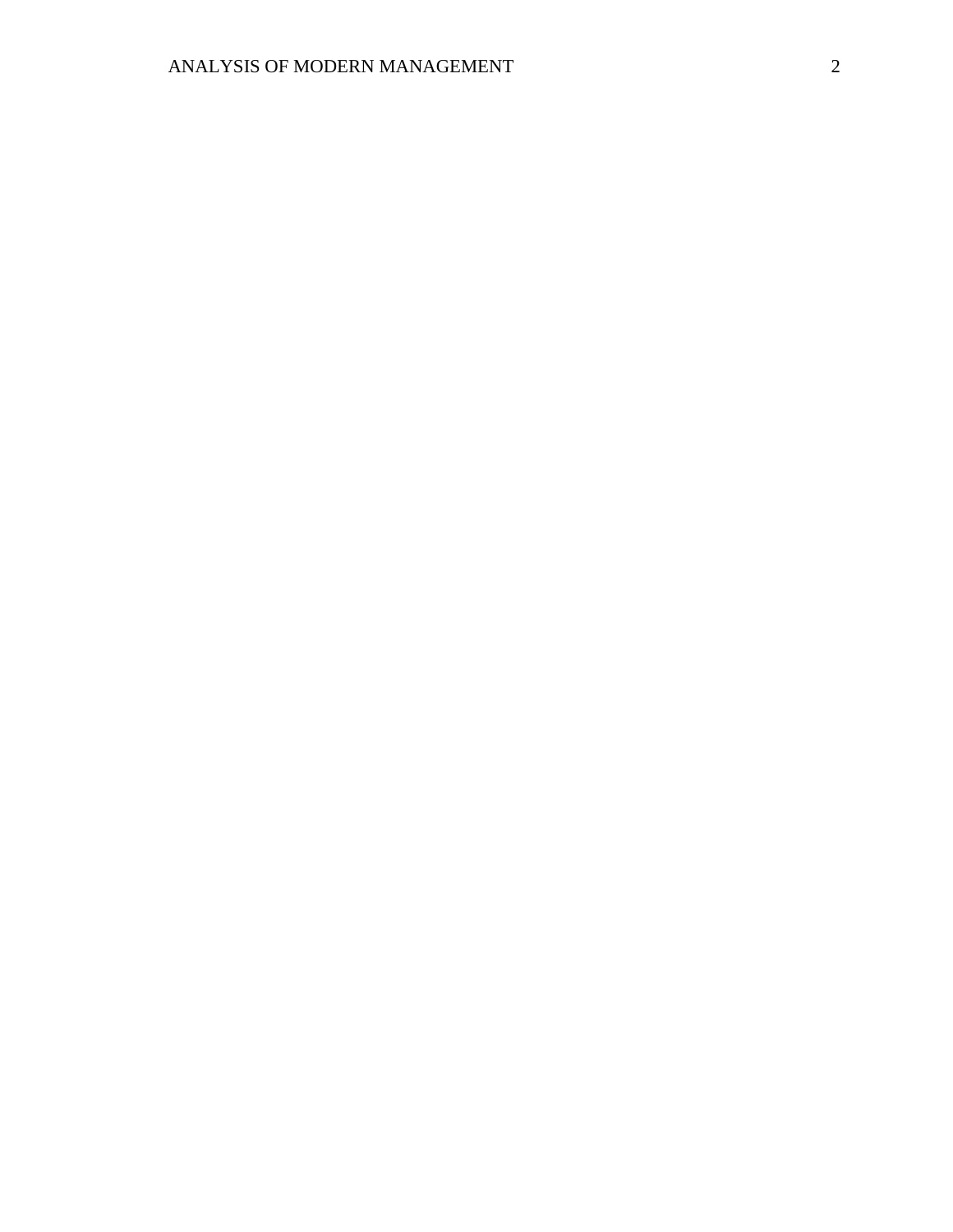# Abstract

The purpose of this paper is to explore the role of management in organizations and, specifically, look at the overlap between management and leadership with a particular focus on empowerment. With considerations of previous literature, current examples, and a case study interview, this literature seeks to solidify the importance of leadership by managers in the workplace. Furthermore, it seeks to highlight the role of empowerment, presented by the leader and experienced by followers, in creating a thriving workplace built on culture and trust. Lastly, the literature aims to better understand the motivations of the modern employee to provide potential areas of focus that can improve manager and employee relationships. This is an analysis of modern management looking at the effects of leadership, empowerment, and motivation in the workplace.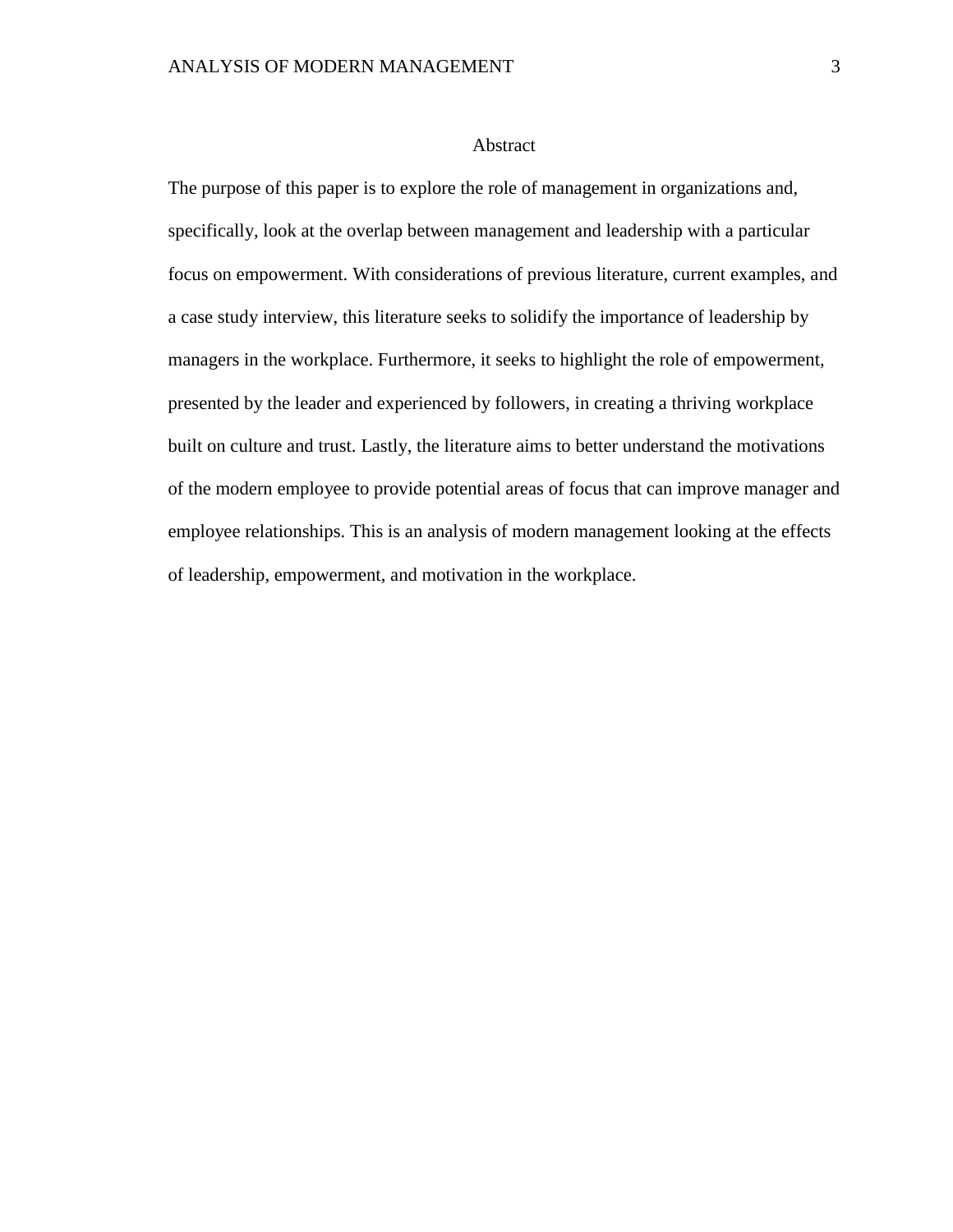# Table of Contents

| $\mathbf{b}$ . |
|----------------|
|                |
|                |
|                |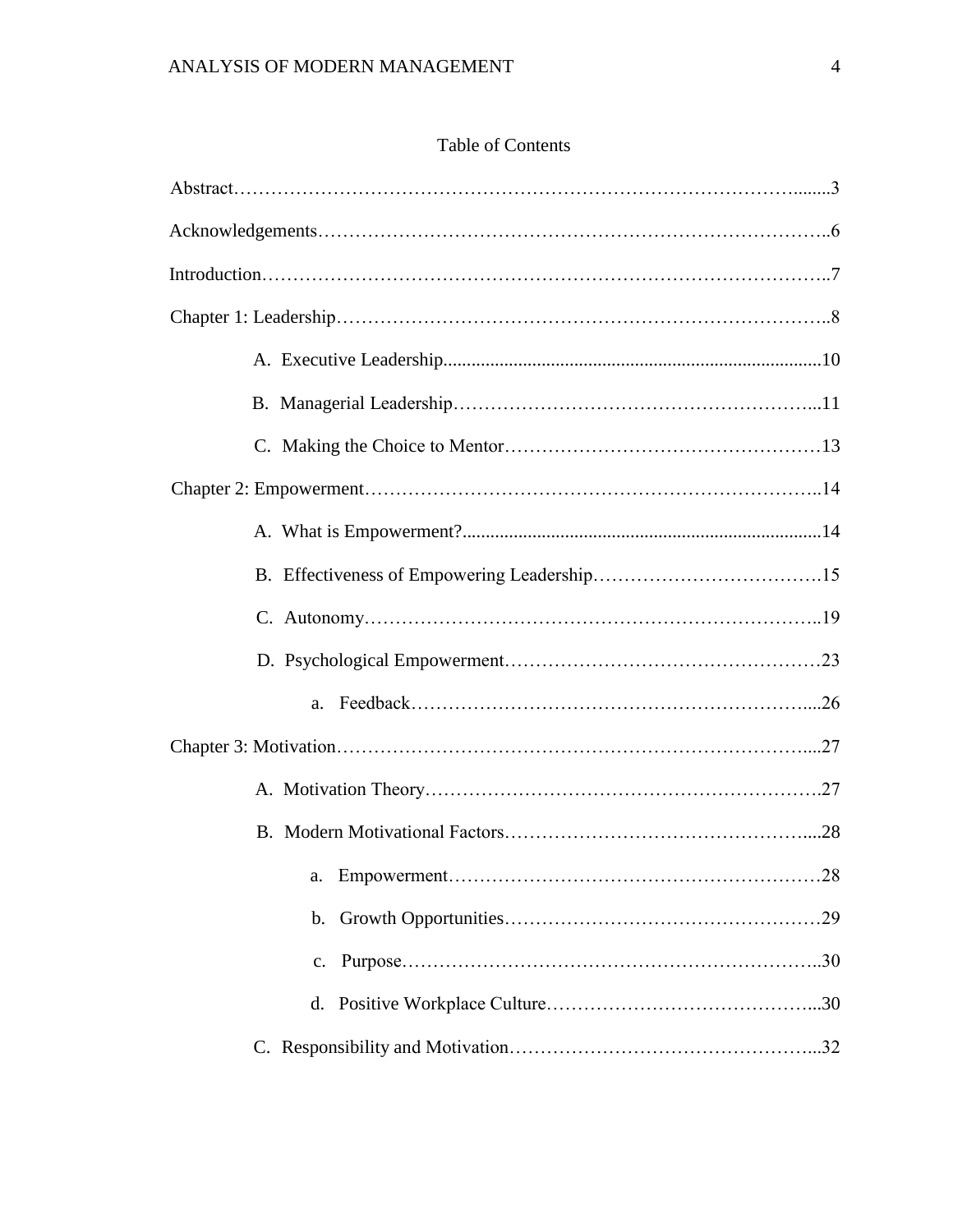| A. Future Research: Feedback Loop of Empowerment41 |  |
|----------------------------------------------------|--|
|                                                    |  |
|                                                    |  |
|                                                    |  |
|                                                    |  |
|                                                    |  |
|                                                    |  |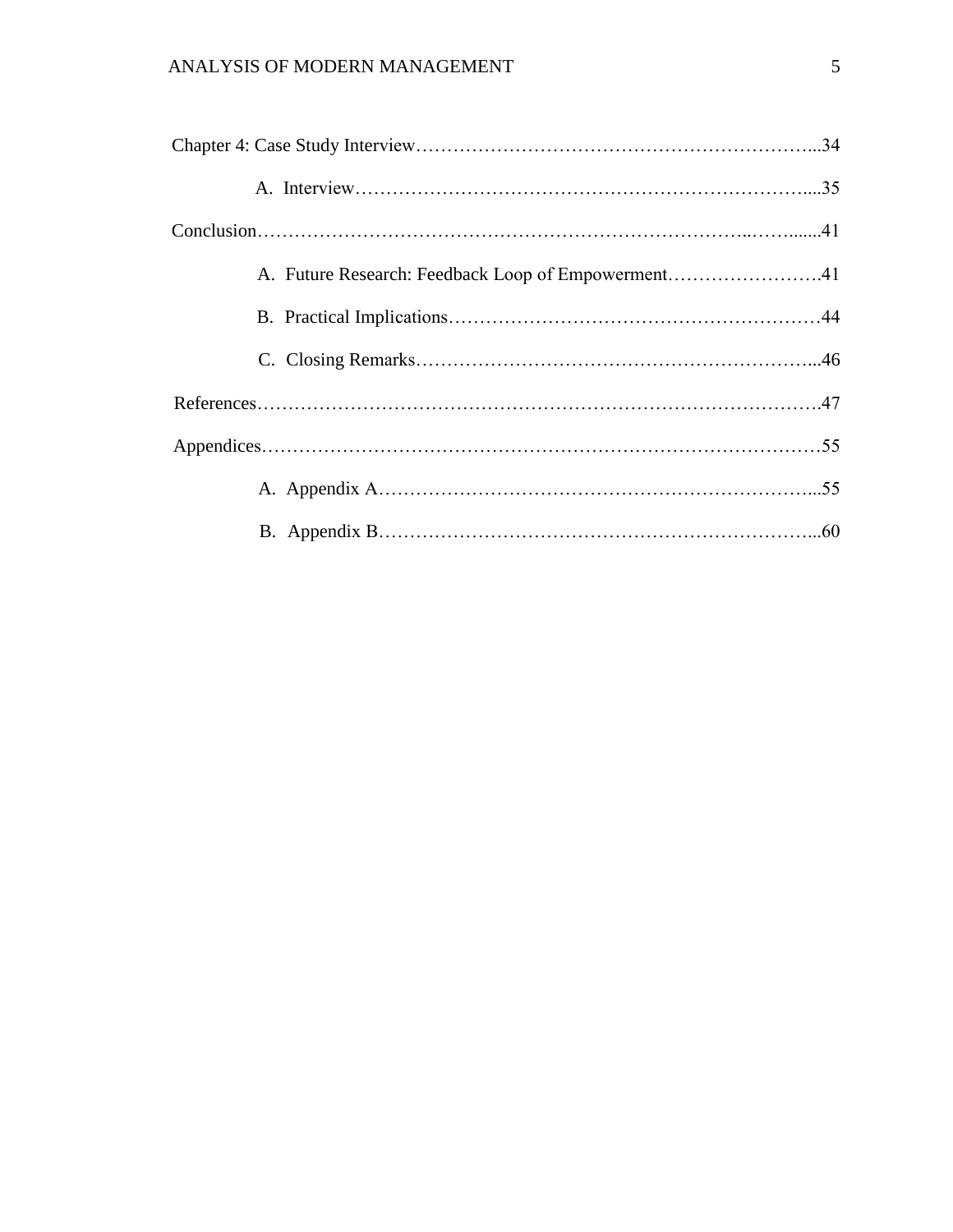## Acknowledgements

Thank you to my parents, Jon and Kris, brother, Andrew, and the rest of the family who have contributed to my learning and growth throughout the years. Your endless support and encouragement have been monumental in my success. I would also like to acknowledge my uncle, Hardy, for being an incredible leader and role model.

Thank you to my friends for keeping life interesting and entertaining. Each of you have made the past four years better than I could have possibly imagined.

Thank you Professor David Day for prompting my interest in I/O psychology, management theory, and leadership. Your coaching and guidance have made writing this literature exciting and enjoyable. I look forward to continuing our friendship in the years to come.

Thank you to Taylor McKenzie, Isabella Zelinger, and the team at Paycom for being great leaders and friends, and contributing to a spectacular learning opportunity during my internship this spring. I am excited to begin my career in Pasadena with such a wonderful group of people.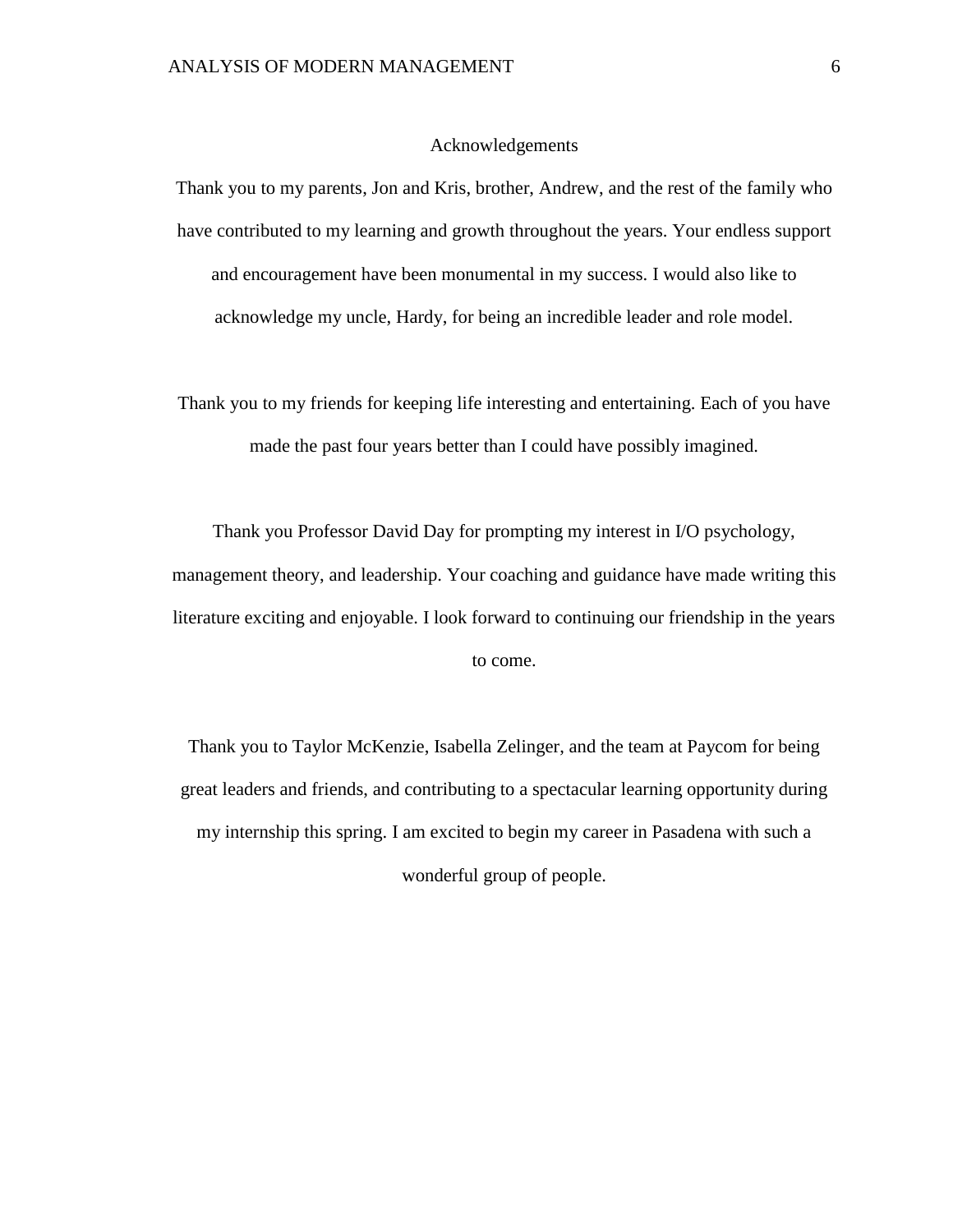# **Introduction**

In the modern workplace, the power of the employee has shifted since the beginning of the 21st century. For many years, employers were dealt the upper hand in finding, hiring, and retaining talent at their companies. The norm has changed where talented, well-educated employees seek opportunities of growth and development, and want to improve their skills through learning and application. They want to be part of organizations where they feel valued and provide value. In a study by McKinsey and Company, nearly one-third of company senior leaders stated finding top talent is their greatest challenge (Keller & Meany, 2017). The same research suggests by 2020 there will be a shortage of nearly 16-18 million highly skilled workers needed to fill applicable jobs in the United States and European economies (Keller & Meaney, 2017). These factors contribute to an increasingly complex workplace dynamic between executives, managers, and their subordinates (often referred to as direct reports, representatives, or team members).

As this shift continues, the role of a manager is crucial in creating a healthy, culture filled workplace where employees are satisfied with their work, committed to their jobs, and motivated to achieve higher performance levels. The success rate and results of an organization are largely dependent on whether or not these three variables align. Although technology continues to automate and simplify certain processes in the workplace, organizations are only as good as the people within them. The modern manager is given the difficult task of managing employees who are considered more high maintenance and demanding than prior generations. Therefore, successful managers are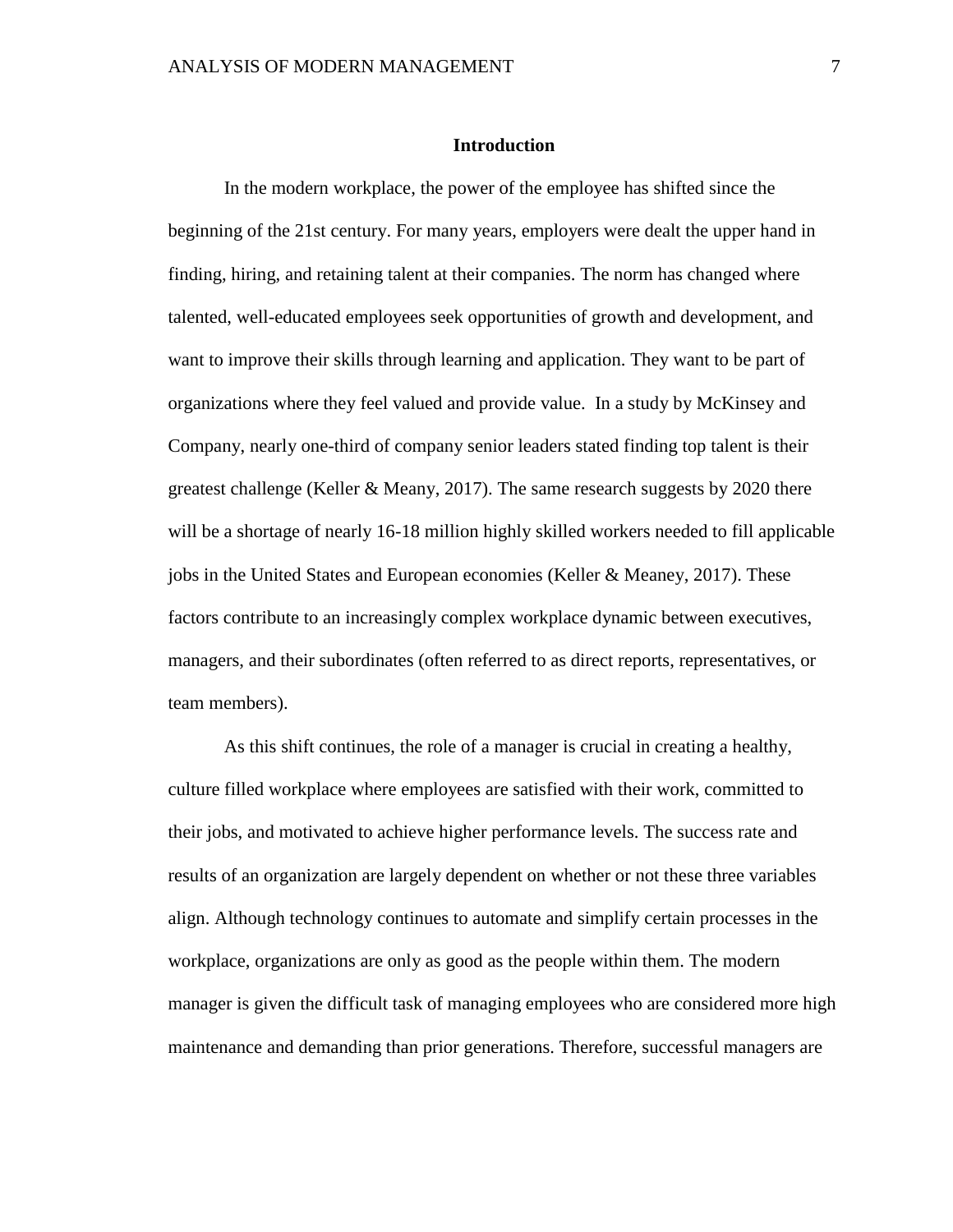expected to be both leaders and managers: two elements that are not the same but can go hand-in-hand.

The purpose of this paper is to explore the role of management in organizations and, specifically, look at the overlap between management and leadership. With considerations of previous literature, current examples, and a case study interview, this literature seeks to solidify the importance of leadership by managers in the workplace. Furthermore, it seeks to highlight the role of empowerment, presented by the leader and experienced by followers, in creating a thriving workplace built on culture and trust. Lastly, the literature aims to better understand the motivations of the modern employee to provide potential areas of focus that can improve manager and employee relationships. This is an analysis of modern management looking at the effects of leadership, empowerment, and motivation in the workplace. The next section will review the role of leadership in organizations, especially in terms of how it differs from management.

### **Chapter 1: Leadership**

When examining leadership from an academic perspective, one must have a firm understanding of its foundations. First and foremost, studying leadership and leaders is not the same. Leadership is a construct. It is not a position, person, or place; it is a vast field of study within psychology that looks to better understand individuals through their decisions, traits, and behaviors. Leaders are the actual individuals who make decisions, take risks, and live out the results. To understand leadership, psychologists look at past, current, and future (emerging or developing) leaders to gain insight to the complexity of their thoughts and choices. There is not a perfect example of a leader, but people tend to identify certain figures such as Martin Luther King, Abraham Lincoln, or Nelson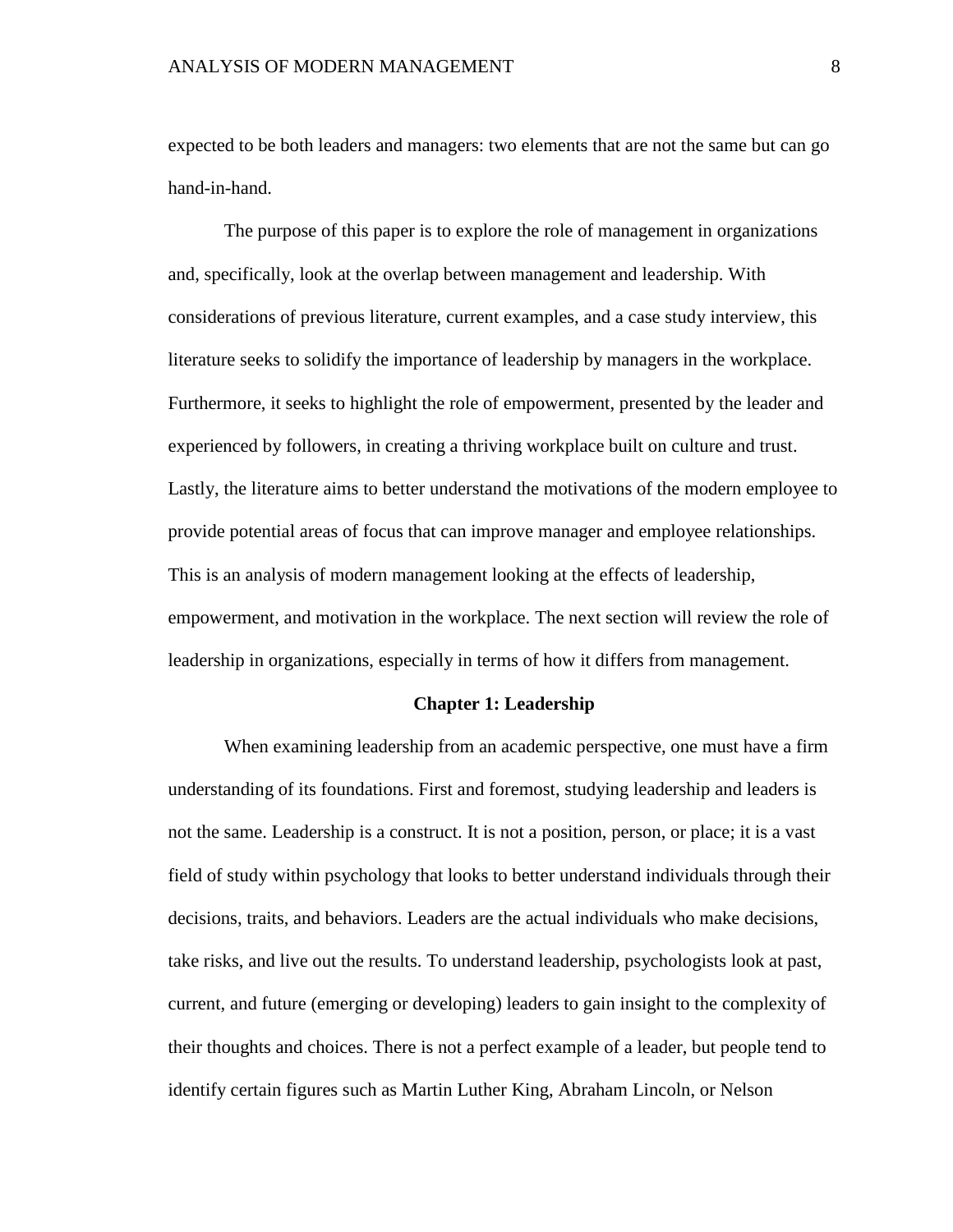Mandela. Other people may choose a parent or company CEO. Each of these individuals are inevitably different in their traits, characteristics, levels of responsibility, and public recognition, yet each of them display leadership in a unique way. In this manner, leadership is highly individualized.

The following example provides a tentative definition of leadership: "Leadership is a process whereby an individual influences a group of individuals to achieve a common goal" (Northouse, 2016, p. 6). This is a solid foundation to build upon. In the definition, the word "process" describes an ongoing endeavor. In some ways, it is string of choices that develops through actions and reactions. These situations arise in both formal and informal experiences. Formal leadership is displayed by those who are in structured organizations. A great example of this is a company executive. A company executive, who may or not be a great leader, must demonstrate leadership by leading a company to success by influencing others through motivation tactics, empowerment, careful analysis, strategic implementation, and strong decision making. Company executives also display what is known as legitimate power because their authority comes from the formal position they hold in the organization (French & Raven, 1959). Power, influence, and leadership are directly related. When used together, they make for a potent combination.

Leadership often arises in informal situations, sometimes as a result of necessity or in pursuit of task achievement. One important notion is leadership is not a position; it is a process. People often equate leadership with an assigned position but this is not the case. Sometimes, the so called "leader" is simply the first person to share their opinion or take action. In a meta-analysis examining the relationship between five-factor personality traits and leadership, extraversion and leadership were positively correlated (Judge, Illies,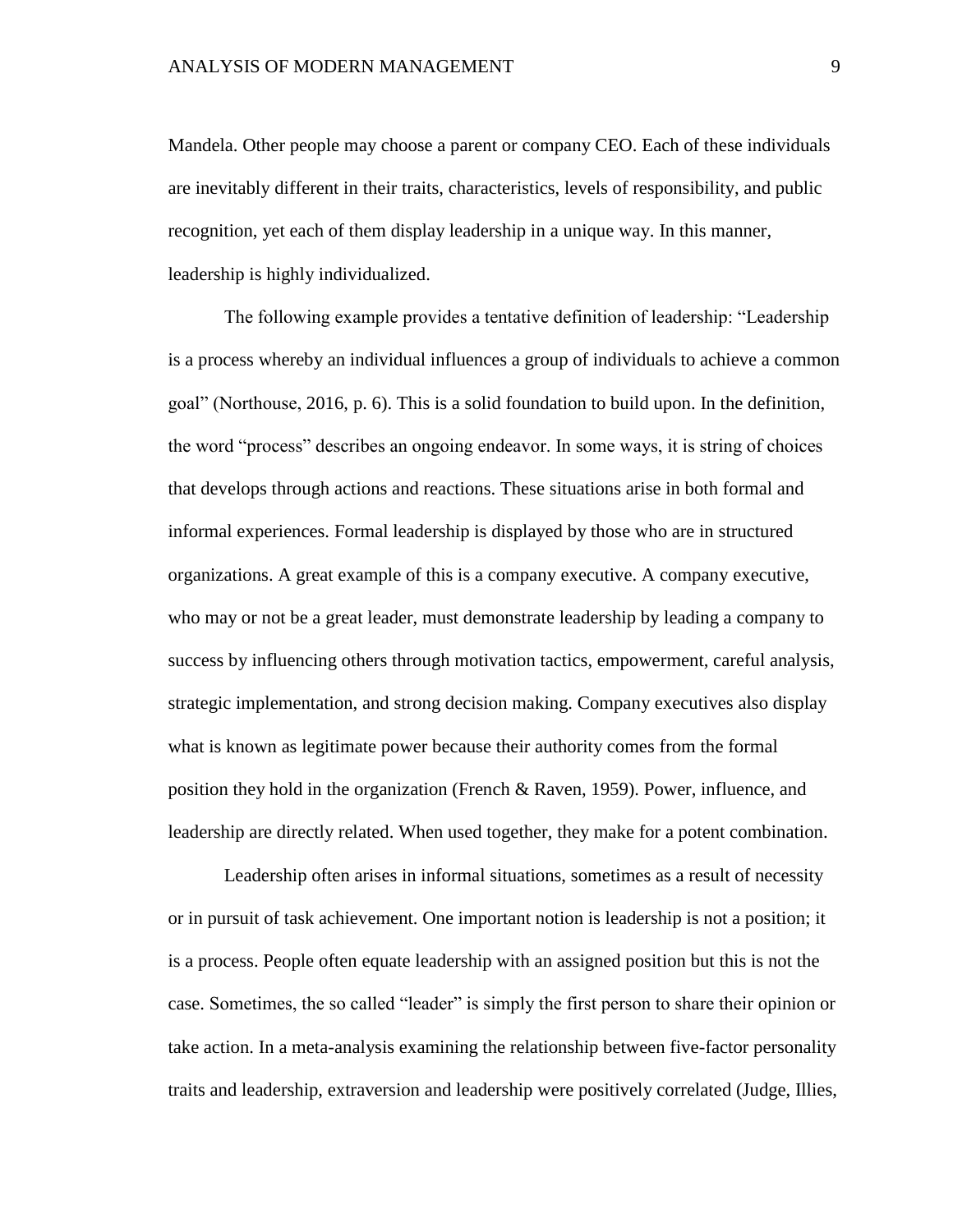Bono, & Gerhardt, 2002). A relevant example of an informal leadership scenario is the following: A large group of people are at a music festival with 100,000 attendees. The next set begins at 8:00 p.m. and people want to meet up so they can see the concert together. One member of the group decides it would best if everyone meet 20 minutes prior to the set at a given location. As a result, the group has adequate time to use the restroom, refill their water, and knows exactly where to meet and when. At 7:40 p.m., everyone has arrived and the member who determined the meeting location successfully leads them into the crowd for concert. In this scenario, the member who spoke up and coordinated the meeting point emerged as the leader. Situations like these frequently appear.

# **Executive Leadership**

According to Day and Lord (1988), up to 45% of the variance in organizational performance can be attributed to the CEO. Whether this statistic is directly related to the quality of the sample (aka the type of workers and companies) or legitimately represents the importance of an executive's leadership role in the company is worth further examining. In a smaller company, (less than one hundred employees), an executive's leadership style is closely scrutinized because there are fewer people and therefore upperlevel management and associate-level employees interact with higher frequency. Bernhard and O'Driscoll (2011) found that in smaller, family-owned companies, passive and uninvolved leadership styles resulted in negative feelings by employees towards the company. Specifically, employees were less satisfied with their job and did not feel empowered. (A closer look at empowerment will be covered in Chapter 2). In larger companies, particularly those with multiple locations and thousands of employees, an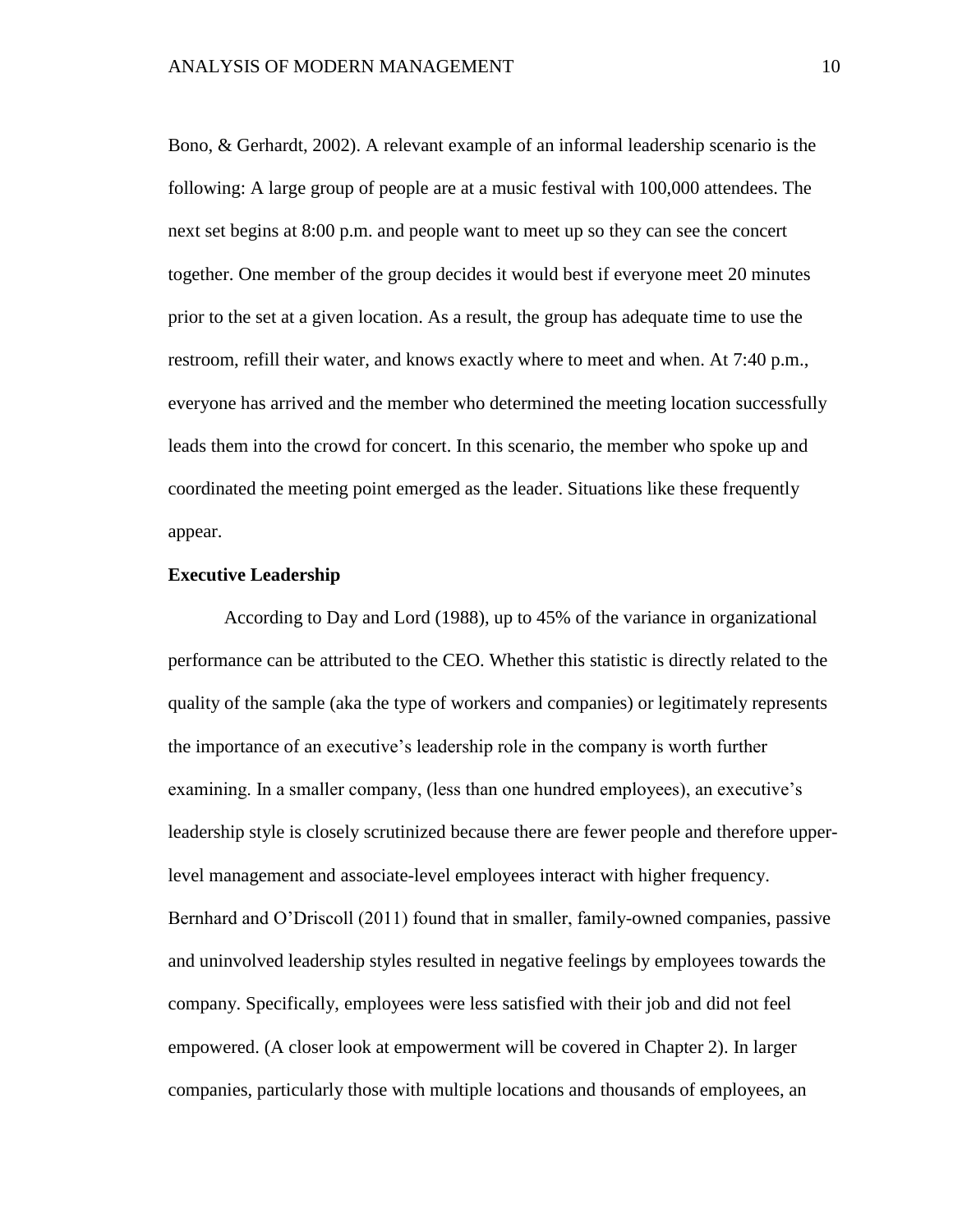executive's leadership style is less directly related to the job satisfaction of associatelevel employees. This is simply a result of less interaction between upper-level executives and lower-level employees. Executive leadership does play a role in influencing mid-level management style. Although research rarely looks at the direct effect of C-suite leadership on mid-level management, executives serve as role models and mentors so their choices trickle down the chain of command. Executives who emphasize integrity, discipline, and positivity set the tone for the rest of the company. These types of executives are visionaries who lead the company and generate solutions for organizational success. Managers, who are equally important to organizational success, are given expectations and responsibility by executives and must implement techniques to generate success within their teams.

#### **Managerial Leadership**

Mid-level managers generally have a closer relationship with lower-level employees because of proximity if nothing else. In a typical enterprise level company, the hierarchy is represented by the following: Board of Directors, President, CEO, Executive Vice Presidents, Regional Vice Presidents, Office Managers, Representatives and Associate-Level Employees. This is where the relationship between leadership and management is formed.

Leadership and management are closely related but are not always displayed together. Oftentimes, there is a disconnect between being a great leader and being a great manager. The role of the manager is to help their team perform well and generate income for the company. Managers focus on achievement using metrics and performance, and often adhere to the status quo in a system to helps other achieve goals (Reh, 2018). The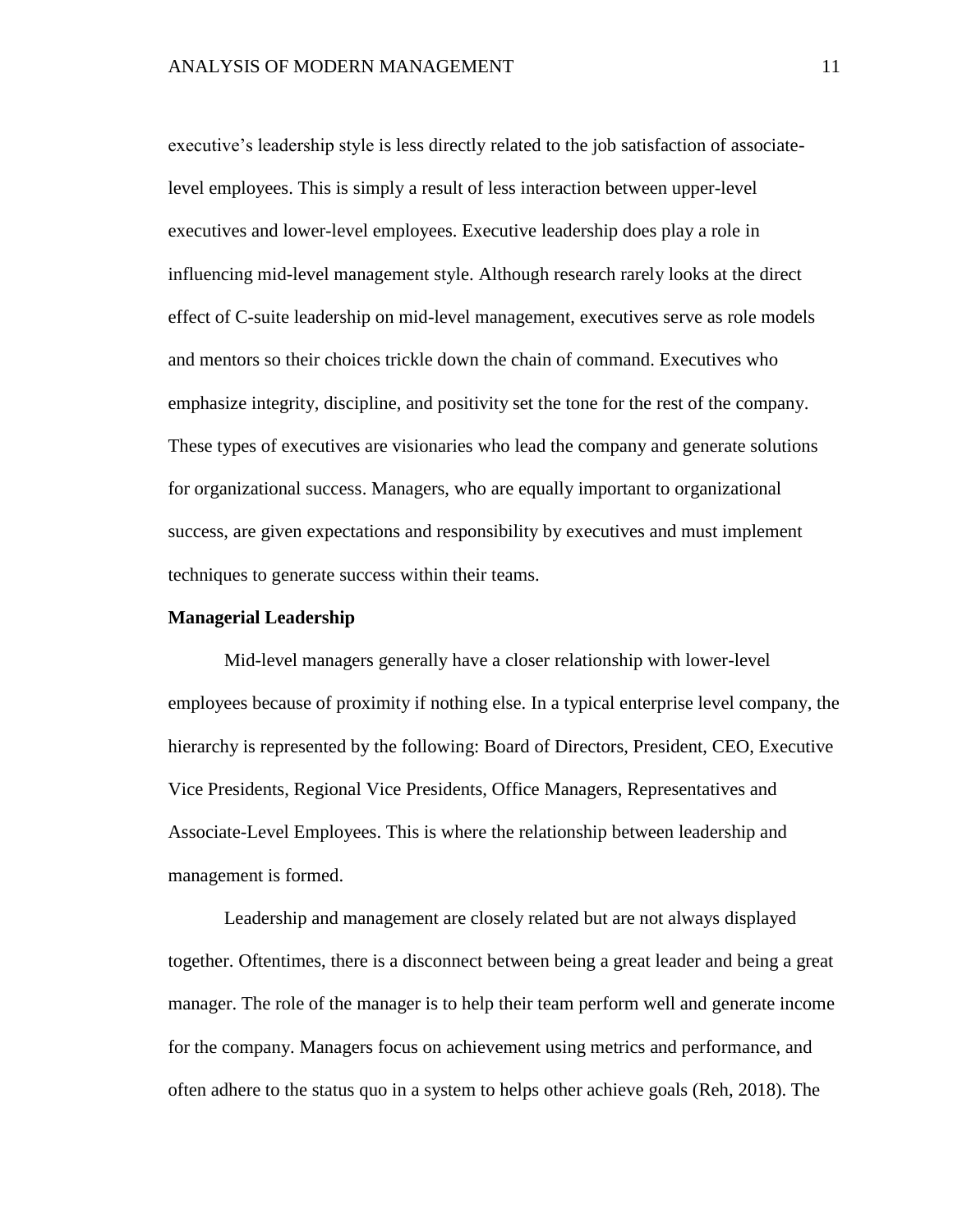role of the leader is to influence followers towards success and bring value to the team by understanding their needs and motivations. Leaders focus on growth and change, oftentimes using innovative solutions to bring others towards a positive outcome. People can be amazing leaders and struggle with management, yet they can also be amazing managers and terrible leaders. When an individual demonstrates the ability to motivate, empower, and increase employee satisfaction while simultaneously driving revenue, increasing productivity, and exceeding expectations, this person is a "Power-Play Leader." The term "power play" is generally used in reference to the sport of hockey when one team has more players on the ice than the opposing team due to a penalty. Furthermore, a situation where someone takes measures, some of which may be unethical, to increase their influence over others in hopes of gaining some kind of power is also known as a "power play." Each of these examples suggests the use of power as method for gaining a strategic advantage. Northouse (2016, p. 10) states, "power is the capacity or potential to influence." Using these examples and the definition, a Power-Play leader is not someone who is looking to gain an advantage over others using unethical means or for selfish reasons. Instead, they are an individual who mastered the balance between leadership and management. Management is generally associated with behaving in accordance to the status quo; leadership is more associated with change. In the case of a Power-Play leader, this person is both a manager and leader effectively allowing them to advance initiatives and spark change while adhering to status quo. This type of leader creates an advantage for the whole organization.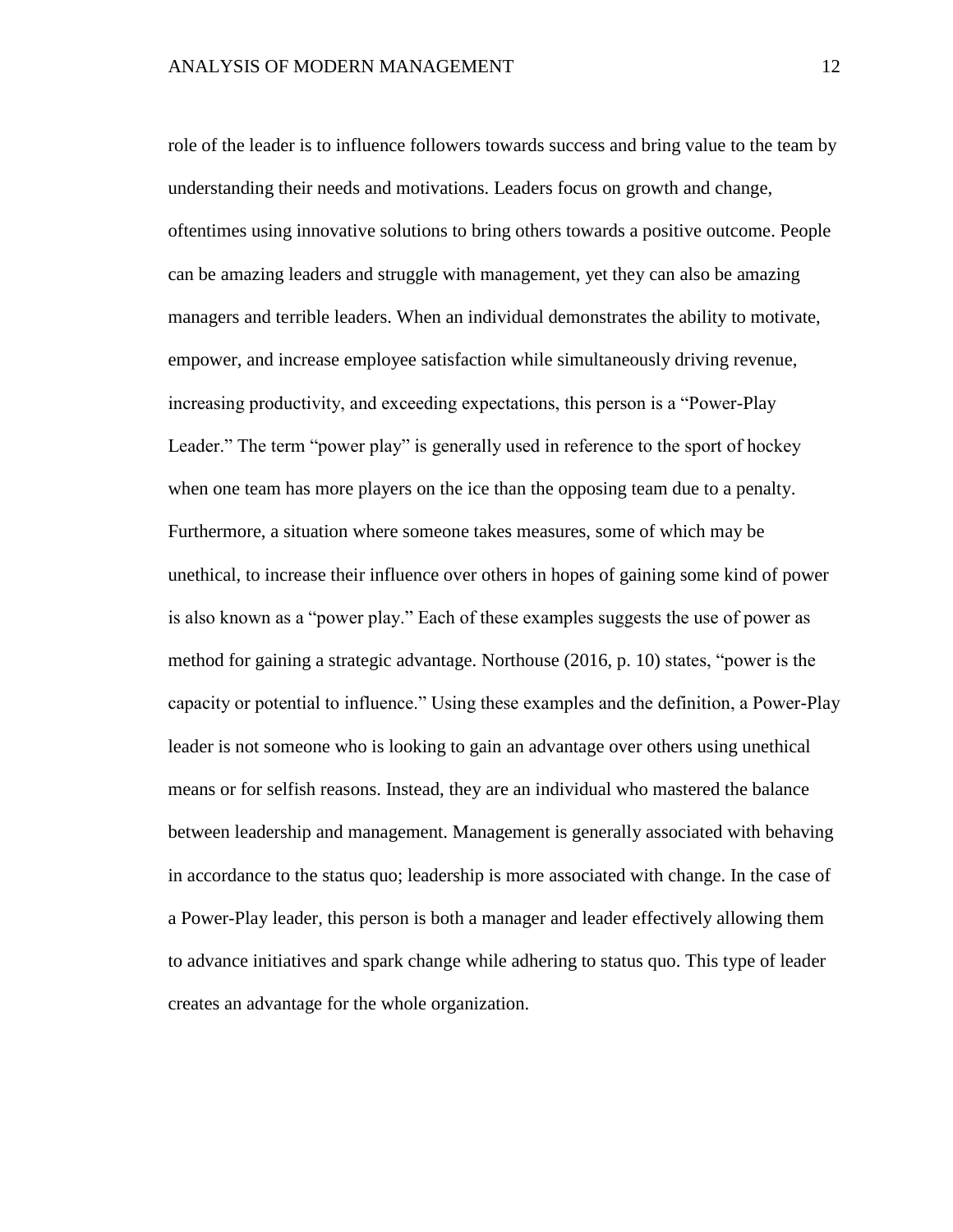### **Making the Choice to Mentor**

Another critical part of managerial leadership is mentoring others. During an interview, I was once asked, "Tell us about a boss, mentor, or coach. What did you learn from them?" My response specified that a boss (or manager) doesn't have to coach or mentor others, but it is in their best interest to do. Research supports this statement and indicates modern employees desire coaching, development, feedback, and a sense of belonging (Comaford, 2018). The needs of employees differ from those of prior generations and thus management styles that focus solely on production/results and minimally on the needs of employees are less effective. Early research in organizational psychology highlighted the concept of a concern for production and a concern for people (Blake & Mouton, 1964; Hemphill & Coons, 1957; Kahn, 1956, Stogdill, 1963; Stogdill 1974). Although these ideas have been discussed for many years, managers frequently struggle with finding a balance between a concern for people and productivity. Not every management position requires leadership or coaching, but in regards to forming and advancing strategic plans, these elements are essential.

Mentoring and coaching are similar in principle, but are not identical. A coach is a person who teaches others (in this case, an employee or subordinate) the techniques to successfully do something. They help another person develop the skills and competence to be successful. At times, they also provide guidance, feedback, and support. A mentor, who may employ some of the same tactics, is someone to look up to and receive advice from. Mentors are family members, professors, or sports coaches, but also are coworkers, bosses, or managers. Mentors provide coaching and feedback, and provide guidance or advice beyond that of a coach. A mentor works to develop someone both personally and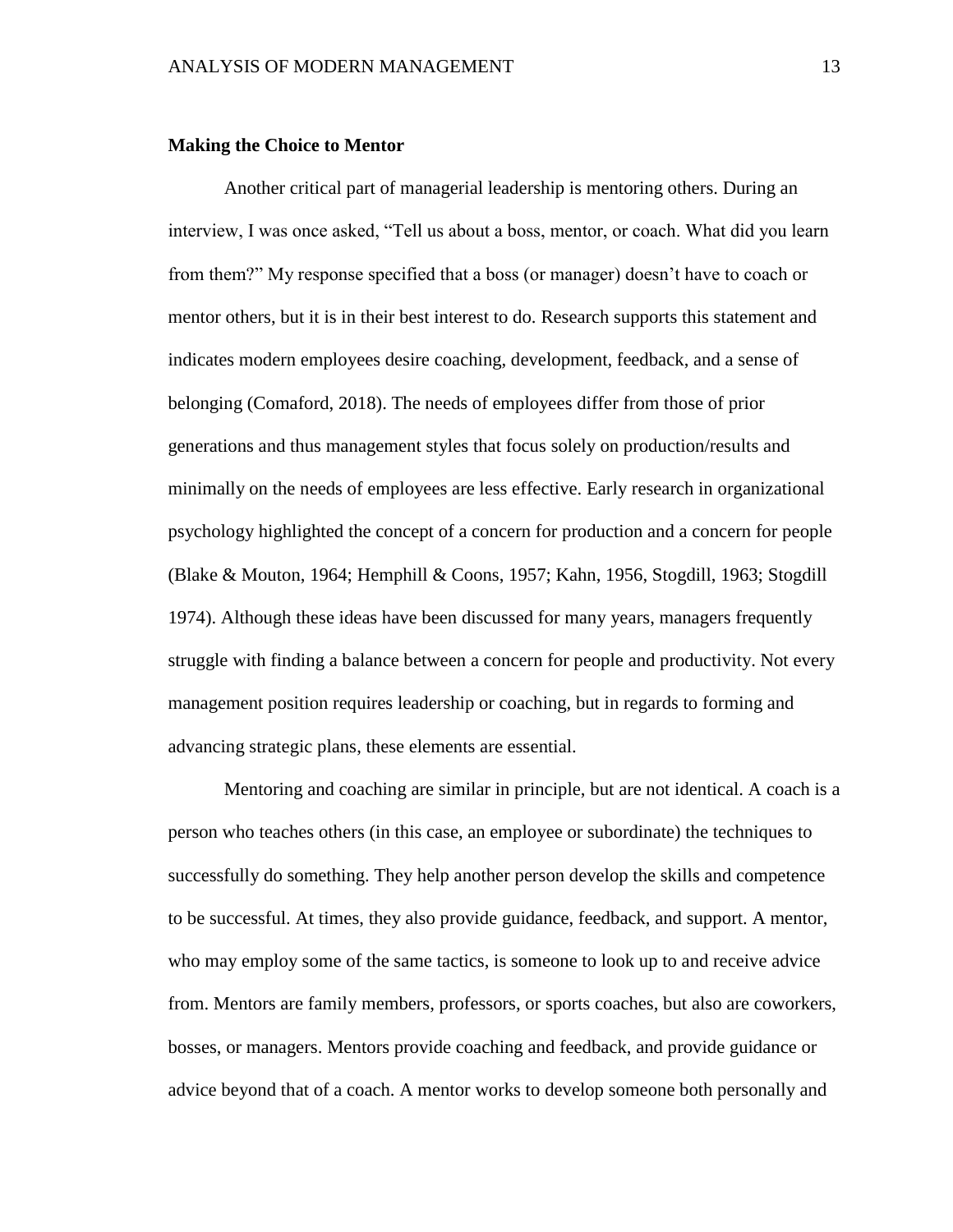professionally. According to a PWC survey of 3907 workers, 98% of the respondents felt coaches and mentors were essential to their personal and professional development (PricewaterhouseCoopers, 2008). Another PricewaterhouseCooper (PWC) study found, "65% of millennials accepted their current job due to the opportunity for personal development, and mentoring is the training method they most value from their employers" (Hansen, 2016, para. 3). Both of these statistics indicate very clear preferences of employees in regards to mentoring and coaching in the workplace.

In considering these statistics, it is worth examining the interview question in the aforementioned text. The question specifically asks about a boss, mentor, or coach. The phrasing of this questions seems to overlook the possibility that a boss (or manager) can be both a mentor and coach. It separates each of them into their own realm. However, a great manager can be a great coach, mentor, and leader. It is not necessarily an obligation, but in relation to employee satisfaction and increased performance, a manager who spends time developing their subordinates through coaching, skill building, and feedback is more likely to see widespread success in their organization.

# **Chapter 2: Empowerment**

## **What is Empowerment?**

As a major controversy in leadership and management studies is empowerment. Conger and Kanungo (1988) defined empowerment as, "A process of enhancing feelings of self-efficacy among organizational members through the identification of conditions that foster powerlessness and through their removal by both formal organizational practices and informal techniques of providing efficacy information" (p. 4). In Industrial Organizational (I/O) psychology, empowerment is primarily studied in two forms: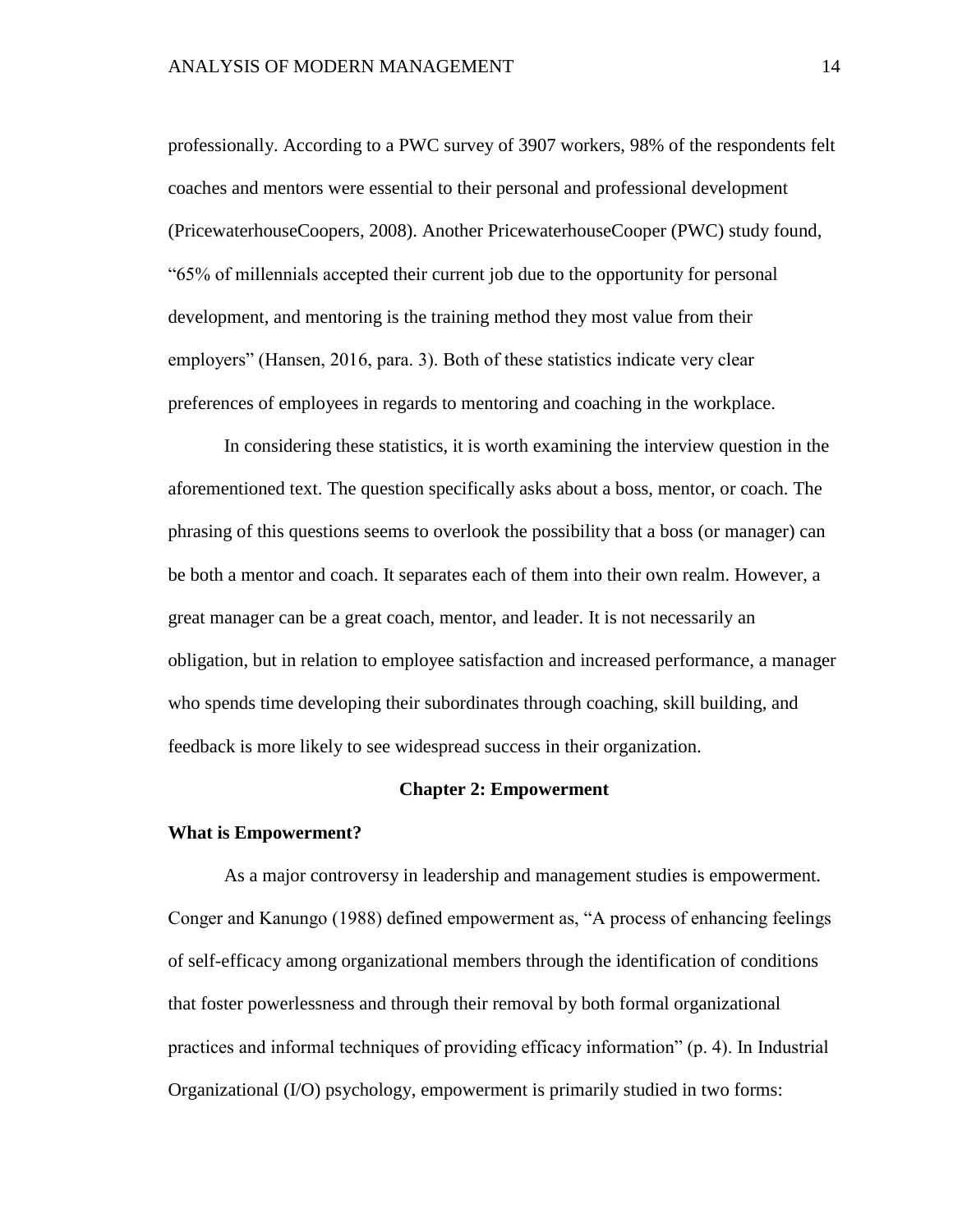Empowering leadership and psychological empowerment. The former focuses on leaders and their behaviors that inspire change and create feelings of autonomy and belongingness. The latter focuses on cognitive feelings experienced by followers. Empowering leadership and psychological empowerment are often studied separately yet go hand-in-hand. A leader who displays behaviors commonly labelled as "empowering behaviors" is not an empowering leader if their followers do not feel empowered. The two variations of empowerment can be examined separately and together to create a firmer understanding of their actual relationship.

## **Effectiveness of Empowering Leadership**

Earlier this year, a meta-analysis of previous literature was published examining empowering leadership. The review found mixed results regarding the effectiveness of empowering leadership (Cheong, Yammarino, Dionne, Spain, Tsai, 2019). It urges psychologists to reconsider previous literature stating a direct relationship between empowering leadership and positive work-related outcomes. Empowering leadership is the choice of leaders to engage in behaviors that allocate greater responsibility and freedom to followers and effectively increase their motivation levels which may ultimately lead to higher levels of success (Cheong et al., 2019). This description highlights important topics like autonomy, responsibility, leader behaviors, motivation, and success. Similar to the aforementioned definitions of leadership and empowerment, it also uses the word "process." As discussed in Chapter 1, this suggests empowering leadership is an ongoing set of behaviors, and for the purpose of this literature, it is.

A single behavior cannot be used to describe empowering leadership. Konczak, Stelly, and Trusty (2000) developed a Leader Empowering Behavior Questionnaire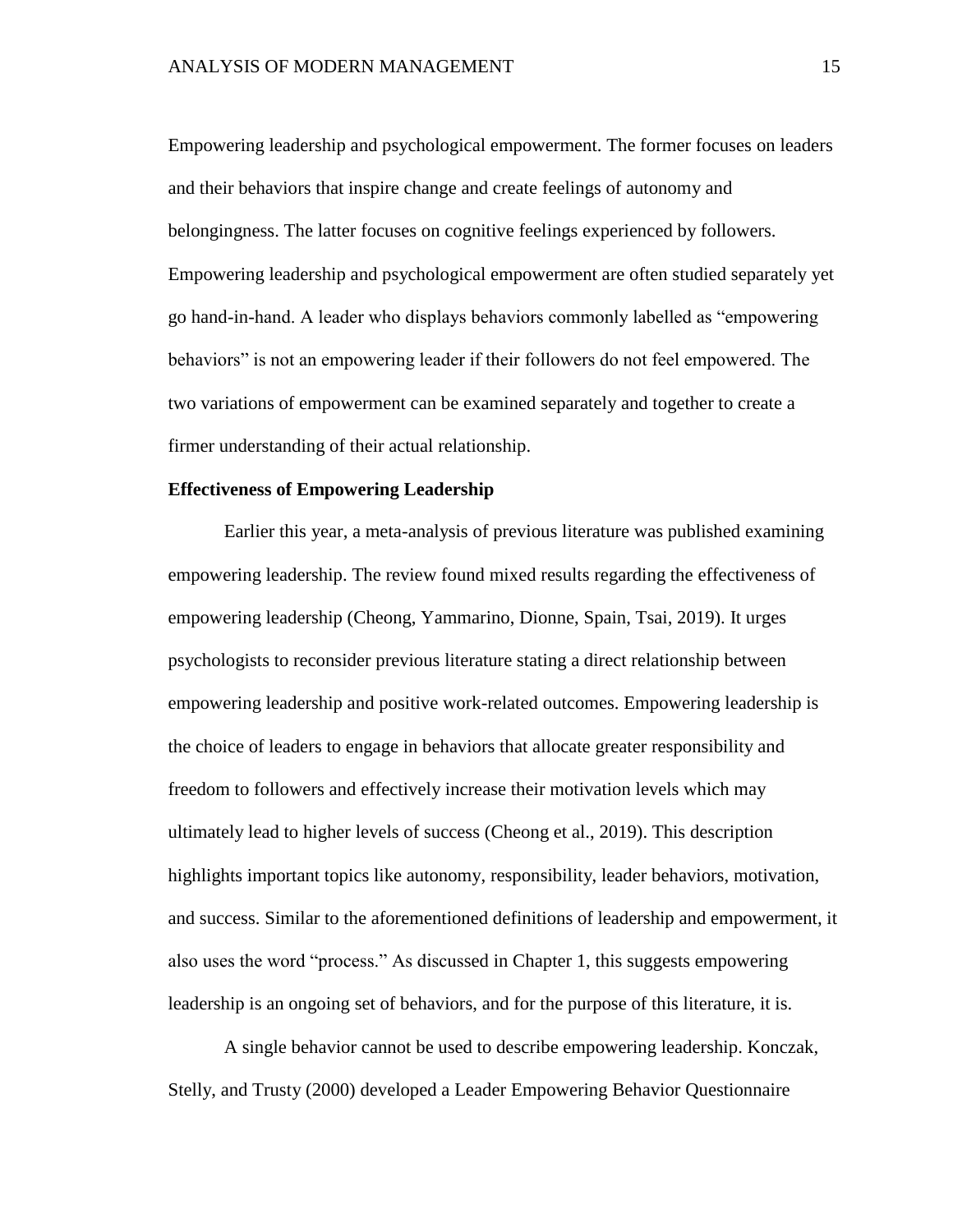(LEBQ) that examined empowering leader behaviors using six-factors: *Delegation of Authority, Accountability, Self-Directed Decision Making, Information Share, Skill Development,* and *Coaching for Innovative Performance.* Within the questionnaire, 1309 employees (labelled as subordinates) were asked to rate their managers on a 7-point Likert scale using specific descriptions of each of the six factors. An example question from the Accountability section of the LEBQ states: "My manager holds me accountable for the work I am assigned." Another example, in the Coaching for Innovative Performance section: "My manager is willing to risk mistakes on my part if, over the long term, I will learn and develop." Even though the LEBQ was designed for employees to rate managers, it could be adopted to fit scenarios involving leadership and empowerment outside of the workplace. Still, the results of Konczak and colleagues' study indicate the LEBQ is a sound fit for examining leader behaviors.

One concern with the validity of the LEBQ is response bias. A response bias occurs when extraneous factors such as wording/phrasing, length of a task, or social components affect a person's response to questions (Lavrakas, 2008). Biases also arise from the halo effect, where a person's perception of someone else's qualities such as their sincerity, intelligence, or attractiveness affects their perception of that person's competence or effectiveness (Cherry, 2018). If an employee likes their manager, their ratings will likely be higher. If they dislike their manager; ratings will likely be lower. This demonstrates an employee's opinion of their manager does matter in relation to job satisfaction levels and work behaviors.

Lee, Willis, and Tian (2017) studied this consideration and suggested both "trust in leader and psychological empowerment mediated the relationships of [empowering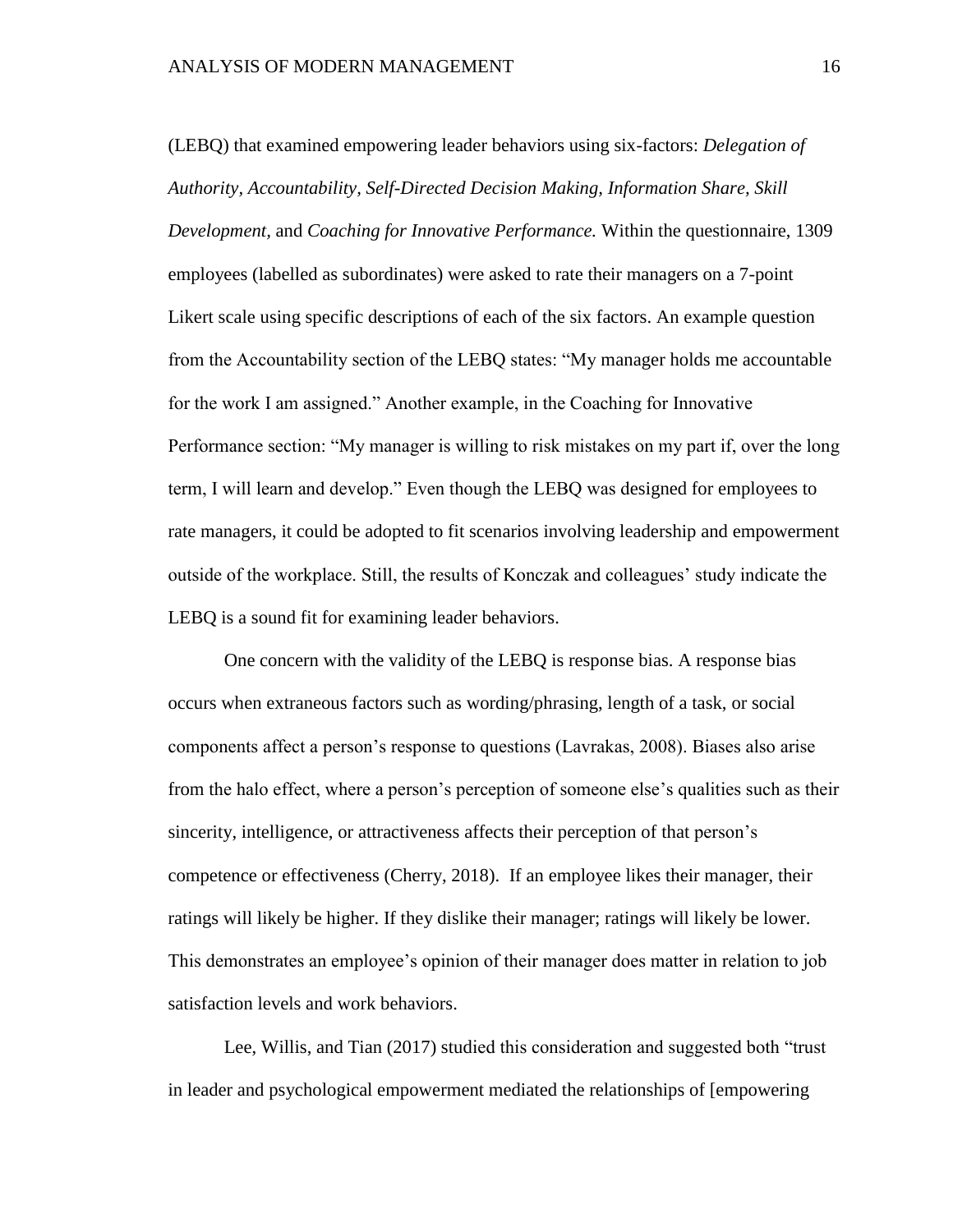leadership] with task performance, organizational citizenship behavior, and creativity" (p. 1). The study also suggested feelings of empowerment transfer to the team level and positively impact team performance. Their findings are critical in highlighting the importance of empowering leadership at the individual and team level.

One of the most applicable types of work for examining individual and team performances is sales. Sales is results-driven, achievement-oriented, and requires detailed product knowledge. Employees (and managers) are given a quota and their task is to *achieve plus exceed* those numbers. A great part of sales is the measurability of results, making it an excellent industry to study. Ahearne, Mathieu, and Rapp (2005) performed an empirical study focusing on the effects of empowering leadership on team performance and sales made. Their findings indicated that novice, less-experienced employees benefit from empowering leader behaviors whereas more experienced employees do not experience the same benefits from those behaviors. Less experienced, and often newly hired employees, performed better and demonstrated higher feelings of self-efficacy when their leaders displayed empowering leader behaviors whereas more experienced, proficient employees relied less on empowering leader behaviors to drive higher feelings of self-efficacy and generate more sales. These findings indicate a potential relationship between experience level and need for empowerment.

Building on this potential relationship, Cheong, Spain, Yammarino, and Yun (2016) sought to provide evidence that empowering leadership does lead to desirable outcomes. In order to do so, they developed a model to represent the positive and negative effects of empowering leadership on work role performance: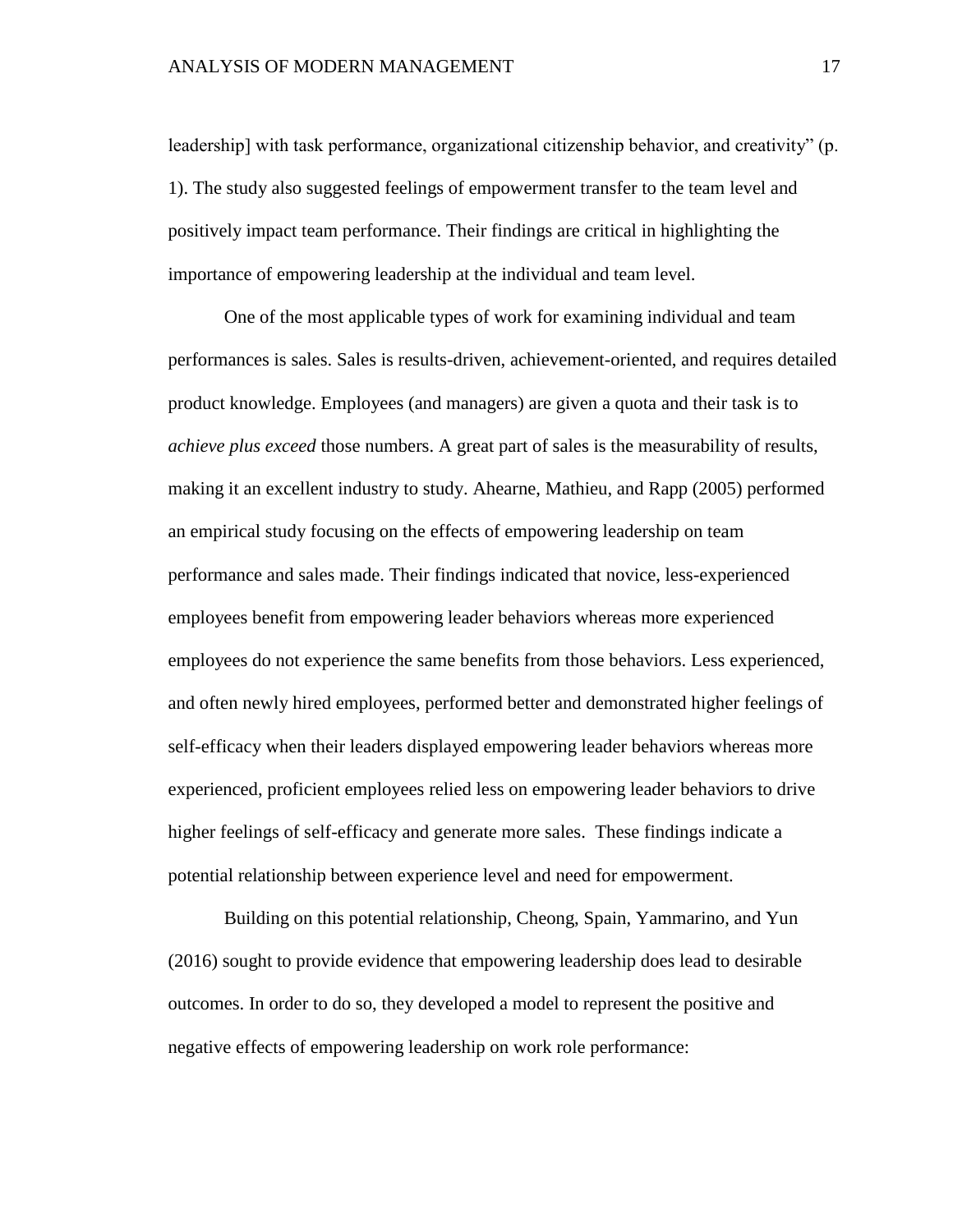

*Figure 1.* Empowering Leadership and Work Role Performance (Cheong, Spain, Yammarino, & Yun, 2016, Fig.1).

In the model, self-efficacy and job induced tension are mediators. When empowering leadership leads to stronger self-efficacy and ultimately a positive work role performance, it is part of the *enabling process*. On the contrary, when empowering leadership creates job induced tension and work role performance is negatively affected, it is known as the *burdening process*. The results indicted empowering leadership does not always lead to positive work outcomes for followers (Cheong et al., 2016). Although the results show more empowering leadership is not always better, these findings build upon a classic paradigm: Too much of anything leads to mixed outcomes. When someone is excessively extraverted, they may come off as arrogant. If a leader is too agreeable, they may have difficulty moving forward with an agenda. Riggio (2013) discusses this idea by suggesting moderation and balance improve leader effectiveness whereas excessive amounts of anything, even personality and skills or abilities, may result in negative outcomes. The same is true with empowering leadership: A leader who provides excessive amounts of support, gives too much freedom, or delegates extra responsibility to a follower might negatively impact their performance. This would be the burdening process.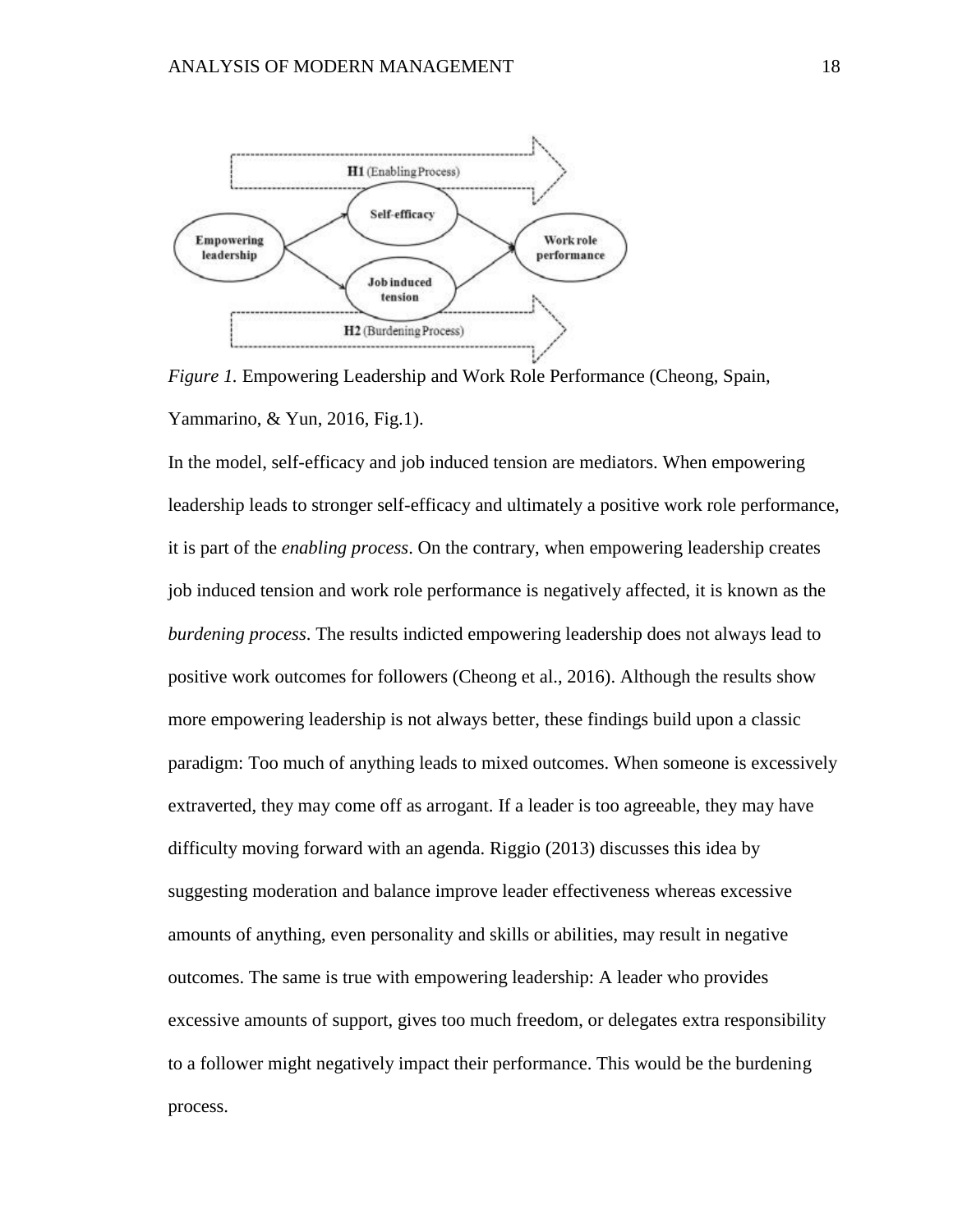On the other end of the spectrum, a lack of something can also have a negative effect. A recent study discovered low levels of certain personality traits—honesty, humility, and agreeableness—lead to "negative consequences for employees and organizations" (de Vries, 2018, para. 1). Similarly, a lack of empowering leadership could be interpreted as an absence of trust between the manager and their employees. A lack of trust is commonly associated with a lack of autonomy. Cheong and colleagues (2016) leverage autonomy as one of the main reasons for the burdening process in empowering leadership. The authors refer to a previous literature which suggests individuals who are allocated more independence during task performance must engage in additional cognitive processes and will incur switching costs (Langfred & Moye, 2004). Switching costs are the result of added freedom in choosing how to perform tasks. When these switching costs occur, an employee may undergo increased stress and generate less desirable outcomes for the manager or employee (Langfred & Moye, 2004).

# **Autonomy**

In the Cheong and colleagues' (2016) study, autonomy is mentioned frequently but not specifically defined. Throughout their research, autonomy and responsibility are referenced together, blurring the lines between the two. This understanding of autonomy highlights a common misconception that equates greater autonomy with greater responsibility and/or task delegation by a manger. Autonomy, however, is not synonymous with delegation. In the modern workplace, the working definition of autonomy must be completely reconsidered. Employees certainly want respect and freedom in the workplace, but the assignment of new, more difficult tasks by management does not serve as an explicit example of increasing employee autonomy.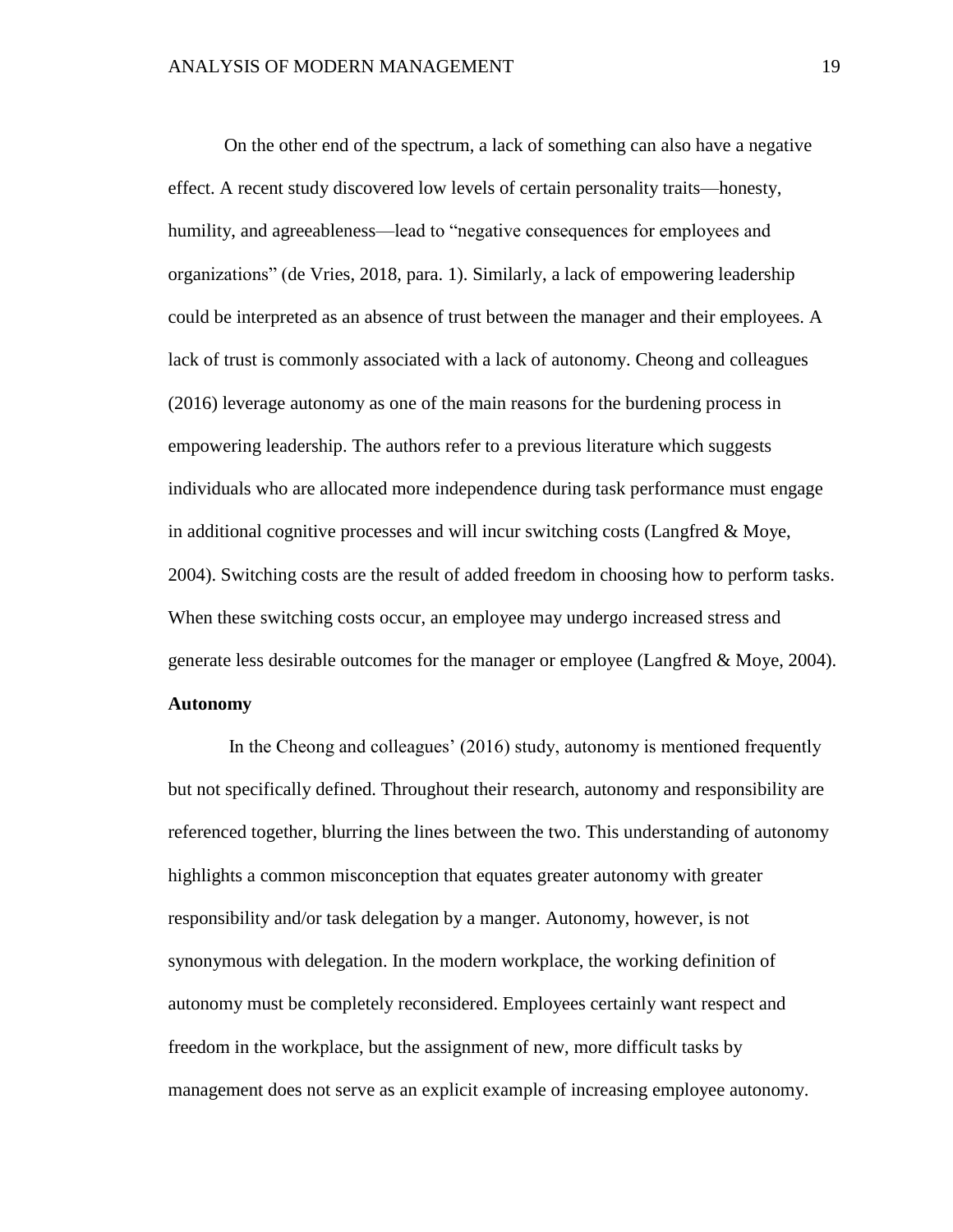Robertson (2019) stated, "Autonomy in the workplace refers to how much freedom employees have while working" (para. 1). Employee freedom in the workplace varies and some organizations value it more than others, but autonomy is linked to job satisfaction. It is recommended managers take this into consideration when developing leadership and management styles as it will play a large role in employee satisfaction and performance. In the modern workplace, employees do not want to be left on an island. Too much freedom on the way to task achievement can negatively affect work outcomes. Not enough flexibility and employees are more likely to feel they are being micromanaged. A balance between structure and autonomy creates an optimal learning environment for both the employee and the manager. Morgan (2015) proposed that modern organizational success is correlated with a dynamic workplace that supports autonomy. However, in the pursuit of autonomy, it is not recommended that managers leave employees on an island with an absence of information or guidance. Instead, managers and executives can move away from an authoritarian mindset to one of a coach and mentor (Morgan, 2015). Finding the proper balance of structure and autonomy is extremely difficult because the needs and skills of every employee are different. For a less-experienced employee, coaching and mentoring are beneficial. Managers or colleagues who are willing to coach and mentor other employees drastically improve leader-follower dynamics and build a positive culture. Much of the focus in the workplace has shifted towards employee satisfaction, team culture, and learning opportunities. People seek companies that provide high-growth, fast-learning environments, yet also foster creativity, innovation, and freedom at the individual level. In many ways, power has shifted to the employee. Employees have access to vast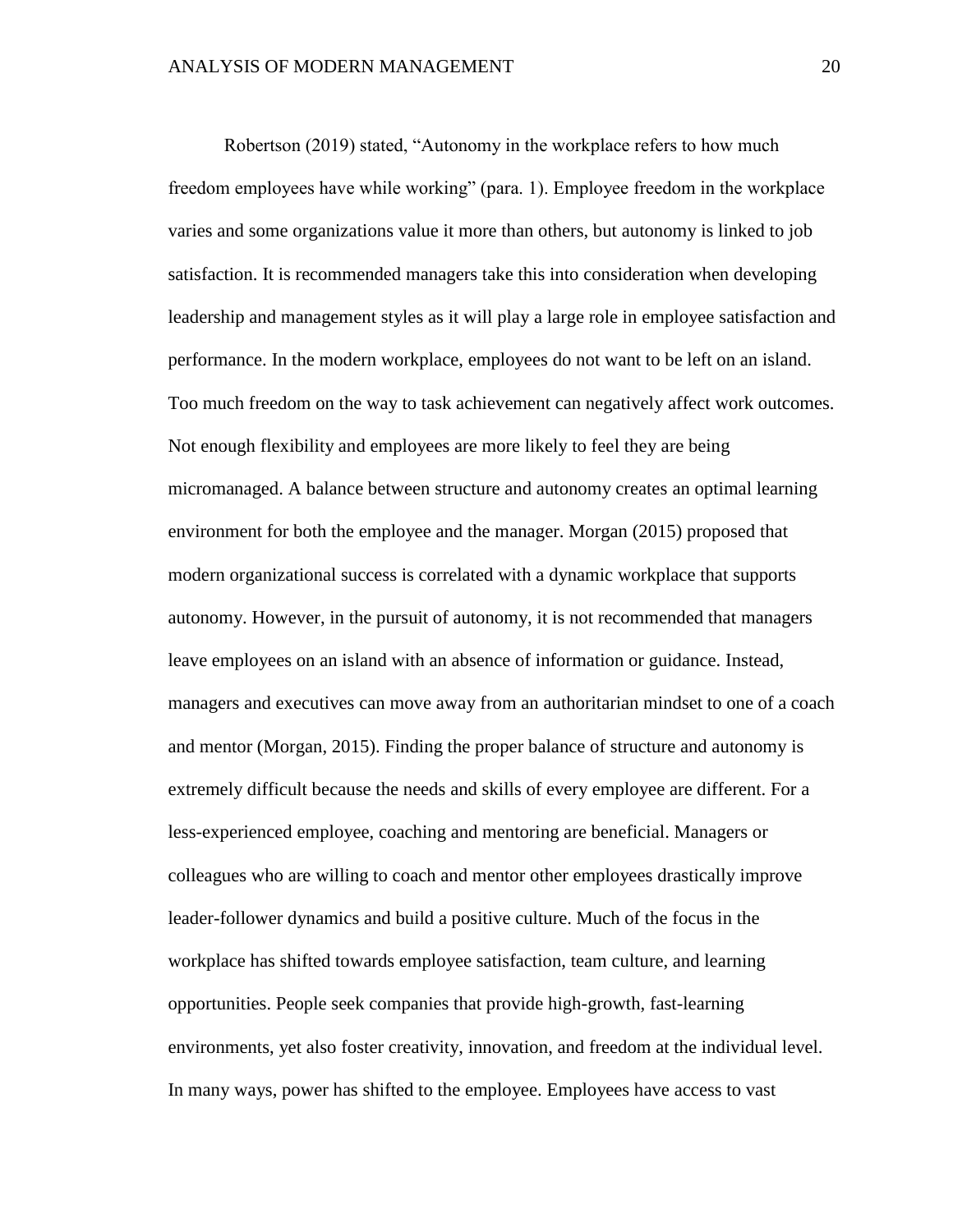resources where they can research company reputation, salary by position or industry, and even read the reviews of other employees. The modern employee is well-informed.

Part of the employee evolution can be attributed to technology. Technology and its prevalence in the workplace are growing at a rapid pace, and companies who lack the strategy and ability to change with it will be left behind. Technology has directly affected hiring procedures where the process of finding qualified and skilled employees can be almost entirely automated. A study by the *Harvard Business Review* closely studied the job application process and found when an algorithm was paired against humans in hiring new employees, the computer outperformed the humans by at least 25% (Kuncel, Ones, & Klieger, 2014). These findings suggest when skilled employees are in the job market, automated talent acquisition tools are extremely effective in matching them with a job. As an employer, this signifies lower turnover rates are essential to building a high performance organization. Technically skilled, communicative, high-potential candidates will not wait around in a position where they are unhappy with their daily agenda or being mistreated by management.

According to an article published in the *Harvard Business Review*, employees jump ship to new jobs for two main reasons: Bad management and unpalatable daily tasks at work (Goler, Gale, Harrington, & Grant, 2018). The article highlighted a few key points about the importance of autonomy and empowerment in the workplace. First of all, low employee satisfaction levels are linked to poor management. Whether it be incompetence or a lack of leadership by managers, employees struggle when they do not get along with management. Second, employees who do not enjoy their work, feel their skillset is being put to good use, or see an opportunity to grow in their current position,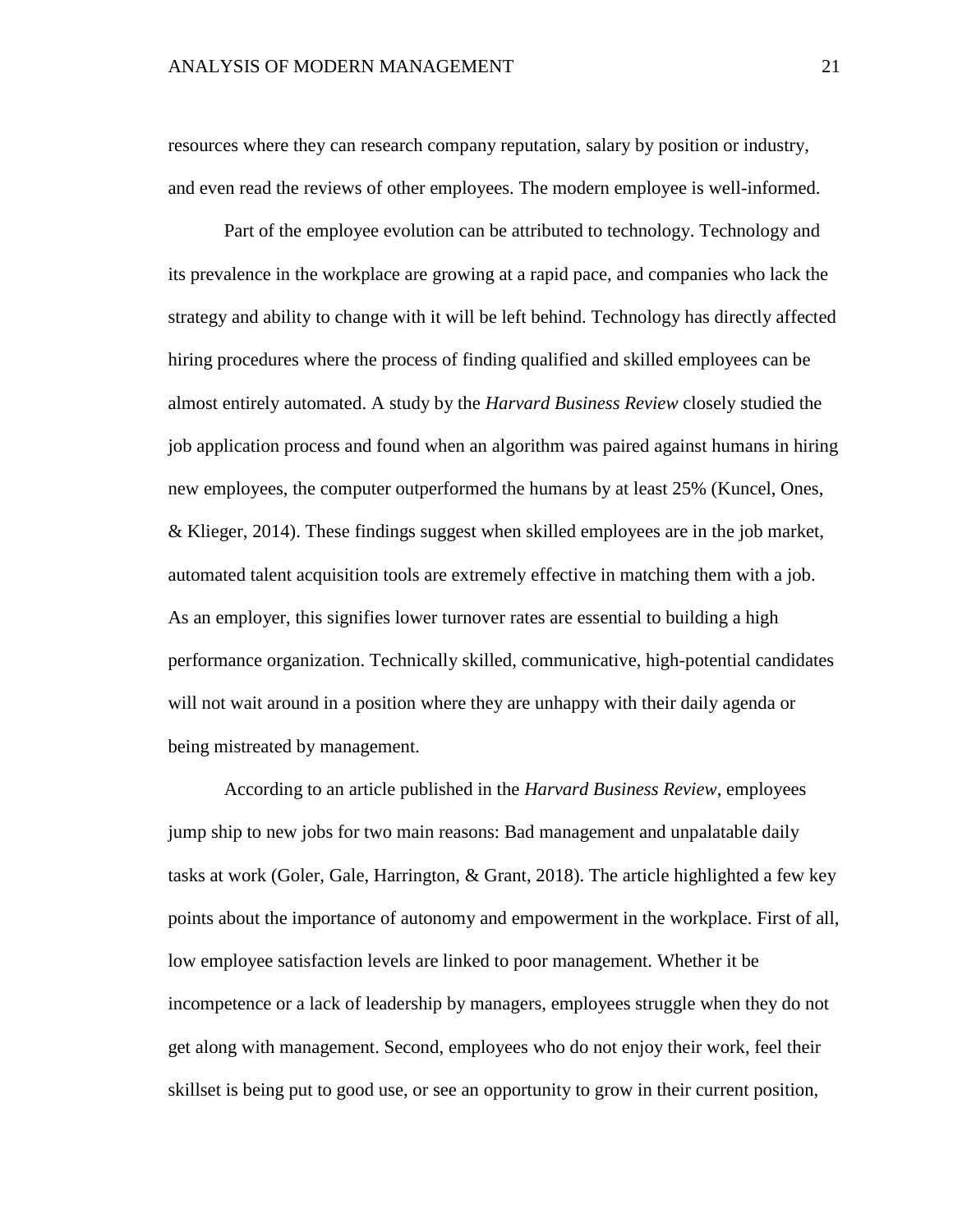are more likely to leave the company. In a survey conducted at Facebook, analysts found staggering results about employees who were considering quitting but eventually chose to stay. Employees stayed at the company because they found their work enjoyable, believed the strengths were being utilized on a daily basis, and felt they were gaining skills and experiences necessary for their career development (Goler et al., 2018). The results of the survey indicated employees who stayed at the company rated the frequency of each of those factors at rates at least 30% greater than peers who chose to leave their positions. These findings highlight the importance of creating a unique, customized experience for employees. It forms a three-pronged formula managers can implement to improve employee satisfaction: Give them work they enjoy, provide work that builds on their strengths, and provide an environment that fosters growth and development in alignment with personal values (Goler et al., 2018).

Since the skill set of every employee is different, implementing a strategy to put this into action is challenging. By putting forth some effort to better understand employees, the process may become easier. One-on-one meetings are one method for developing a better understanding of individual employees and create feelings of trust between the leader and follower. After all, if the manager fits an employee's strengths into their daily tasks, it is a win-win for everyone. The employee is more productive, enjoys their work, and ultimately feels valued; the manager receives part of the gain from increased productivity and earns the trust of their subordinate. Using this reasoning, it is easier to understand the overlap between autonomy and empowerment.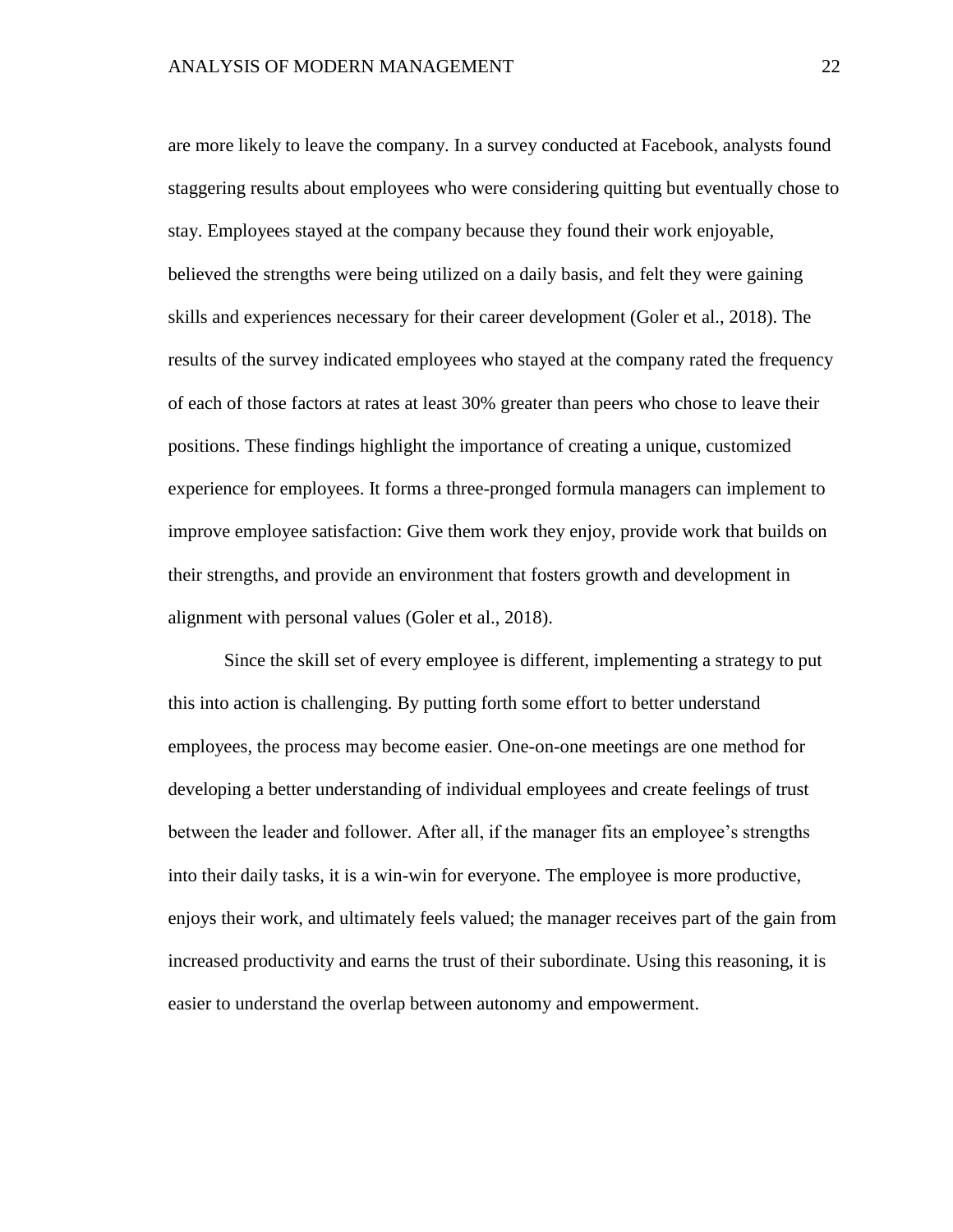### **Psychological Empowerment**

Psychological empowerment is a cognitive state perceived by employees who experience a sense of control, perceived competence, and find their values and goals to be increasingly aligned with the goals of the organization (Menon, 1999). The state of empowerment is something experienced by those who are being empowered, in this case, the follower. It differs from empowering leadership which focuses on the leader and their behaviors. Psychological empowerment focuses on the feelings and perceptions of those who are actually being empowered. The feelings and reactions of the follower are equally as important as the decisions of the leader.

Some research found mixed results in determining the effects of empowerment on job performance (Byham, 1998; Macher, 1988; Burke, 1986). These studies do not exclusively rule out the positive effects of psychological empowerment, but challenge the idea and encourage further research. Later research suggests employees who are empowered experience greater levels of job satisfaction (Dawenttink, Singh, & Buyens, 2003). Although this is helpful, it is important to describe the various components that lead to a state of empowerment.

Dawenttink and colleagues (2003) condense empowerment into four main cognitions: Meaningfulness, competence, sense of responsibility, and impact. Each of these are feelings an employee will experience if they are empowered. Competence and sense of responsibility are closely linked to autonomy. Meaningfulness, which can be described as the fulfillment, satisfaction, and purpose someone gets from their work, is a key factor in the modern workplace. Hedge fund owner and billionaire, Ray Dalio, a renowned institutional investor, attributes meaningful work and meaningful relationships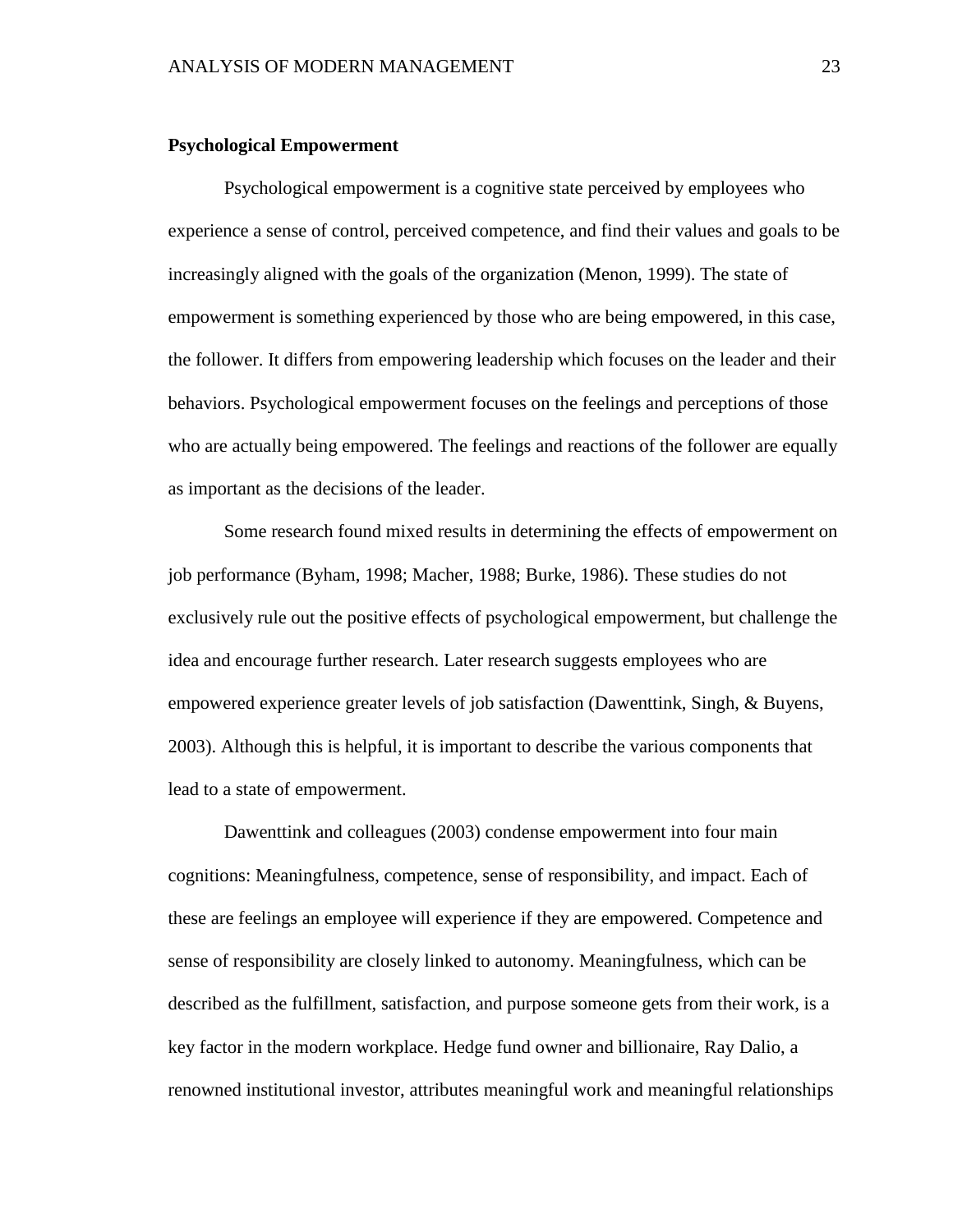as two of the most important factors for personal success (Marshall, 2017). Dalio is the founder of Bridgewater Associates, a company based on principle of complete transparency. The company records almost every conversation in the workplace, yet has seen tremendous success. His employees are completely bought into the workplace culture and in return are rewarded with sense of purpose and large compensation. Meaningfulness is based primarily on the values and culture of a workplace relative to the values and goals of an employee (Thomas & Velthouse, 1990). If they match, an employee will better identify with their work and find that work to be meaningful. If not, job satisfaction and ultimately performance will suffer.

The competence of an employee is a monumental factor in employee satisfaction, performance, and achievement, and in their relationship with management. The most challenging part of this cognition is understanding the competence of an employee. Sometimes, people are actually incompetent and cannot do the job they were assigned or signed up for. Other times, they are competent and struggling. In the latter example, the manager has to find way to empower the employee. A talented, dedicated, and competent employee is worth fighting for. However, if this employee is struggling, their commitment level may vary. One day, they might seek coaching for an hour before work and stay two hours after work to practice; the next, they might concede to their frustrations and leave the office to blow off steam. Competence, empowerment, and performance are closely linked. When employees feel competent, their feelings of empowerment increase and therefore commitment level increases (Battistelli, Mariani, & Bellò, 2006). Furthermore, higher levels of perceived competence and job commitment in relation to empowerment are correlated with better job performance (Oh & Chung, 2011).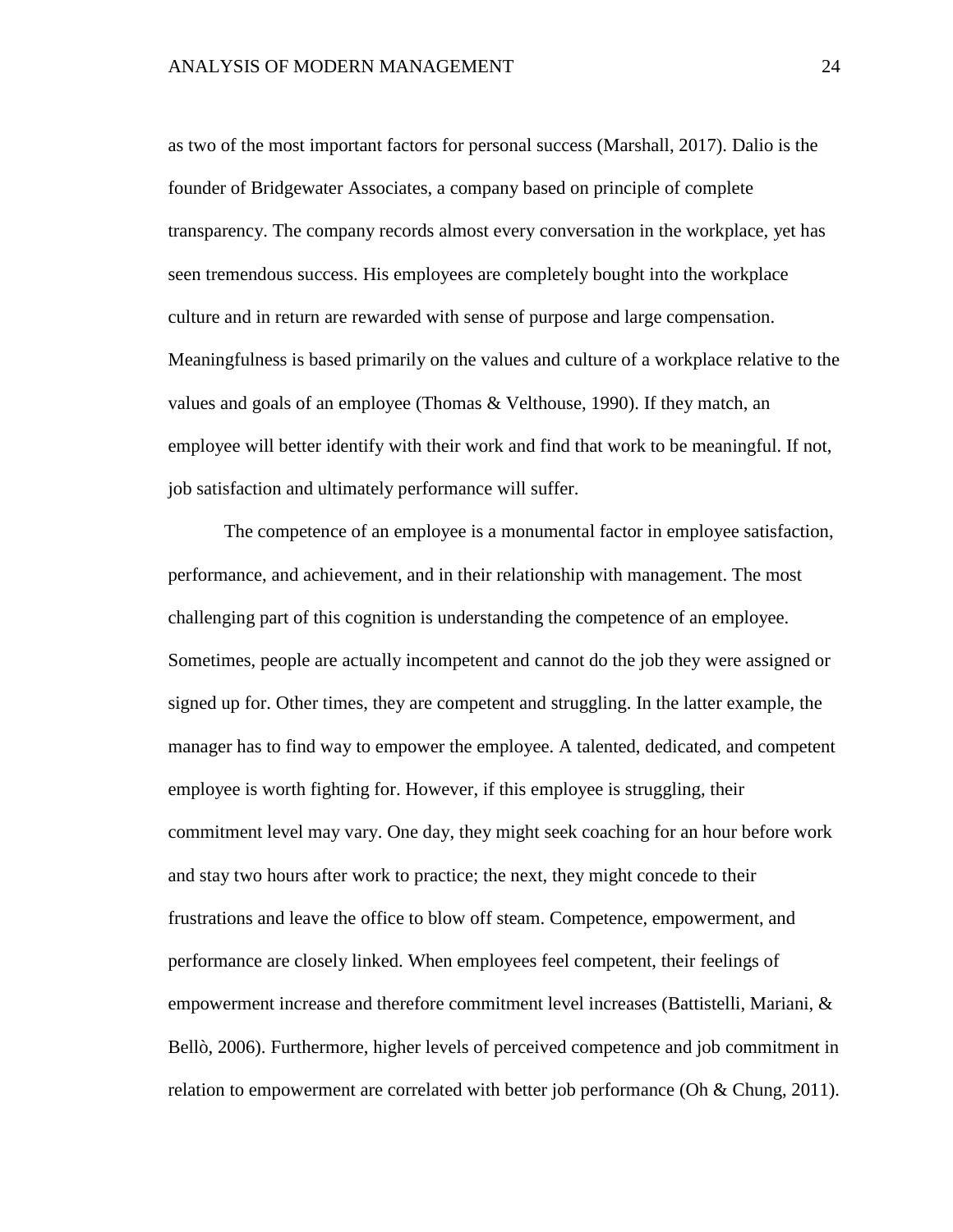An employee's sense of responsibility is tied closely to their autonomy. In the job characteristics model (JCT), autonomy is one of the five core characteristics and is directly related to an employee's responsibility for job outcomes (Hackman & Oldham, 1976). The JCT suggests when employees are in tune with their responsibility for job outcomes, it leads to higher job satisfaction and work effectiveness. Later research also found the level of freedom an employee has in the workplace is positively correlated with job satisfaction (Pearson & Moomaw, 2005). In work environments with greater freedom, employees feel less confined by the expectations of their workplace. Daily routines and tasks become less tedious because the employee can situationally adjust their behaviors and the general workplace fosters an environment that supports the individual. Certain guidelines remain in place, particularly those established by upper-management, but the employee is given the option to personalize specific aspects of their job in a way that builds on their individual strengths and creativity. As a result, employees feel are greater sense of purpose in their contributions to the organization. By giving employees greater levels of freedom in the workplace, the manager demonstrates trust and general confidence in their abilities. This establishment of trust translates into a sense of responsibility where employee feel more responsible for their actions and behaviors. They are seemingly in control of their actions and the result is increased feelings of empowerment.

The fourth empowerment cognition is impact (Dawenttink et al., 2003). Impact is best described as the perceived effect an employee has on the goals and outcomes of an organization. These effects can be recognized at any level of the organization and may include contributions to strategic initiatives and organizational change (Ashforth, 1989).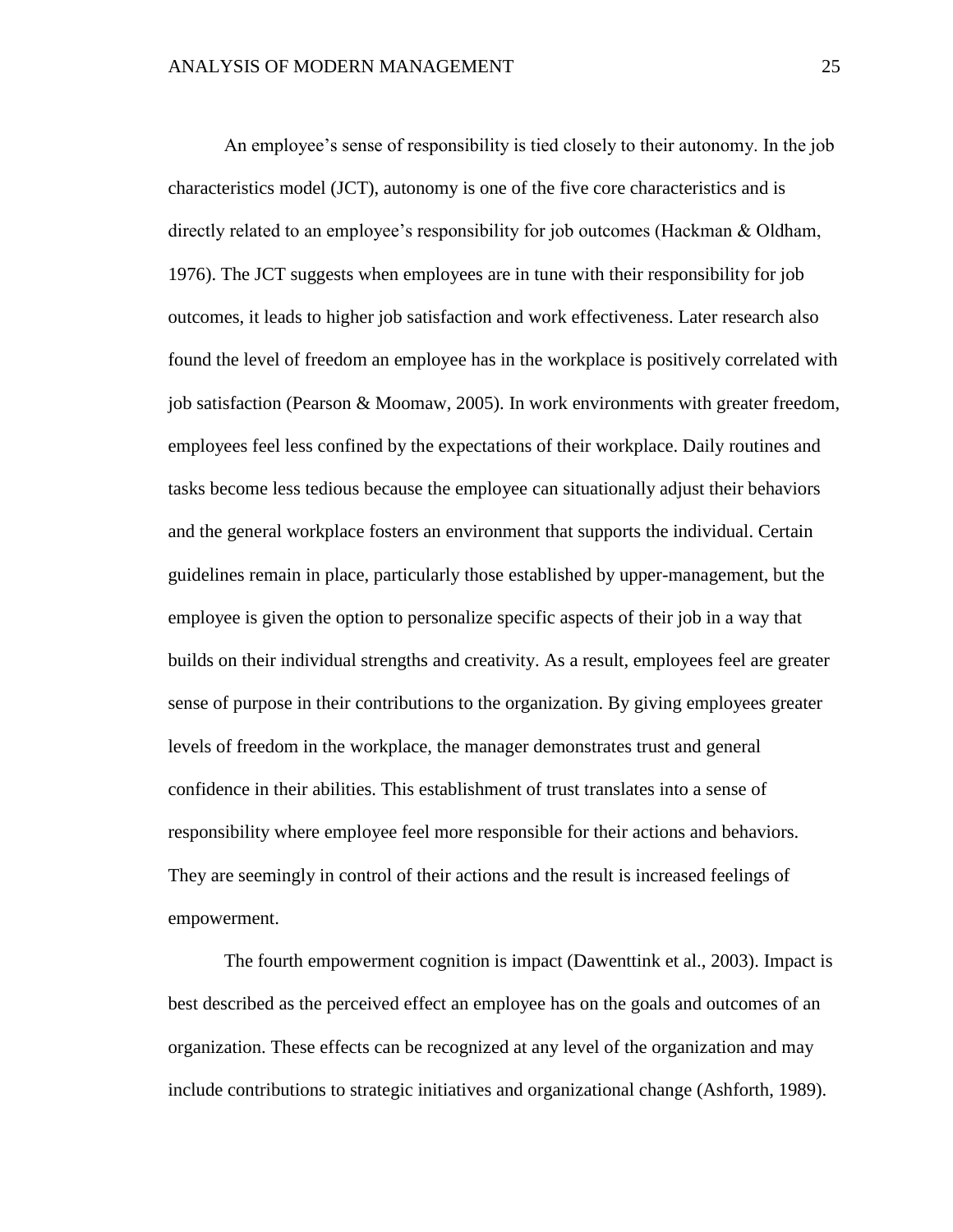Exact methods for measuring impact are inconsistent. It is extraordinarily difficult to attribute specific measurements of an employee's contributions to the organization. However, the cognitive perception of an employee regarding their influence on a particular project or initiative is relevant to creating a feelings of empowerment. If employees believe their efforts are influencing the organization in some way, they are more likely to experience feelings of empowerment. When an employee does not feel their actions are having an impact on the organization, they are experience what is known as "learned helplessness." Learned helplessness occurs when employees feel their actions in the workplace have little to no effect and may deem their work outcomes as failures (Martinko & Gardner, 1982). If this pattern continues, an employee is conditioned under circumstances of learned helplessness. This condition is extremely harmful and leads to decreased feelings competence, impact, and empowerment.

**Feedback.** A brief consideration worth noting is the role of feedback in the empowerment process. Spreitzer (1995) noted a positive correlation between feedback and empowerment. Furthermore, Huang (2012) also found a positive relationship between psychological empowerment, feedback, and trust in one's manager. Feedback contributes to employee learning and development, and feelings of psychological safety. Psychological safety stems from transparency and trust (Edmondson, 1999). Determining the best method for delivering feedback is an individualized process that arises from experience and interpersonal workplace interactions. Employees who desire professional growth are usually receptive to feedback and appreciate the effort by management to polish their skill set.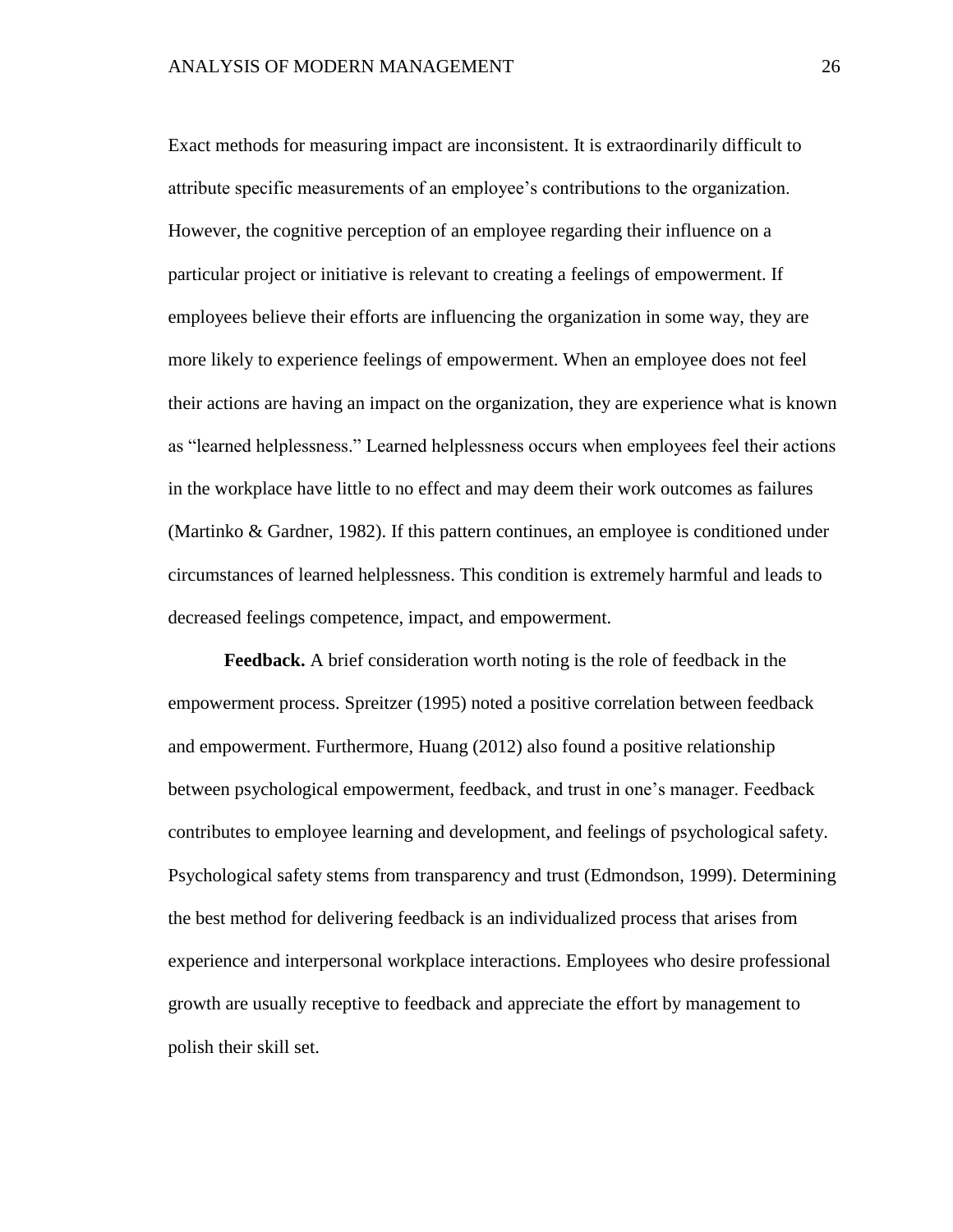Psychological empowerment is an important part of establishing a healthy, positive workplace. The role of management is crucial in creating an environment that strengthens job satisfaction, job commitment, and psychological empowerment. They are essentially the captain of the ship and may choose to steer the crew in the right direction or sink the ship. The role of the employees is equally important. Everyone needs to do their part to generate organizational success. One of the biggest components in understanding employee behavior is motivation. Motivation is the driving factor explaining why employees make decisions and feel the way they do. Determining exactly what these factors are can be strenuous. It may be the case where one employee is responsive to autonomy and enjoys a greater sense of responsibility, yet another employee in the same job position responds solely to monetary incentives. Motivation is the link between leadership, empowerment, management, job satisfaction, and job performance.

### **Chapter 3: Motivation**

### **Motivation Theory**

In the contemporary workplace, the evolution of employee motivation has changed in unison the employee. Motivation was first studied in the early 1900s and findings were relatively basic compared to those today. Most managers believed that money was the sole external motivator that influenced employee job satisfaction and performance. As the workplace continued to change, research suggested employees were motivated by their goals and intentions (Ryan & Smith, 1954). Further research emphasized goals and intentions affect employee behavior and thereby are motivational influencers in the workplace (Ryan, 1970). A few years later, Hackman and Oldham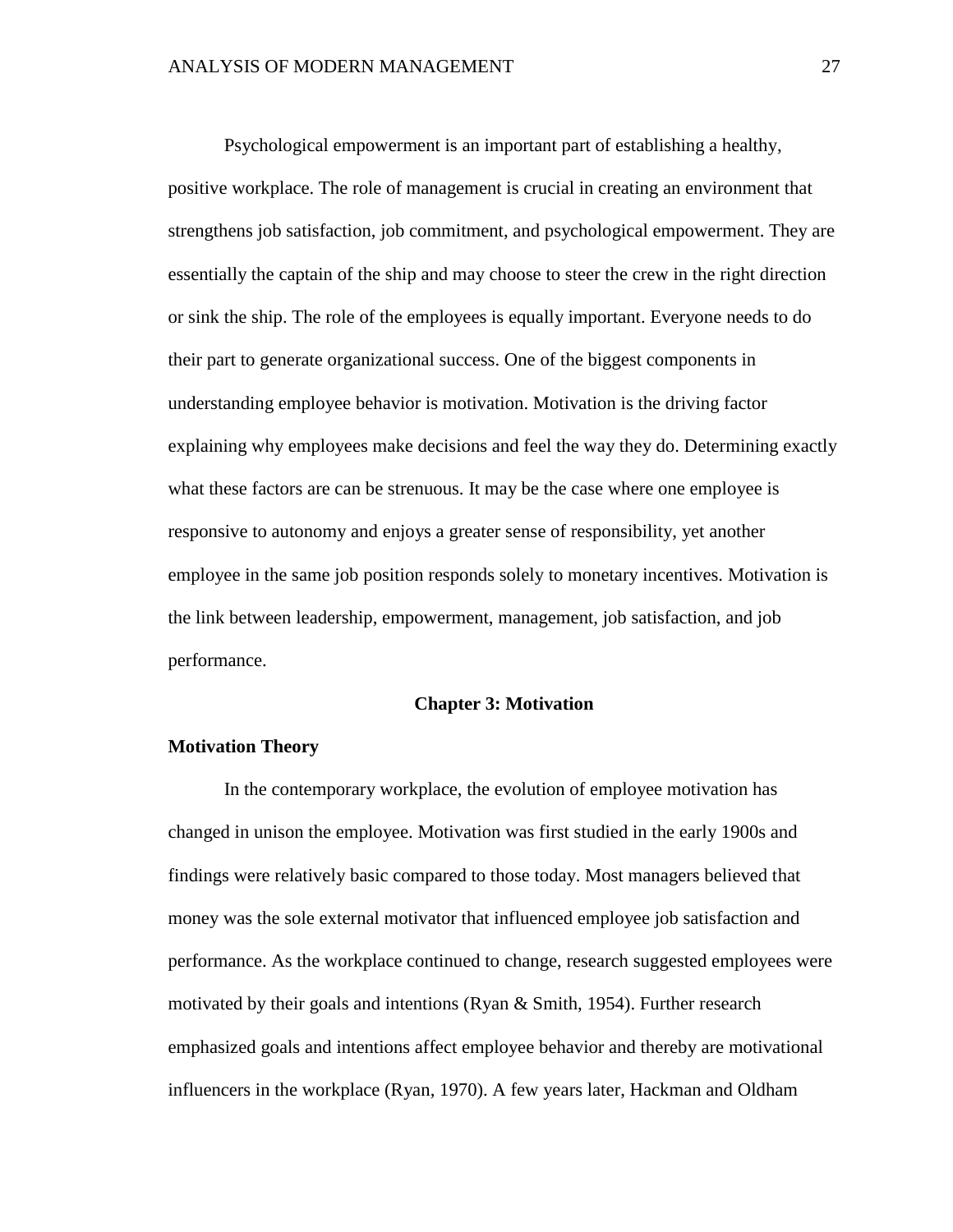(1976) established the growth needs theory, in which growth needs strength served as an individual difference variable in the Job Characteristics Model. The findings suggest employees are motivated by meaningful work and work that creates growth opportunities at the professional and personal level. These findings are the foundations of motivational theory and shifted the focus towards understanding the cognitive needs and desires of employees.

Although motivation theory is a common topic in I/O psychology and modern business journals, managers still struggle to understand what motivates their employees. Employees are making it increasingly difficult for organizations as their needs grow in complexity. A recent survey found that only 20% of employees firmly believe they are managed in a way that motivates them (Wigert  $&$  Harter, 2017). This number is astonishingly low given the amount of resources available to the modern manager. Nevertheless, developing a better understanding of employee motivation is worth examining.

### **Modern Motivational Factors**

One of the most challenging parts of employee motivation is determining the factors that actually drive employees. Money is certainly one of them, but the modern employees desire more than money. Modern employees seek empowerment, growth opportunities, jobs that give purpose, and a positive workplace culture (Yudhvir & Sunita, 2012). To gain a specific understanding of the four components, it is beneficial to analyze each of them.

**Empowerment.** Building on Chapter 2, employees generally desire managers who empower them. The most prominent component of empowerment as it relates to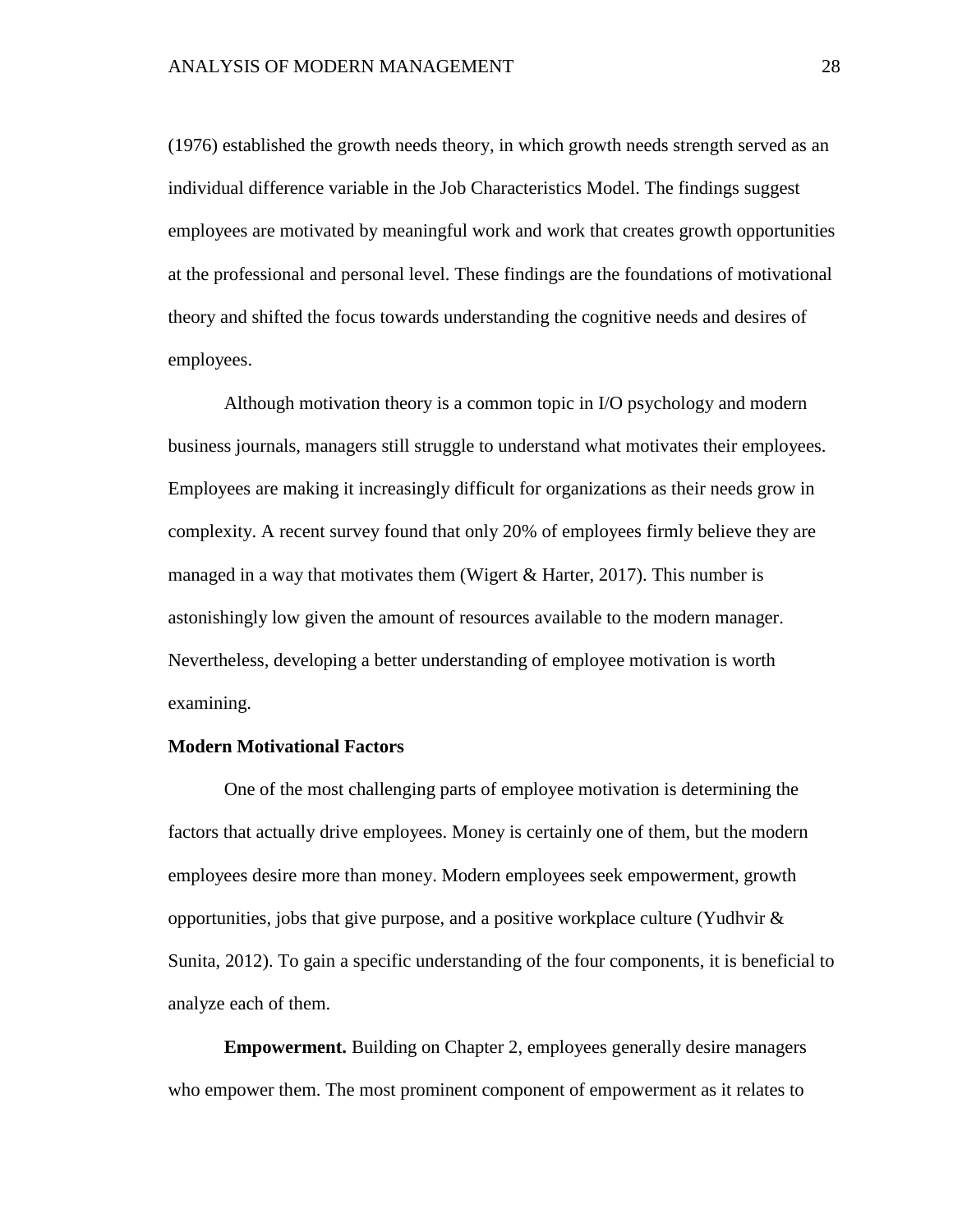motivation is the establishment of trust. Ergeneli, Ari, and Camgoz (2007) reported a significant, positive correlation between employee trust in managers and cognitive feelings of empowerment. Employees want to be trusted. Similarly, in relationships outside the workplace, trust is the foundation of any strong relationship. It is a twodirectional component built upon a mutual agreement to respect one another, provide valid information, and follow through on your commitments. This translates into the workplace. When a managers trust employees, they are willing to give them more responsibility and freedom, and trust employees will perform their job at par with and beyond expectations. In return, employees are increasingly motivated and the subsequent outcome is higher levels of job commitment and satisfaction.

**Growth opportunities.** When employees evaluate companies, one concern is whether the organization offers adequate growth and development opportunities. Development can be evaluated on the personal and professional level, and modern employees consider both elements. They are interested in how they can advance their careers while simultaneously improving their decision-making skills and cognitive abilities. Another one of these considerations is the investment of time. By agreeing to work for a company, people are essentially agreeing to a major time investment to help the organization. In return, employees expect the company will invest in them. From the organizational perspective, learning opportunities are essential. These experiences can be formal or informal trainings, performance reviews and feedback, and other learning opportunities. The everyday details of the job such as the expectations and procedures set forth by management also contribute to development opportunities.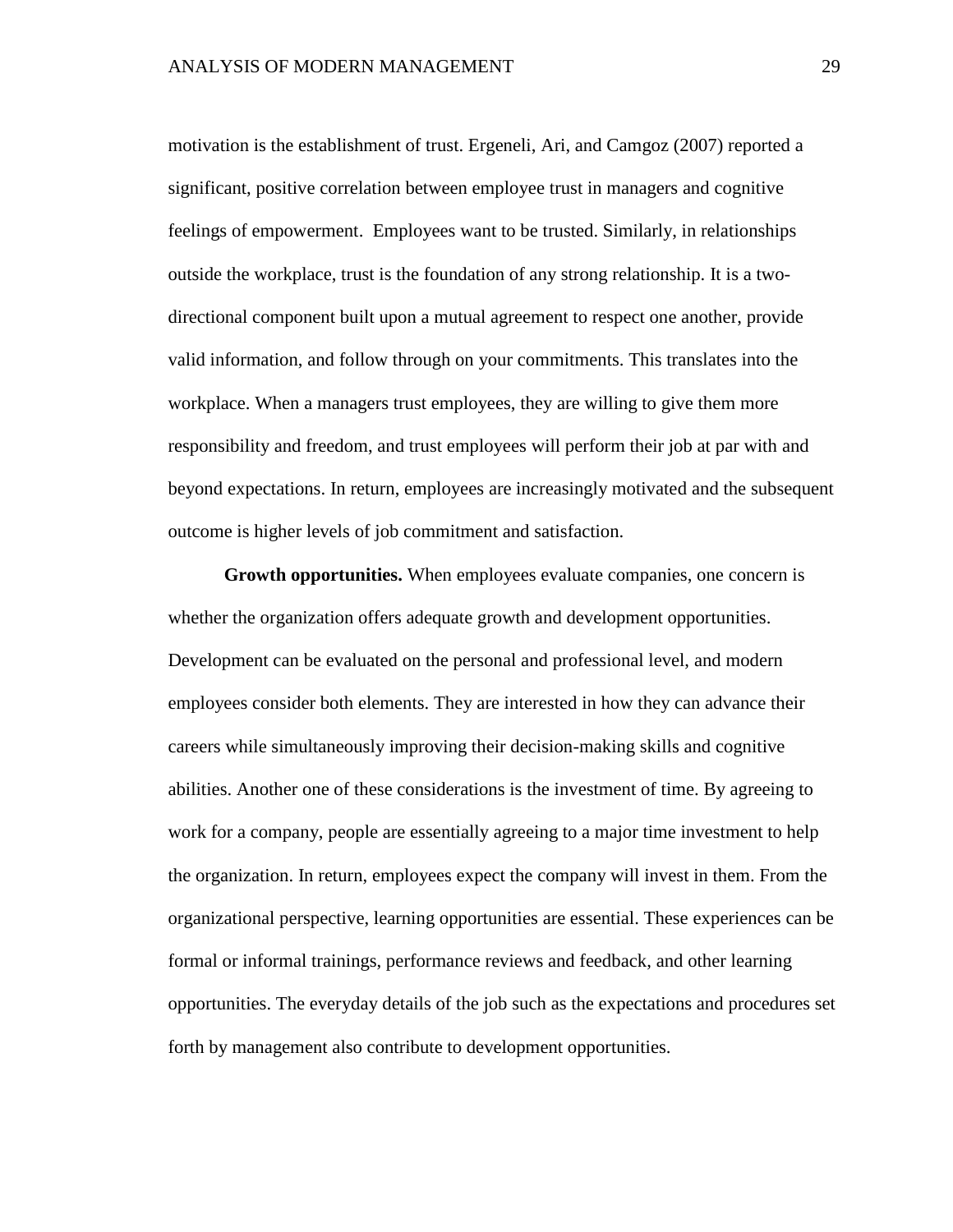The underlying theme of this motivator is learning. Employees seek the chance to learn from their managers, peers, and experiences. Unfortunately, organizations are struggling to elevate growth and development as one of their main initiatives. According to a survey of 763 workers in the United States, 58% of the respondents felt there was a lack of growth opportunities in their current job positions (Southall, 2018). Over half of the sample emphasized a need for greater contributions to their development. This presents a clear area where improvements can be made in the workplace. When employees are engaged and feel their work is contributing to their growth, their motivation levels increase.

**Purpose.** This element of motivation reflects an employee's belief in the work they are doing. People want to believe what they are doing is good. In general, individuals are motivated by the positive effect their work can have on their family/friends, coworkers, clients, and the world itself. They are also motivated by the effects of a job on their own life. When individuals believe their work creates a better future for their family, they are motivated. Similarly, someone who sells products to their clients wants to believe their product is bettering the lives of their clients. (Whether this is actually true may depend on the product). Nonetheless, a feeling of purpose is the result of passion and care. People *care* about the future (Ergeneli et al., 2007). Purpose is intrinsic motivator because it is determined largely by the desires and values that are embedded within a person.

**Positive workplace culture.** Culture is essential for creating a healthy, balanced workplace. The main cognition associated with this motivator is a sense of belonging. The modern employee wants to fit in and be part of something authentic. Authentic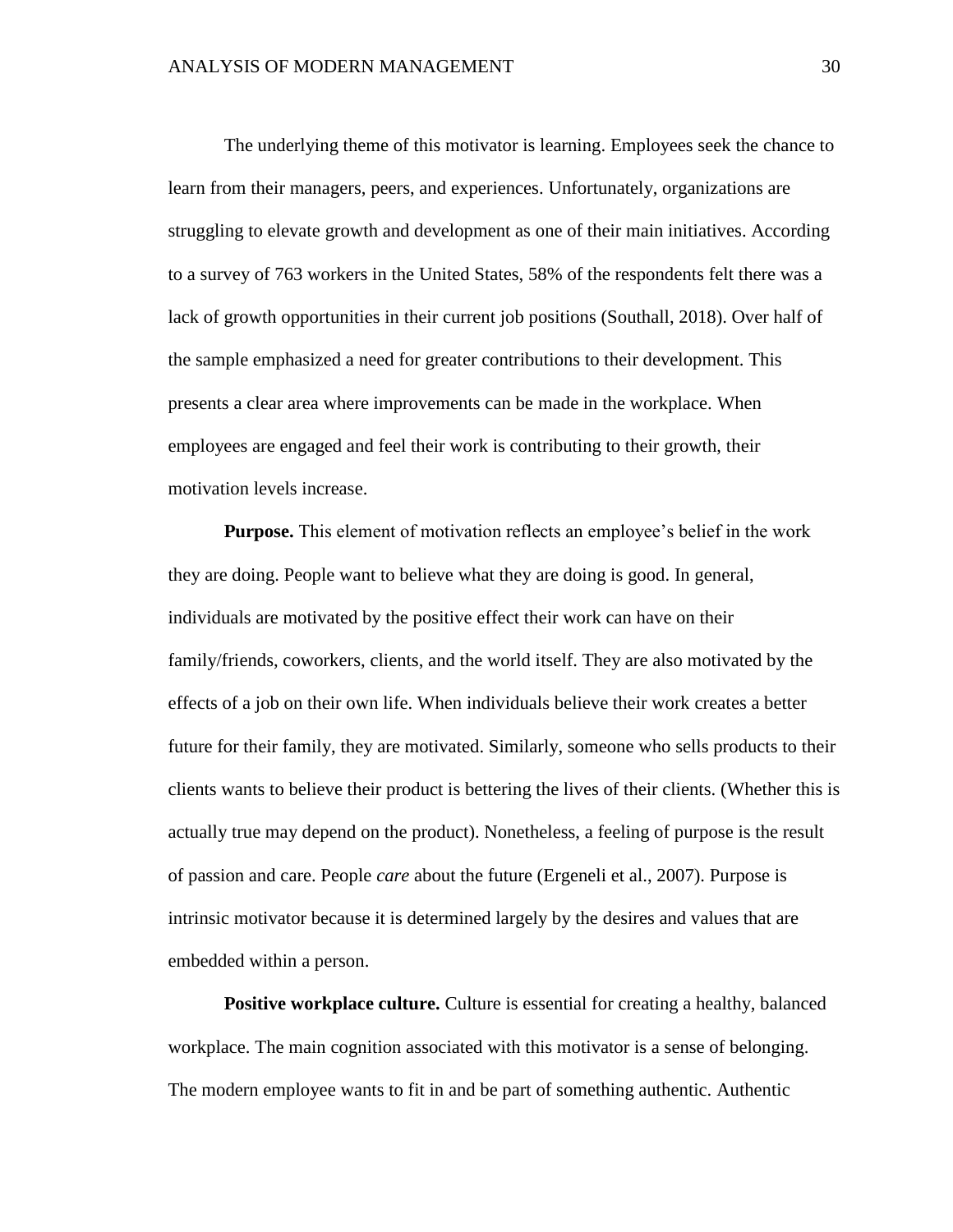people are genuine, real, and generally care about the well-being of those around them. They are willing to learn, understand their motivations, and let their personality shine brightly among others (Joseph, 2016). Managers who demonstrate authentic behaviors are setting the stage for widespread, organizational success. They promote the well-being of their subordinates and encourage people to be themselves. As a result, employees are more comfortable and value their role within the company. They desire success for themselves and the people around them which becomes part of the organizational culture.

Culture is built upon a collective set of values and expectations. By establishing a clear set of expectations, employees understand behaviors that do or not align with those expectations. Each member of the organization is responsible for holding others accountable to ensure that people are contributing positively and abiding by the expectations. This applies to management, seasoned employees, and recent hires. Since managers work directly with their subordinates, their behaviors directly affect the behaviors of employees. If manager can abide by the expectations set forth, then so can the other employees. Therefore, the manager's role as a leader is especially important in creating a positive culture.

Trust is the foundation of a healthy organizational culture. Edmondson (1999) highlights the importance of psychological safety in an organization where team members demonstrate interpersonal trust, mutual respect, and are comfortable being themselves. Edmondson's findings suggest teams who foster psychological safety create better environments for learning and increase the opportunity for improved team performance. Managers who build a culture on trust and respect create an advantageous situation for the entire team. When employees trust their managers, they are more likely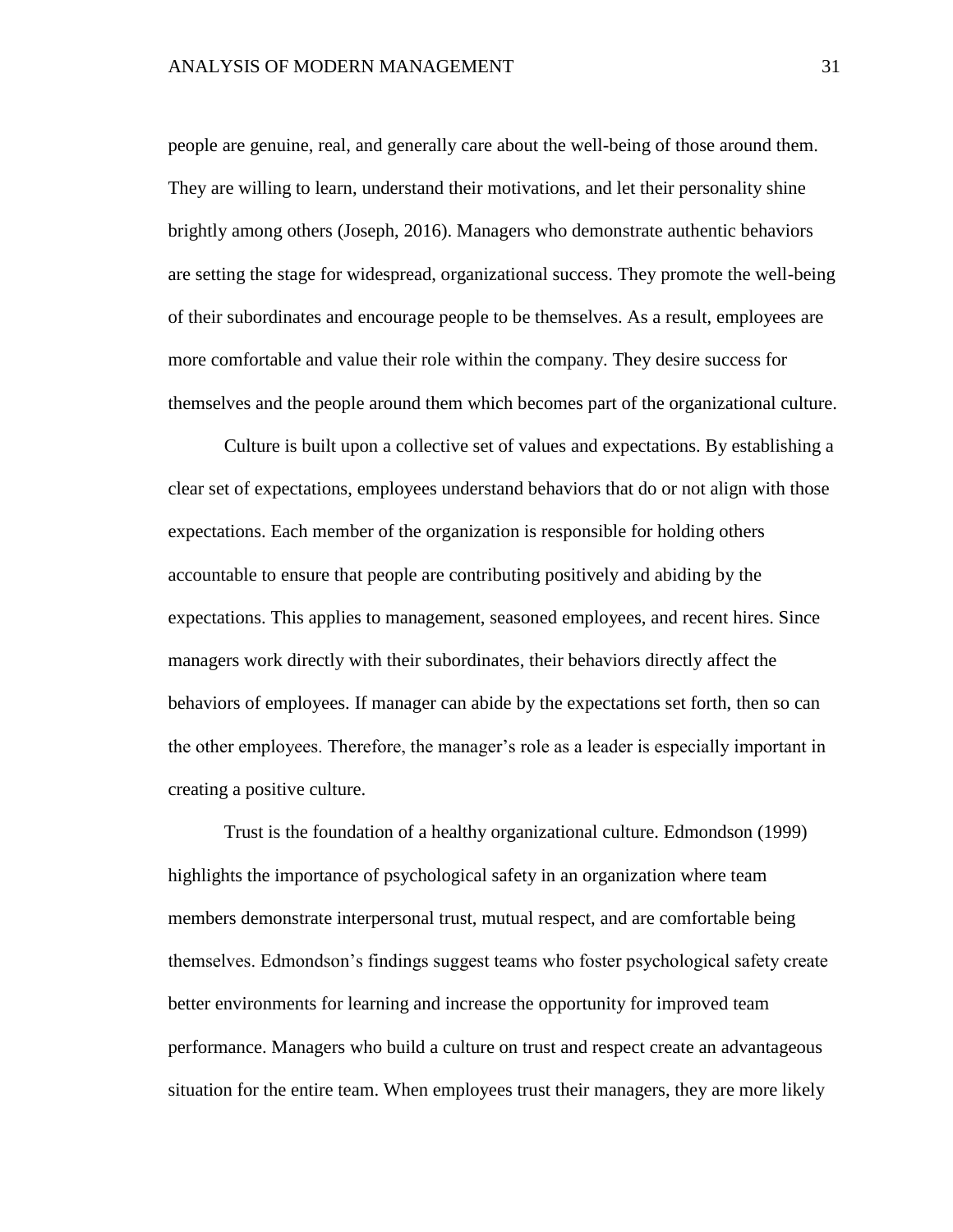to buy into the goals, objectives, and culture of the company. Furthermore, the trust established between employees and their peers/coworkers is positively correlated with job satisfaction and intrinsic motivation (Leat & El-Kot, 2009). This research demonstrates employees benefit from trusting their managers and peers. Once trust is established, employees can take part in company culture that inspires and supports its members. Consequently, motivation levels rise due to increased feelings of appreciation for the group, respect for other members, a greater sense of responsibility, a better understanding of organizational goals, and higher levels of confidence in themselves and others (Whipple, n.d.). As motivation levels continue to rise, managers will see increased job satisfaction and better performance throughout their teams.

### **Responsibility and Motivation**

Responsibility is a difficult component in understanding employee motivations. The idea of responsibility appeals to some people yet frightens others. People who dislike increased responsibility are often afraid of being held to higher standards of accountability. When employees believe their level of responsibility has reached an excessive level, they are more prone to stress and exhaustion (Paice, Rutter, Wetherell, Winder, & McManus, 2002). Conversely, when people are stressed and exhausted they may believe the expectations of their current position are excessive. These feelings vary by individual as some people enjoy an opportunity to take on greater challenges with more responsibility.

The main element in deciding whether or not responsibility is motivational is determined both intrinsically and extrinsically. Only an employee truly knows if they desire the chance to be part of something more demanding and difficult. Deci and Ryan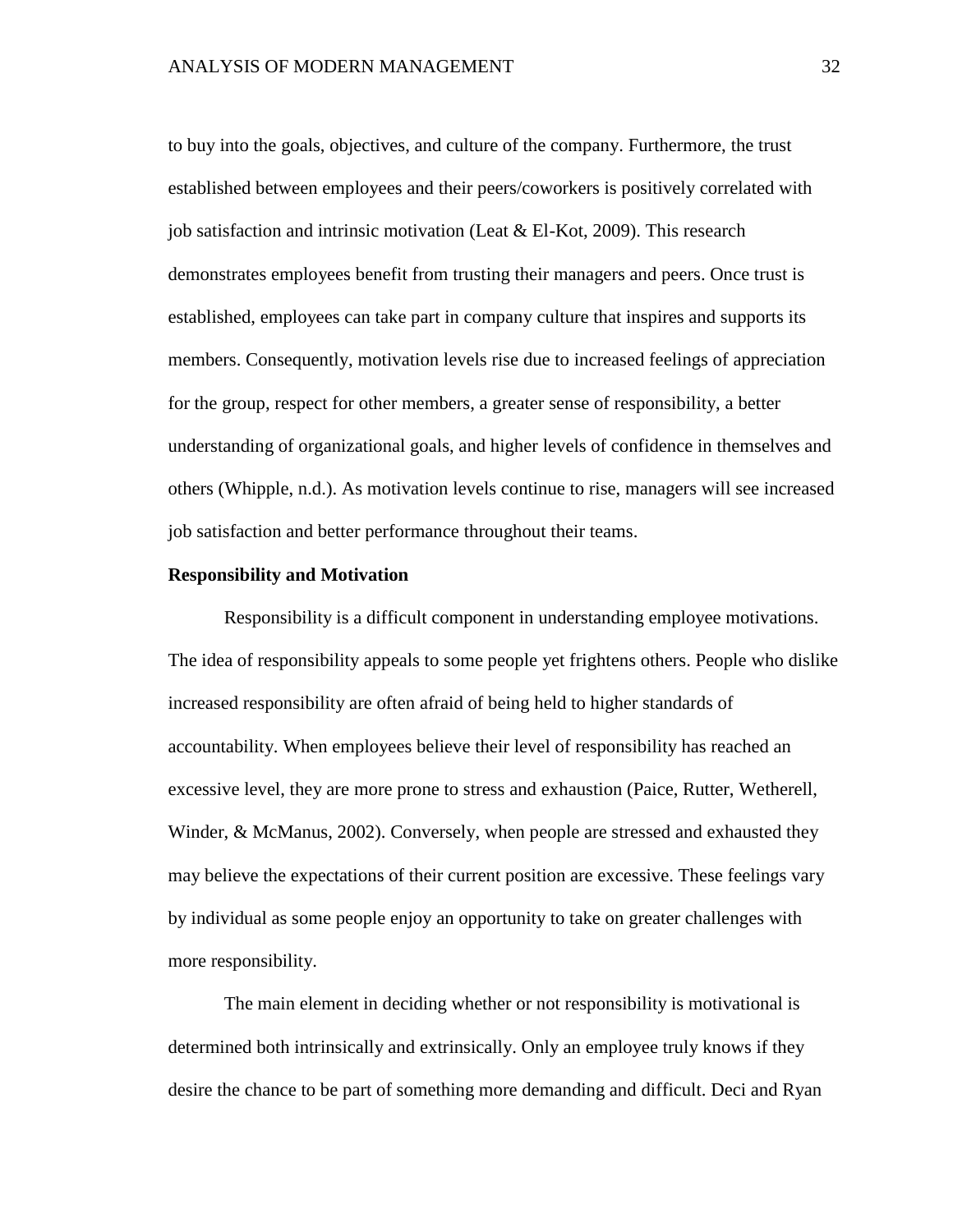(1985) examined this consideration and developed self-determination theory (SDT). SDT is built on the idea that people are intrinsically motivated in their pursuit of success and growth. For example, an individual who is determined to become a successful salesperson and ultimately a manager is motivated by opportunities to improve their skills and increase their positive workplace outcomes such as generating more revenue or achieving a promotion. In this case, the intrinsic motivator is to improve their skills and become a more effective employee. The extrinsic motivator, in the form of a reward, is added sales. SDT stresses each person is the sole determinant of the things that actually motivate them. These motivations come from personality and values and play a crucial role in everyday decisions.

SDT is often summarized into three key factors: Autonomy, Mastery, and Purpose (Zielicz, 2017). Autonomy, once again, is a critical part of motivating employees as it leads to psychological feelings of responsibility (Hackman & Oldham, 1976). Employees want the freedom to utilize their creative outlets and take on initiatives in ways that best fit their skillset. Even in organizations with strict expectations, giving the employees some flexibility in their everyday tasks will increase their motivation. Mastery is synonymous with competence. Employees desire to be great at what they do. In general, people want to excel in their pursuits and to learn to master these pursuits. When managers are assisting in the growth and development of their employees and the outcome is improved performance, motivation levels will increase. By combining perceptions of autonomy and competence, employees feel empowered and job satisfaction and commitment levels increase accordingly.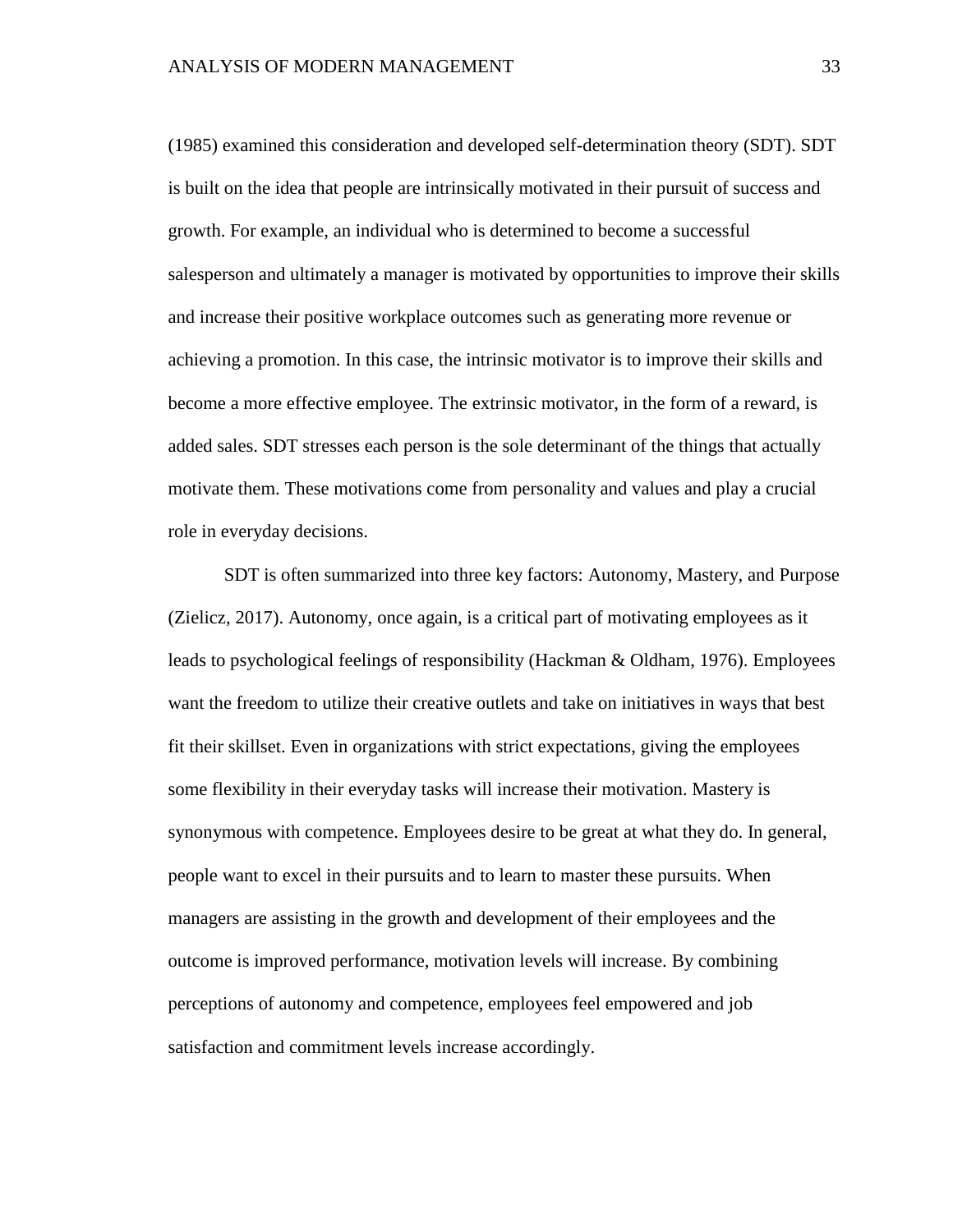Purpose is the last element of SDT and is built on the sense of value employees recognize in the work they are doing. For some people, financial independence may provide meaning. Other people may want to develop leadership skills and therefore make a choice to collaborate with peers and influence them towards goal achievement. Whatever it may be, the purpose employees find in their work is a major motivator. As employees continue to achieve goals and find meaning in their work, perceptions of competence will increase in relation to overall motivation.

By understanding the motivations of employees, managers are better positioned to inspire and lead others effectively. In doing so, managers empower employees and develop a culture of trust, positivity, and success. To support these implications, a case study interview was conducted using applicable examples highlighting the importance of leadership, empowerment, and motivation in the workplace.

#### **Chapter 4: Case Study Interview**

Consistent with themes addressed in the reviewed literature, I sought an opportunity to interview Taylor McKenzie and Isabella Zelinger of Paycom in Pasadena about management, leadership, and empowerment in the workplace. Paycom (NYSE: PAYC) is a corporate company that provides a single-database Payroll and HR solution to companies around the United States. At this time of this interview, I was an intern for Paycom taking part in their Jr. Executive Program. After graduation from Claremont McKenna College, I will be working as a full-time Sales Representative for Paycom in Pasadena.

Taylor McKenzie is the 26 year-old Office Manager in the Pasadena Office. She graduated from Purdue University with a degree in Retail Management. Isabella Zelinger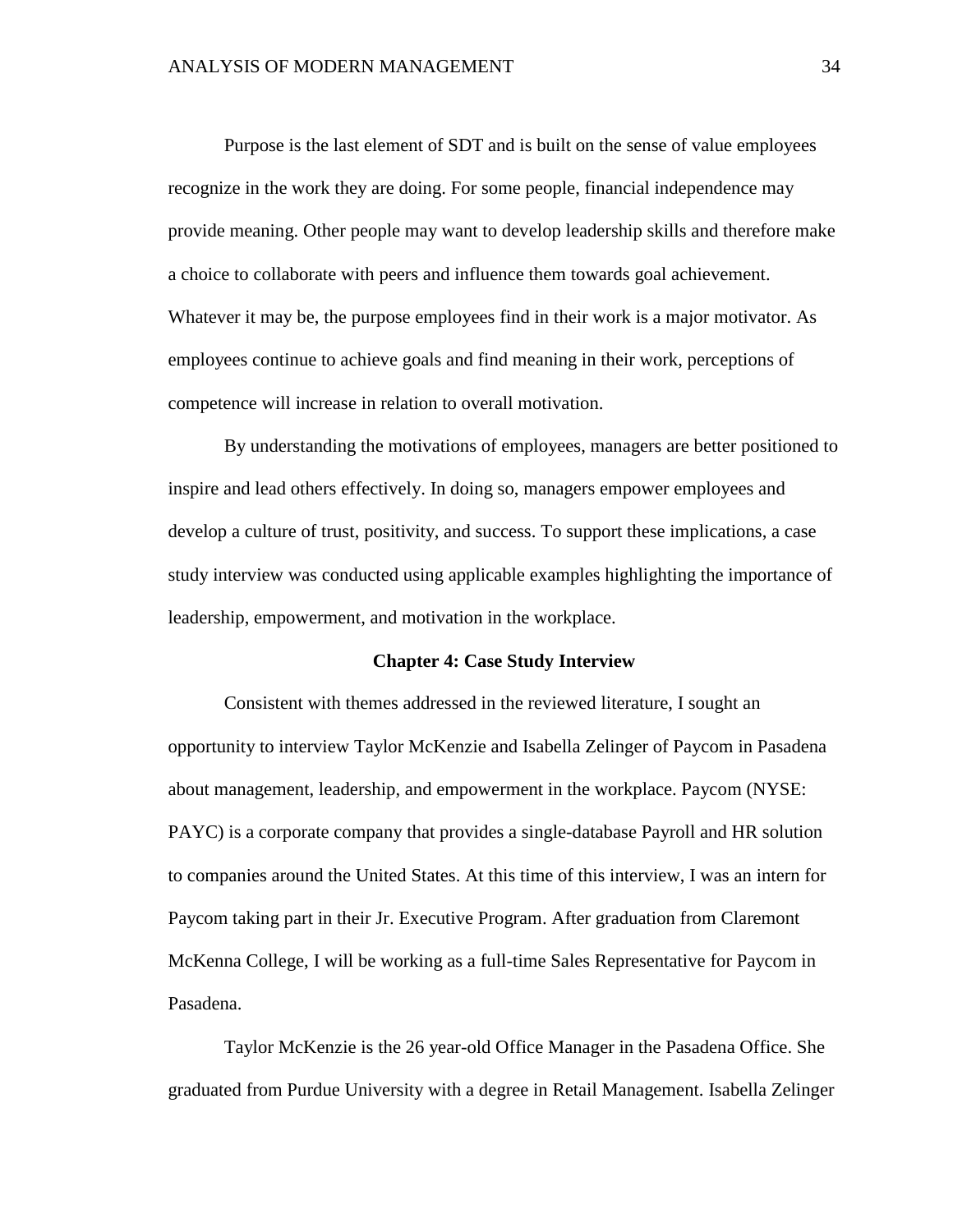is a 24 year-old Executive Sales Representative. She graduated from Chapman University with a degree in Business Administration and Management. I am fortunate to work with both of these outstanding, smart, and inspiring individuals.

The primary focus of these interviews was to obtain tangible examples of leadership, empowerment, and motivation in the workplace. Each interview was conducted separately to avoid any bias between respondents. The transcription of McKenzie's interview is located in Appendix A; Zelinger's in Appendix B. Both respondents consented to the recording of these interviews. The recordings took place in April of 2019.

# **Interview**

Prior to the arrival of McKenzie in September 2018, the Pasadena Office was struggling. Employee satisfaction was low, turnover was high, and the office ranked in the bottom 25% of the company in sales revenue. Just over six months later, the same office has reached the top 25% in sales revenue and Zelinger is currently the #1 Executive Sales Representative in the West Region in terms of sales revenue generated year-to-date. Such improvement prompted a great opportunity to gain insight into the changes in team culture, empowerment, leadership, and overall job commitment and motivation.

When initially talking with Zelinger about her experience at Paycom, she voiced feelings of intense frustration regarding the months leading up to September 2018. McKenzie adds when she first arrived to the office in September, the environment was, "Tumultuous. You could feel it in the air... Since then, the culture has done a complete 180." Zelinger agrees a culture shift has occurred in the Pasadena Office and positively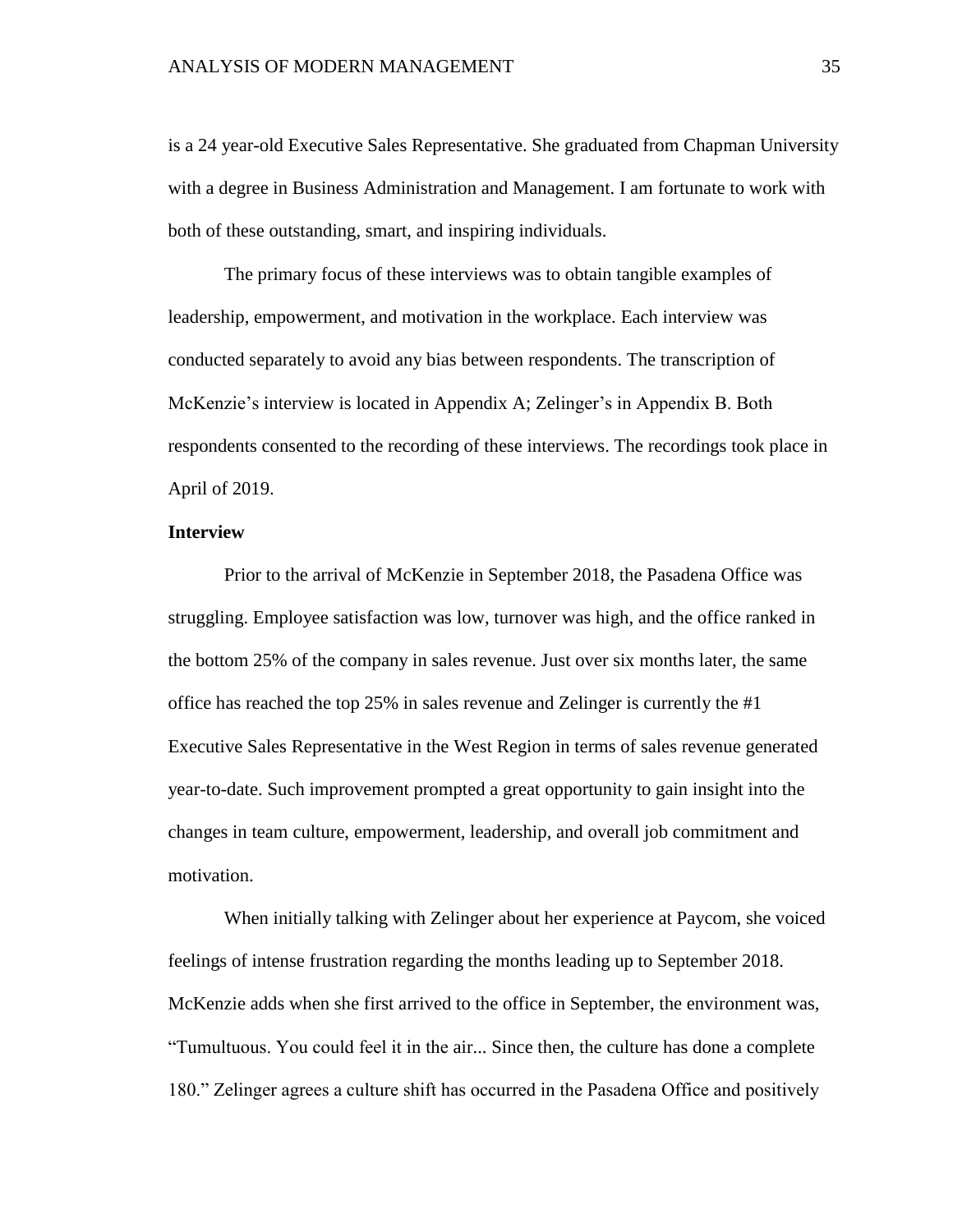affected the team. Consistent with the findings of Leat and El-Kot (2009), Zelinger and McKenzie agree that a healthy culture built on trust and transparency is correlated with higher job satisfaction and motivation.

In speaking with McKenzie and Zelinger, it was evident empowerment is another factor that contributed to the increased success in the Pasadena Office. In relation to empowering leadership, McKenzie believes developing others is essential. When McKenzie started her role as office manager in September 2018, she was forced to quickly adapt to the new role and hit the ground running. However, her ability to take a step back, educate her representatives, and trust them to do their job has proved valuable in her first year as a manager. Goler and colleagues (2018) found employee satisfaction is much higher when people enjoy their work, feel their strengths are being utilized, and are given ample growth and development opportunities in the workplace. By teaching employees the skills they need, and assisting in their personal and professional development, managers create an optimal work environment. Additionally, empowering leadership behaviors take place when managers allow employees to apply the skills they are learning without being overly intrusive in the process.

McKenzie's approach to empowering her representatives involves preparing them for what's ahead, encouraging them by communicating her genuine belief in their abilities, and frequently recapping with feedback. To provide an example of empowering leadership in the workplace, McKenzie shared the following:

One of the coolest things about managing Izzy over the past 7 months since I've been here is that she used to need me for backup and she doesn't need me for backup anymore. I think that is a direct result from letting her do some of the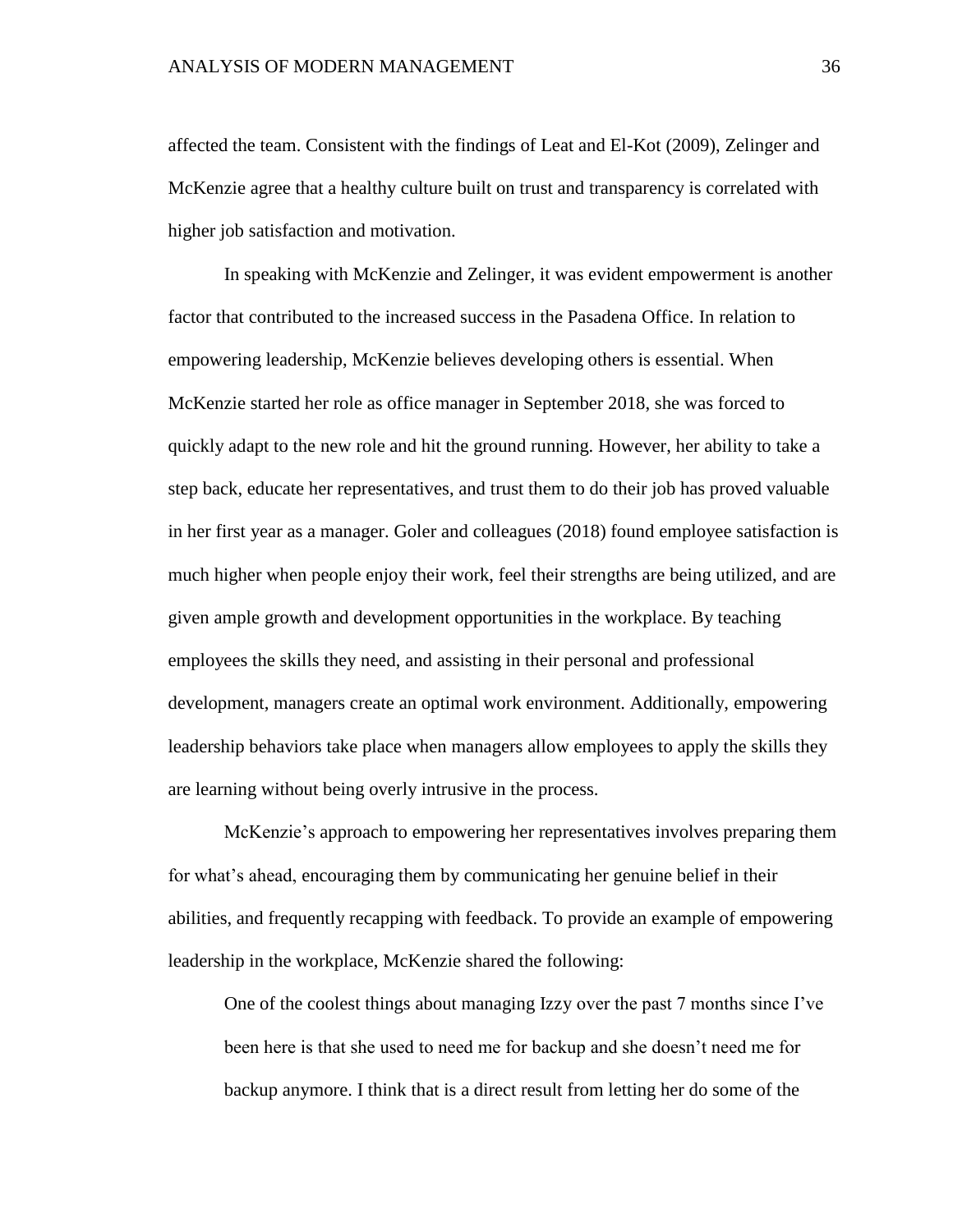harder things. Now, she is effectively getting that deal to the finish line pretty much with me as a mute in the background.

The deal McKenzie is referring to what would be the largest deal the Pasadena office has closed since its opening in 2016. There have been numerous times where McKenzie wanted to take the lead on the account, but instead she has, "shared the responsibility equally with Iz." During the numerous stages of the sales process, Zelinger would call her and ask, "Are you going to the run the meeting or am I?" Instead of running the meetings for her, McKenzie helps prepare her for it and then offers back up if needed. The outcome is tremendous feelings of empowerment experienced by Zelinger.

My discussion with Zelinger revealed examples that align well with the four main empowerment cognitions—meaningfulness, competence, sense of responsibility, and impact (Dawenttink et al., 2003). When asked, she cited a recent example of when she felt empowered in the workplace:

Well, we could take the deal that I'm closing today. I've pretty much done this whole account on my own and my conversations with Taylor have been more about "How do I tee this up…?" They've been more strategic. I haven't asked her to do any of the work leading up to it, I've asked her to help strategize. So, I'm learning from strategizing with Taylor which is thus teaching me how to do that on my own.

As a manager and leader, McKenzie has done an excellent job of allowing Zelinger to do her job while still coaching and providing strategy as needed. In doing so, McKenzie is empowering her representative and Zelinger feels empowered. At the same time, McKenzie is also increasing the sense of responsibility felt by her employees. Zelinger,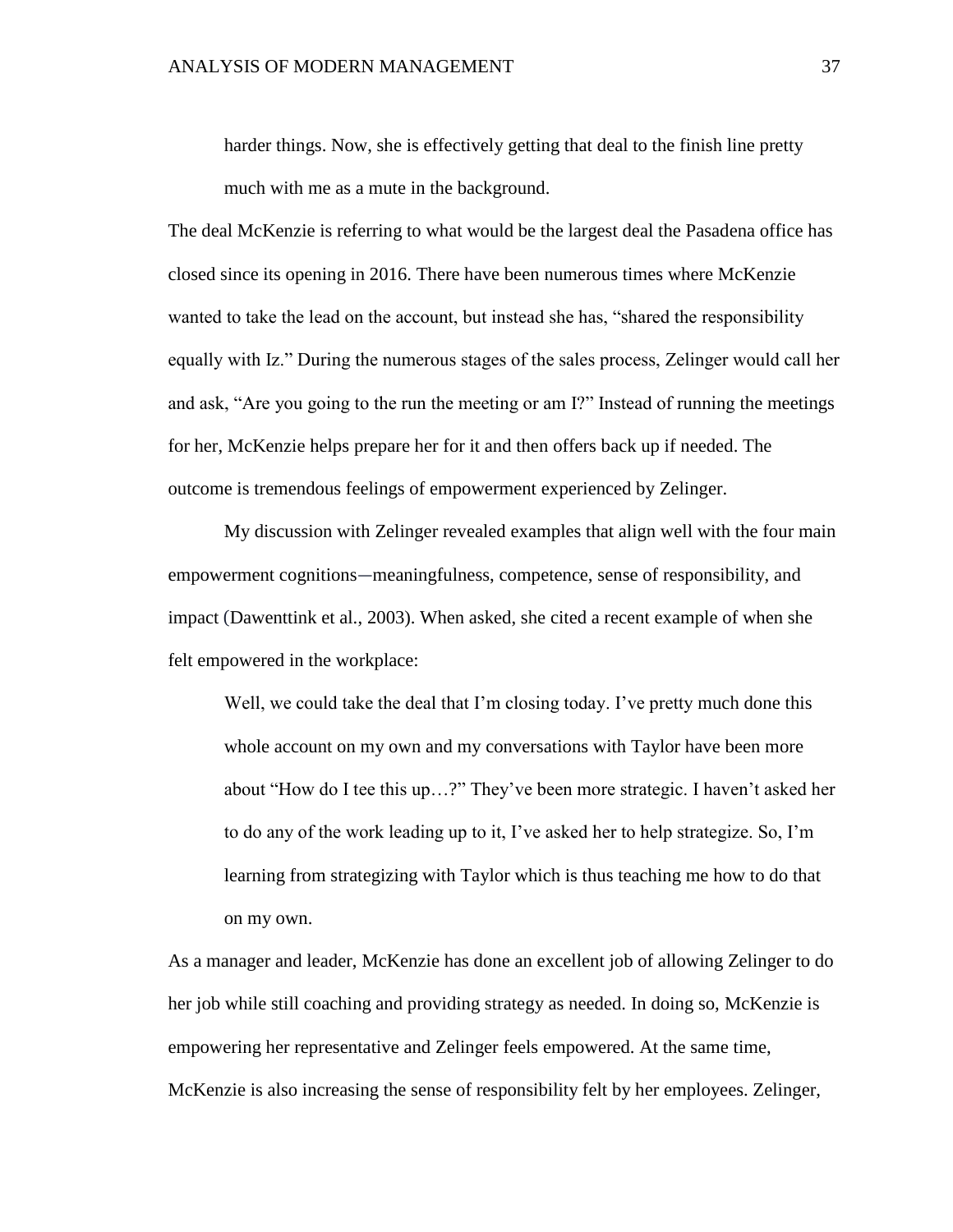who "always want to be in the top tier of whatever I'm doing," experiences a greater sense of responsibility and competence as she goes through sales process largely on her own.

Regarding meaningfulness and impact, the example given by Zelinger is still applicable. Impact refers to the perceived effect an employee has on an organization (Ashforth, 1989). As a successful Executive Sales Representative, her impact on both the company and team are clear. Every time she closes a deal, she is earning revenue for Paycom and helping the Pasadena Office reach their quota. These are direct impacts her efforts are having on the organization. In terms of meaningfulness, she cites financial freedom and the pursuit of excellence as two of her main reasons for working. At Paycom, she has been able to achieve both of those. Furthermore, other components of meaningfulness include job satisfaction and fulfillment. Zelinger has personally described to me the excitement and energy she gets not only from selling, but knowing she can help her clients make real and tangible improvements in their organizations.

Zelinger's success and personal anecdotes support McKenzie's effectiveness as an empowering leader. Research by Ahearne and colleagues (2005) indicated that lessexperienced employees benefit from empowering leadership. Zelinger, though a quick learner, is still in her second year at Paycom. Therefore, she is benefiting from empowering leader behaviors demonstrated by McKenzie. Another study found that psychological empowerment and trust in a leader are mediators between empowering leadership and task performance (Lee et al., 2017). When asked about the role of trust in her role as manager, McKenzie states: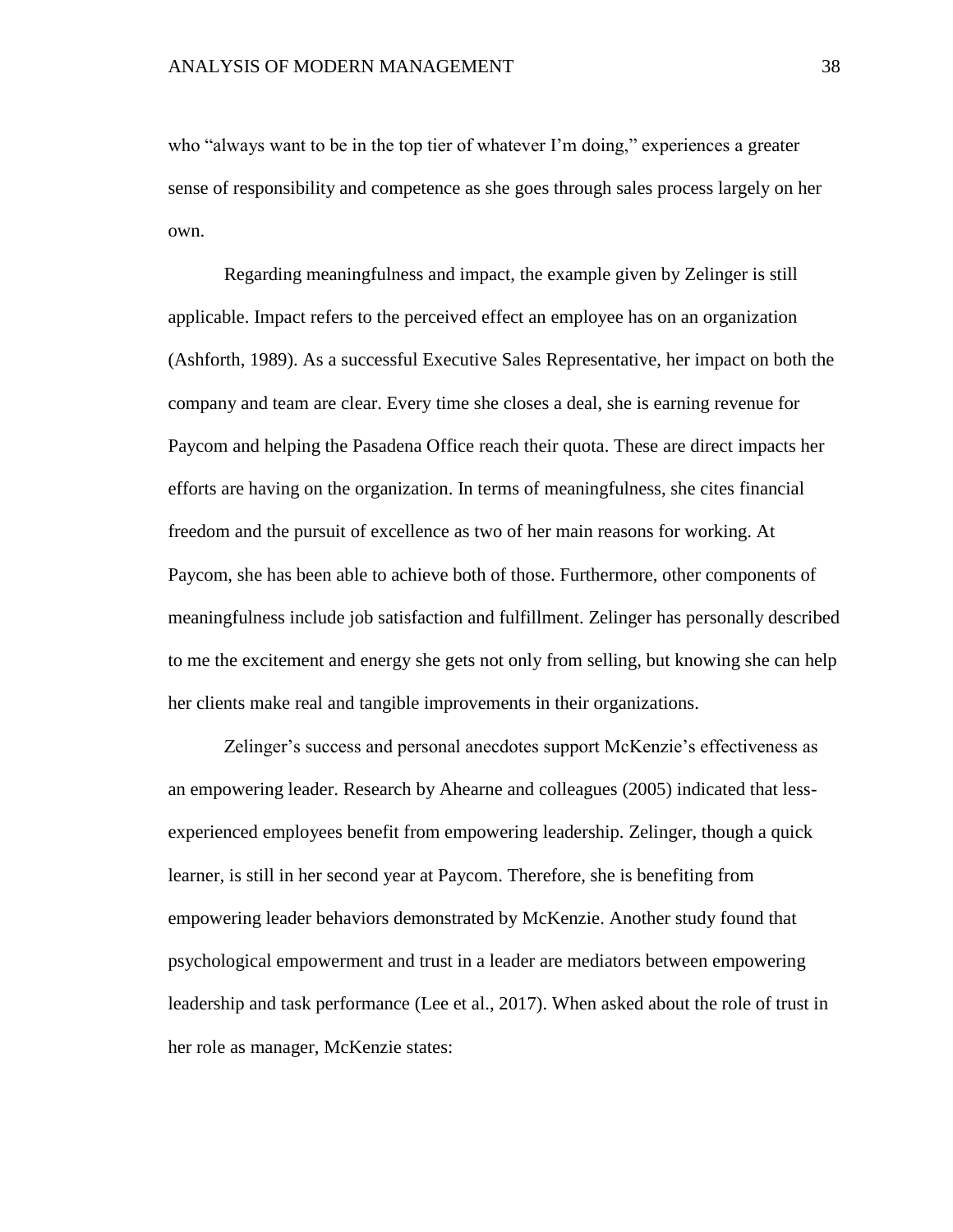I think respect and trust are two of most important things you have to have between a manager and a rep. They got to trust that you would never steer them in the wrong direction and the manager has to trust that they are executing and have the best interest at heart.

She believes trust is essential in forming strong relationships with her representatives. In support this belief, Zelinger attributes some of her success to, "Having honest, open communication with your leaders and managers really helps because they know everything that is happening with your territory at work." When asked if trust is important in the relationship between a manager and representative, she responds with a simple, "100%. Yes."

As part of the interview, I also wanted to understand McKenzie's view of leadership. Her response ties back to an earlier section of this literature describing the difference between management and leadership:

Leadership is just so complex. Leadership is different than management and different than being a boss. The word that comes to mind is inspiring people. Everyone is motivated and inspired by different things. Leaders must identify what these things are; what gets them out of bed in the morning? What makes them feel important? What makes them feel successful…Inspiration is a really big part of it. You're taking people to where they want. You're taking them to where they're trying to go. What's going to motivate them to get there? How do I help them get there?

Her description of leadership incorporates motivating and inspiring followers in their pursuit of achievement. In some ways, she is emphasizing the interpersonal aspect of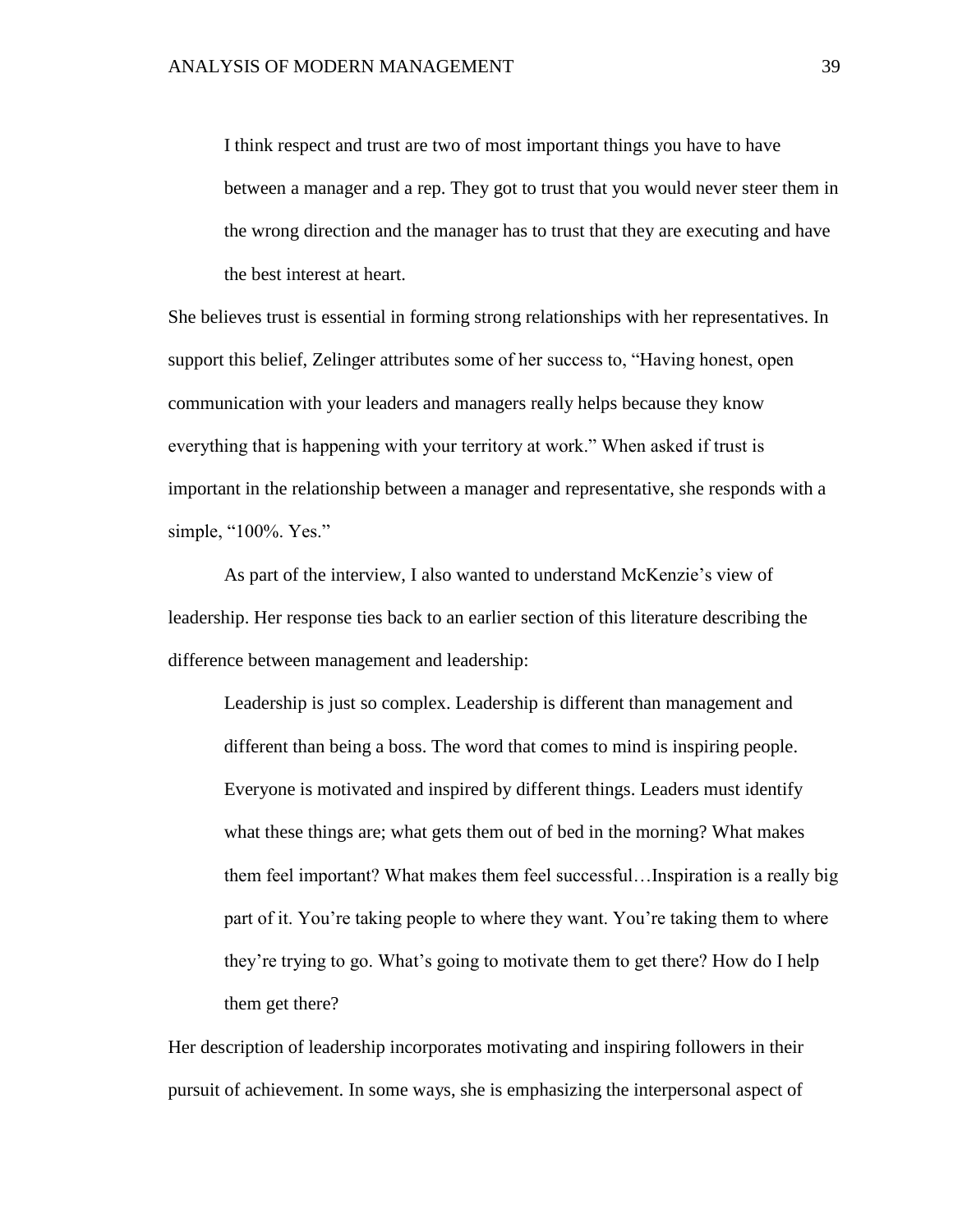leadership that is necessary to successfully influence individual and group outcomes. Leaders are more effective when they understand what their followers are trying to achieve and uncover their reasons for doing so. McKenzie discusses motivation in her definition of leadership but also includes a personal touch by incorporating inspiration. She believes leaders are supposed to inspire followers and contribute to their success. Management is different because it focuses less on the process of achieving an outcome and more so on the end result.

When asked about the qualities that have aided in her success, McKenzie attributes grittiness, positivity, a desire to learn, and accountability. These qualities are applicable to both management and leadership, but are mainly a reflection of her personal skill set and motivations. One of her biggest motivators is a burning desire to be the best and to always be better than the day before. Her personal ambitions and willingness to learn, listen, and implement new strategies are key factors that have contributed to her success as both and manager and leader.

Overall, McKenzie has taken a very mature outlook to leadership. First, she suggests that, "As a leader, you can't take credit for anything." Her reasoning stems from the idea that by giving credit to others, one day they will have the skills and confidence to take on a role like hers. Second, McKenzie stands firmly by the notion that leadership and management are not the same:

The most impactful thing I've learned as a manager, is when to manage and when to lead. They are totally polar opposite roles. I've worked on being able to identify "this is when I manage and this is when I lead." Sometimes managing is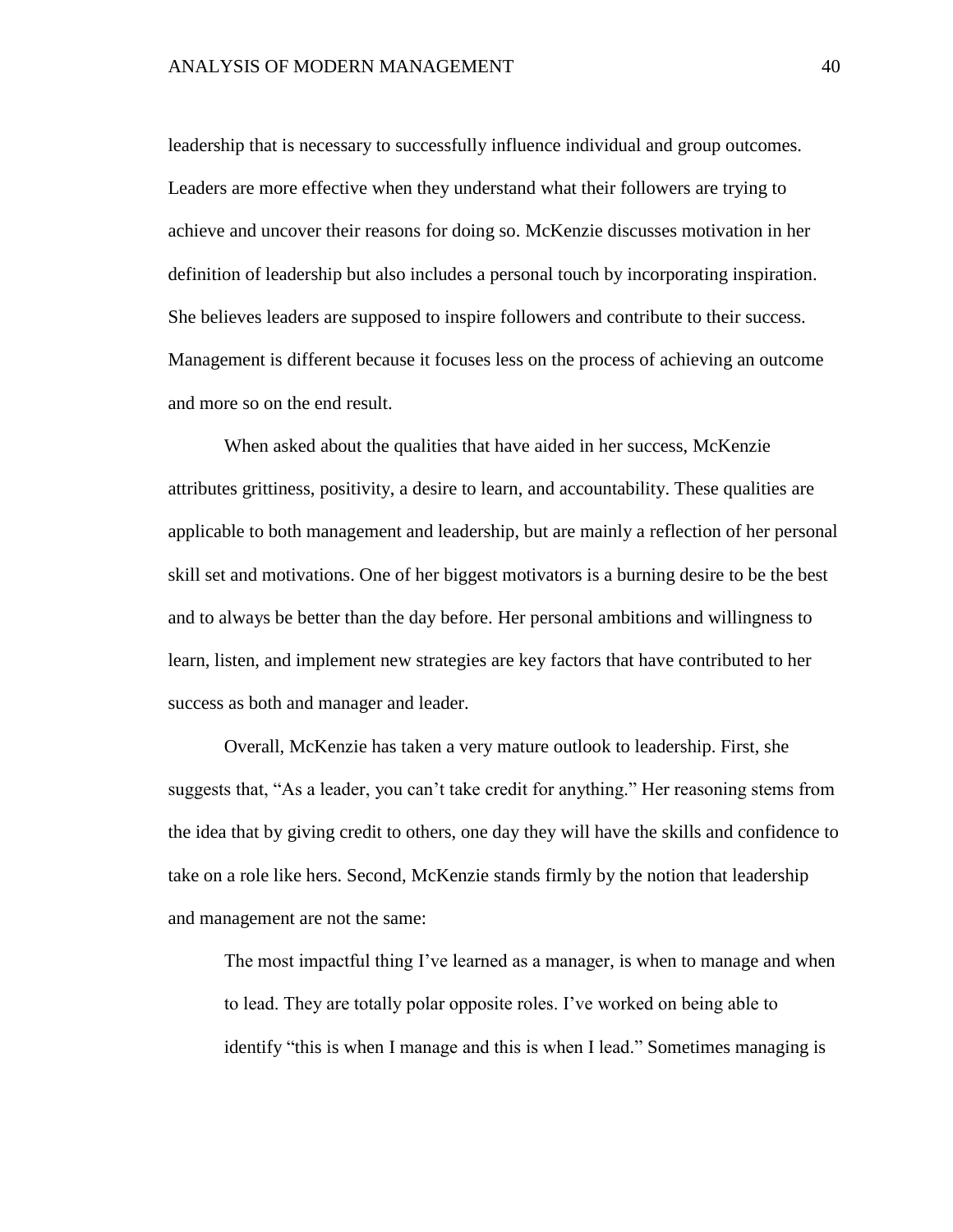bring the hammer down and saying this is unacceptable and that's hard for me to do sometimes.

By being aware of when to manage and when to lead, she strengthens her ability to effectively empower and motivate the representatives. Lastly, McKenzie understands the importance of her team in the overall success of the office:

I need my people more then they need me. If I went on vacation for a week, this office will run like a well-oiled machine. The meetings with still be set, sales still brought in, prep work will still be run. If my people are on vacation for a week, there is no way.

McKenzie's leadership philosophies will serve her well. Particularly in the appreciation of her representatives, she will experience empowerment of her own. With this in mind, it brings me to a final topic worth considering: the feedback loop of empowerment.

#### **Conclusion**

### **Future Research: Feedback Loop of Empowerment**

The empowerment feedback loop and its prevalence in the workplace has not been examined in previous literature I am aware of and further research on the topic is recommended. One study examined the use of feedback loops in empowering residents and primarily focused on change in residential communities (Jackson, Burgess, Toms, & Cuthbertson, 2018). Most empirical research has looked at empowerment at the one directional, individual level but there are few studies that have developed a multilevel approach. Sibert, Silver, and Randolph (2004) developed a multilevel model of empowerment where psychological empowerment is a mediator between empowerment climate (work-unit level) and individual performance and job satisfaction. Empowerment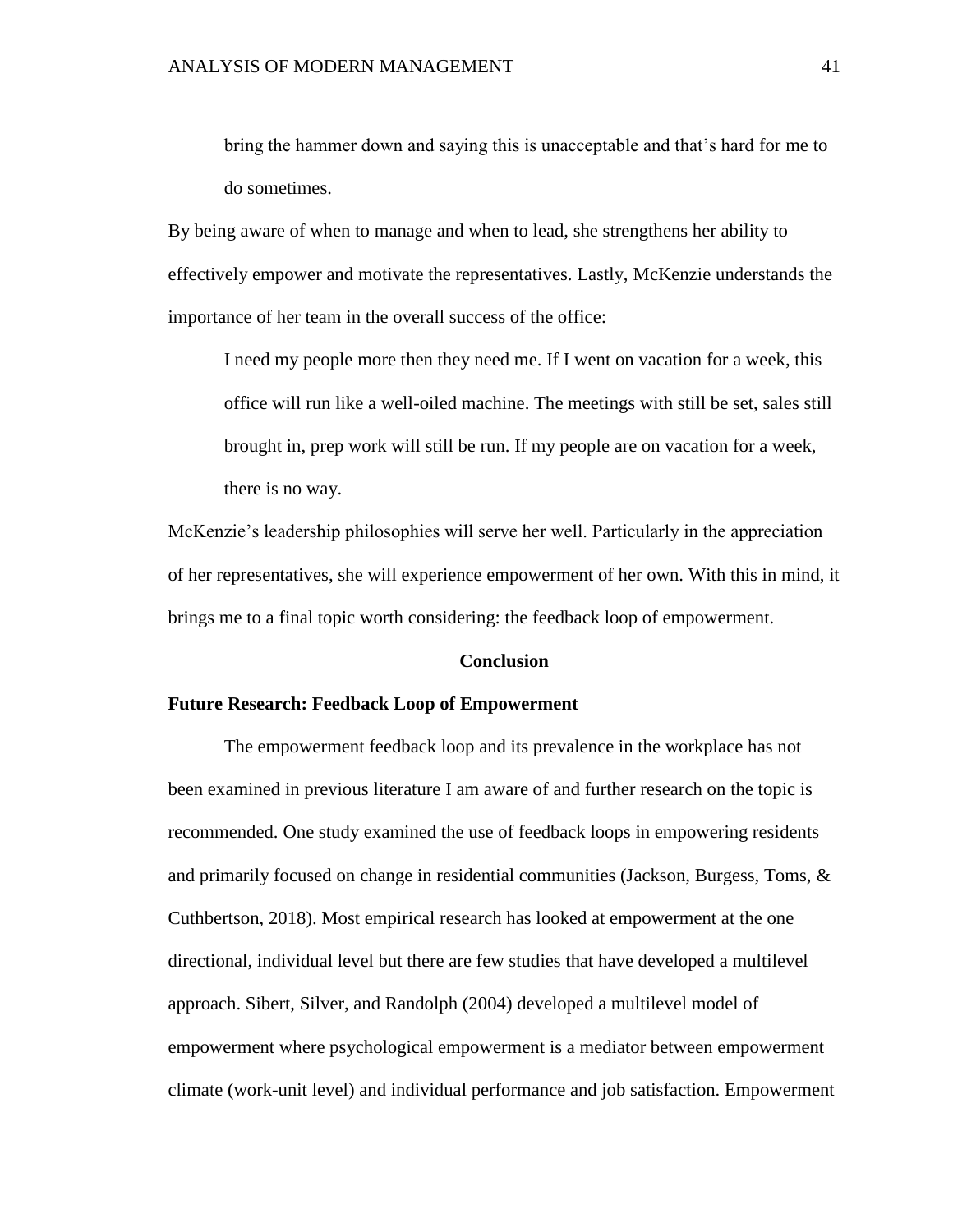climate is defined as the "employees' shared perceptions of managerial structures, policies, and practices related to empowerment" (Sibert et al., 2004, p. 2). A model that provides a visual aid for understanding the multilevel model of empowerment in teams was developed by Chen, Kanfer, Kirkman, Allen, and Rosen (2007). Their research looks at both team empowerment (team level) and individual empowerment (individual level) as mediators between leadership climate (team level) and leader-member exchange (individual level) on performance.



*Figure 2*. Multilevel model view of empowerment in teams (Chen et al., 2007, Fig. 1). As the model demonstrates, leadership climate and team performance are mediated by team empowerment. Interestingly, the model suggests team empowerment can affect individual empowerment, or vice versa. The same is true with team performance and individual performance, and leadership climate and leader member exchange.

Chen and colleagues' model focuses on team interdependence and the role empowerment plays on team performance. Although their approach is interesting, it is not applicable to the type of empowerment I am suggesting. The model I am suggesting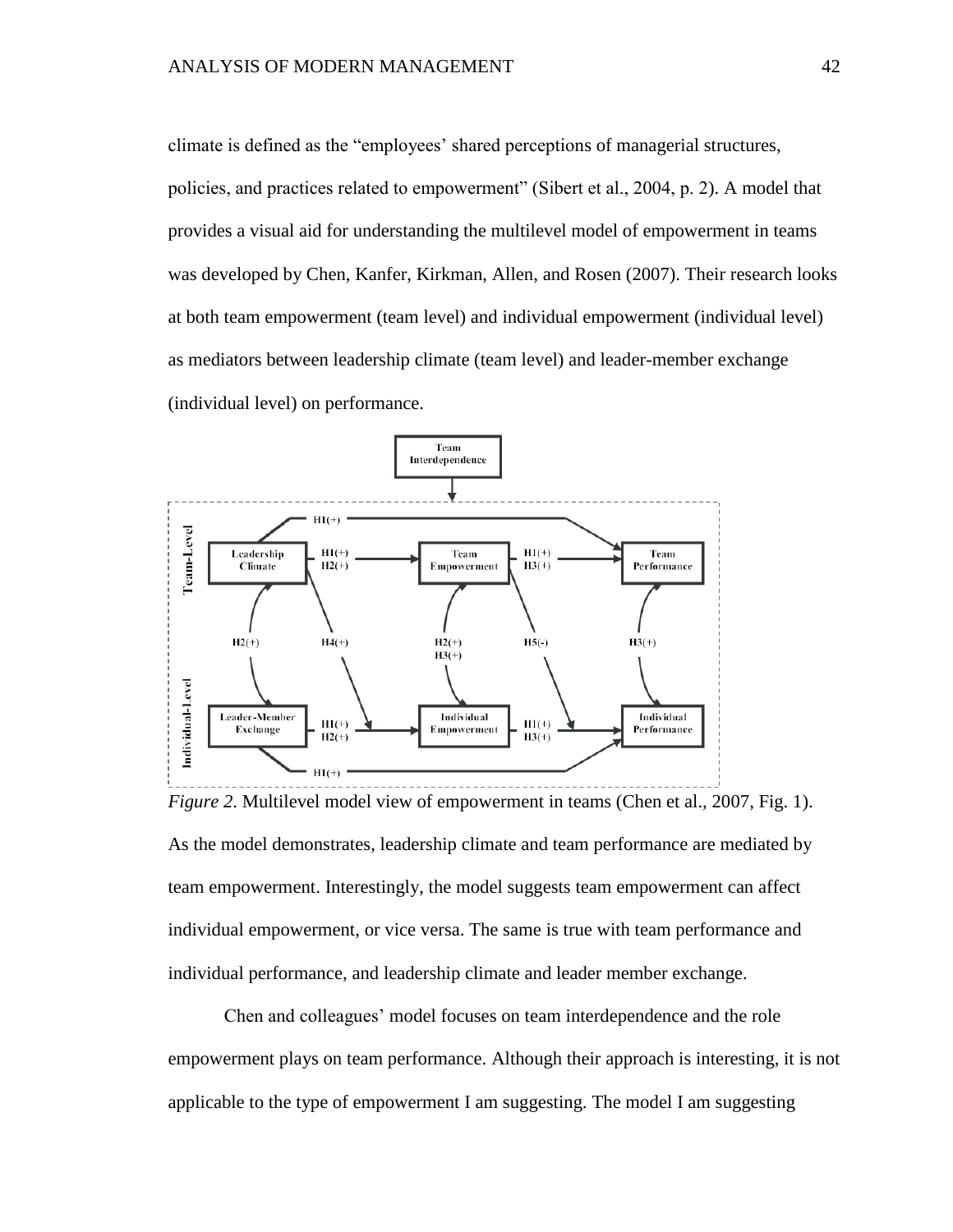could involve team dynamics but focuses almost exclusively on the relationship between a manager (who is a leader in this case) and their direct reports/employees. According to previous literature, empowering leadership is mediated by psychological empowerment, and psychological empowerment contributes to task performance, job satisfaction, and motivation (Aherne et al., 2005; Dawenttink et al. 2003; & Lee et al., 2017). With this in mind, I am proposing subordinate outcome variables ultimately act as empowering behaviors that redirect back to the leader and create feelings of leader psychological empowerment. As a result, leader psychological empowerment reinforces empowering leader behaviors and the empowerment cycle continues. *Figure 3* demonstrates the proposed theory:



*Figure 3*. Empowerment Feedback Loop.

*Figure 3* represents the empowerment feedback loop between a manager and an employee. Previous theory has looked solely at the effect of empowering leadership on psychological empowerment and subordinate outcomes, but has not taken into consideration the effect subordinate outcomes (task performance, job satisfaction, and motivation) have on the cognitive state of the leader. It is recommended future research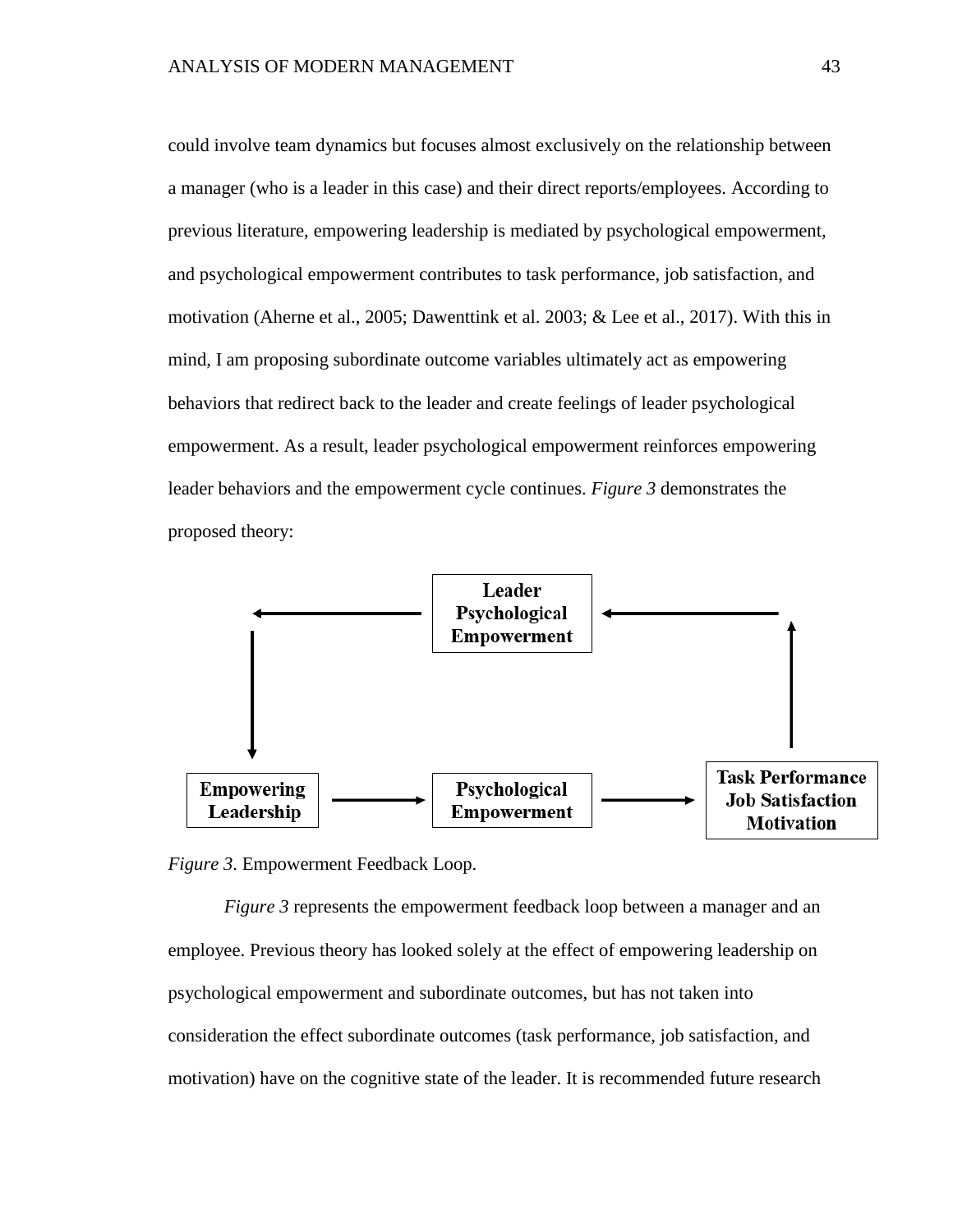explores the considerations of the empowerment feedback look as it gives a more wholesome approach to the genuine importance of empowerment in the workplace. Furthermore, research should aim to conduct interviews with empowering leaders regarding their feelings on subordinate outcomes and look at the overall effectiveness of employee behaviors on the perceived cognitive state of empowerment felt by leaders and managers.

#### **Practical Implications**

In regards to this review, numerous practical implications can be employed that serve as beneficial tools in management and leadership. First and foremost, though management and leadership are different, the most effective managers put an emphasis on leadership. These managers are willing to make changes in an organization (a hallmark of leadership) that better serve their team and initiatives and may not entirely abide by the status quo. This does not mean completely abandoning the practices put in place by upper level executives and management, but it does encourage creativity, innovativeness, and interpersonal authenticity between managers and their employees. Managers who are leaders increase their ability to generate success in terms of managerial responsibilities and expectations, and excel in their leadership roles as they earn the respect, trust, and commitment of their employees.

Secondly, empowerment is an essential part of forming a healthy workplace. Managers who demonstrate empowering leadership behaviors by encouraging, supporting, and teaching their employees set the tone for a work environment that fosters growth, development, and culture. In making the choice to build the confidence of their employees, the outcome is perceived competence, meaningfulness, impact, and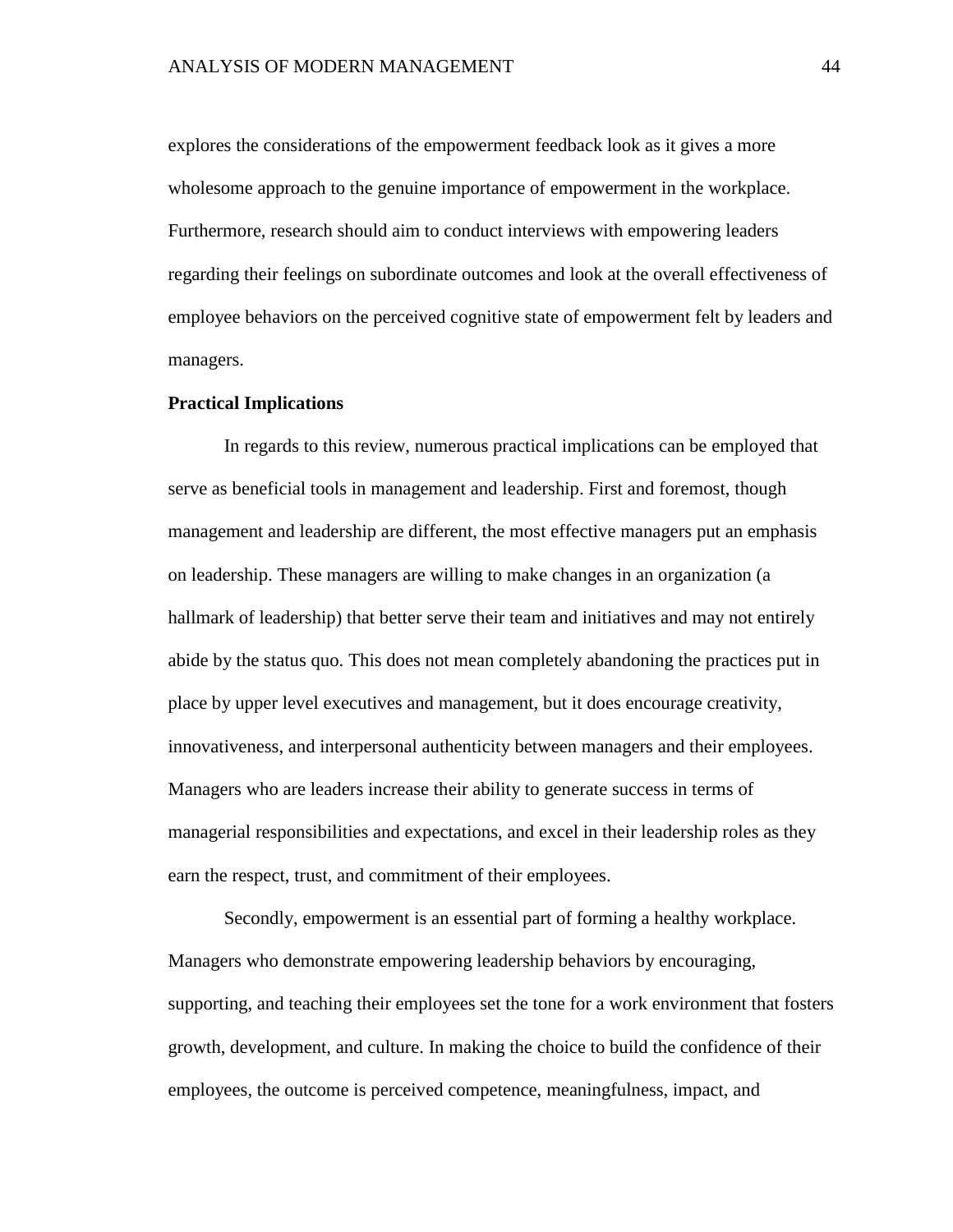responsibility (Dawenttink et al. 2003). Each of these four cognitions contribute to employee motivation, job satisfaction, and overall performance which are both a reflection of an employee's knowledge, skills, and abilities, and a managerial leader's ability to successfully prepare their employees for the duties, tasks, and expectations of the job.

By 2020, roughly 50% of the workforce will be composed of Millennials (Emmons, 2018). The modern employee is needier than ever and managers have to adapt to succeed in the modern workplace. This doesn't imply a legitimate need to meet every request made by employees, but it is important to actively listen and be receptive to their goals and individualized concerns. Managers communicate receptiveness by making the choice to mentor, providing adequate coaching, and sharing feedback. A large part of this relates back to the study performed by Goler and colleagues (2018) emphasizing the ways managers increase job satisfaction and reduce turnover in their workforce: Give people work they enjoy, ensure the work is utilizing employee strengths, and form an environment focused on employee growth and development. Additionally, modern employees are resourceful and reputation is important. With access to resources such a Glassdoor, Indeed, and other job sites, reviews are updated frequently and may reflect (accurately and inaccurately) on company and/or office culture, management style, and overall employee satisfaction. Positive reviews of management will reduce turnover, retain highly skilled worker, and solidify further opportunities to excel as an individual, team, and organization.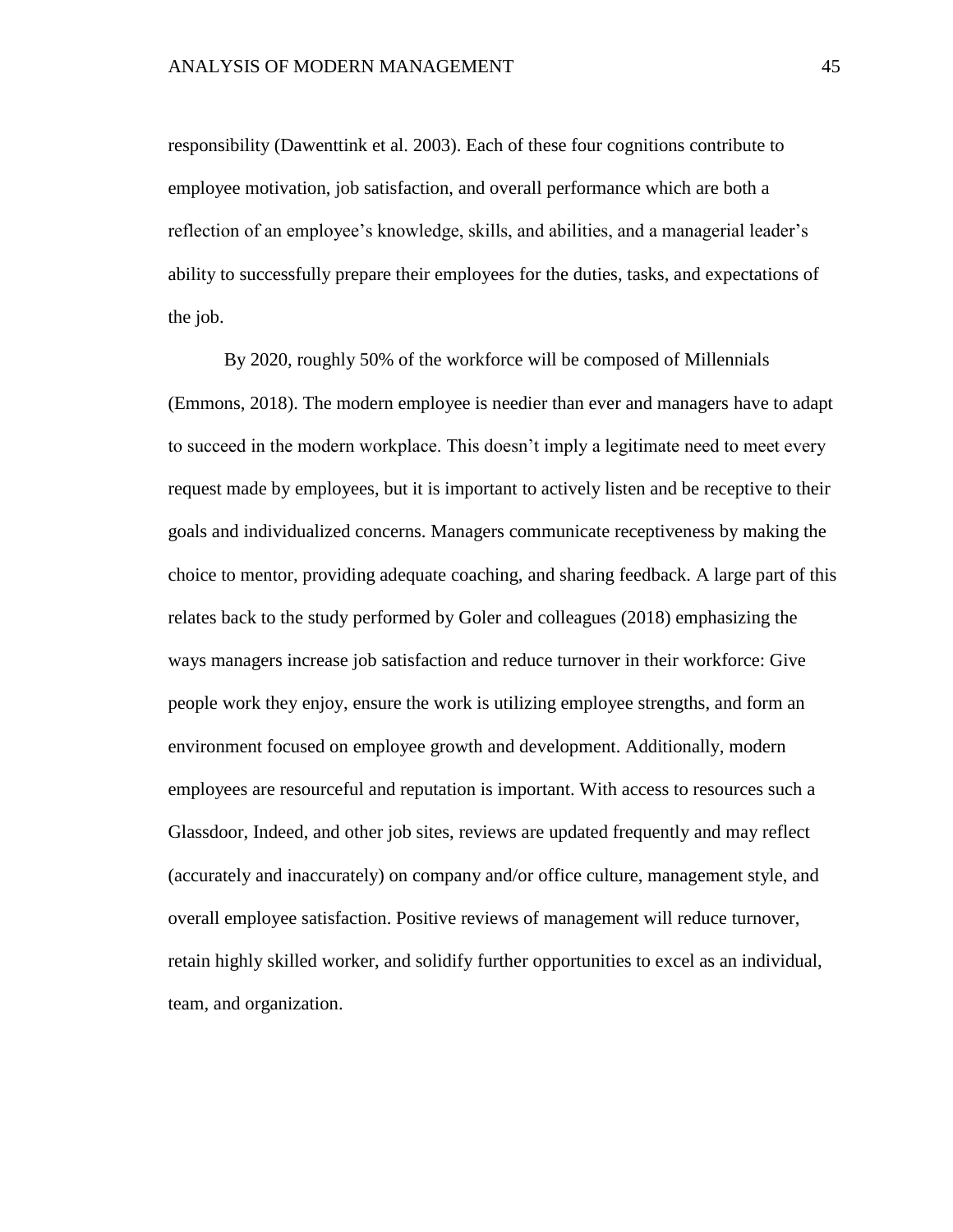# **Closing Remarks**

Management is a challenging task and every role creates unique differences. There is not a perfect formula for optimal management style, but using the tools and information discussed in this review may prove useful for making improvements. Ultimately, the most effective managers are leaders and engage in empowering leader behaviors. Employees generally respond positively to these behaviors and are more likely to experience feelings of the psychological empowerment. The effect of empowerment is higher job satisfaction, motivation, and better task performance—all of which reflect positively on the organization. As trust and respect become solid aspects of the culture, everyone can be themselves and fully contribute to shared values and goals. The eventual outcome is a beautiful workplace dynamic between managers and employees where the entirety of team is given an opportunity to pursue excellence and find success.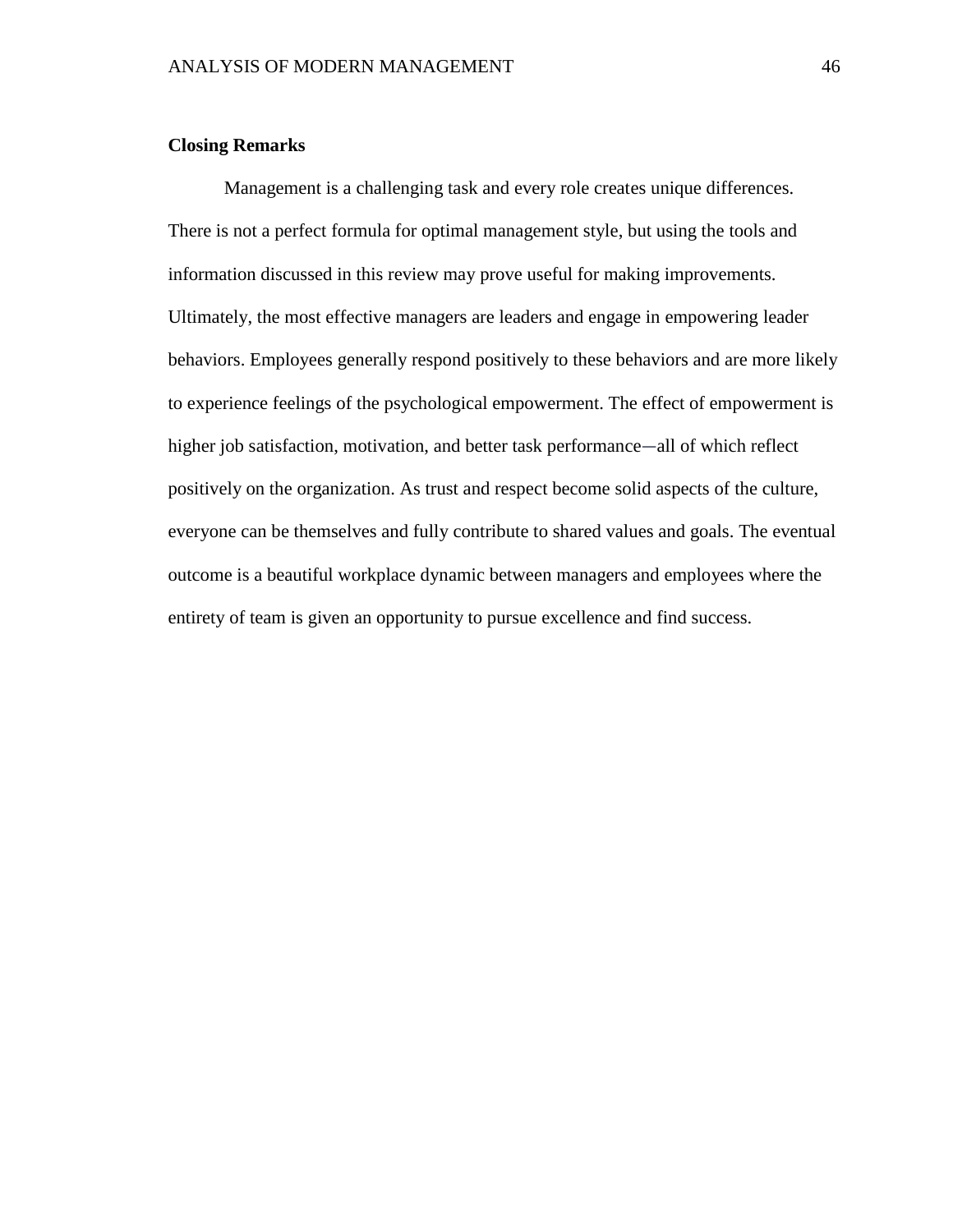# References

- Ahearne, M., Mathieu, J., & Rapp, A. (2005) To empower or not to empower your sales force? An empirical examination of the influence of leadership empowerment behavior on customer satisfaction and performance. *Journal of Applied Psychology*, *90*(5), 945-955.
- Ashforth, B. E., & Mael, F. (1989). Social identity theory and the organization. *Academy of Management Review, 14*(1), 20-39.
- Battistelli, A., Mariani, M., & Bellò, B. (2006). Normative commitment to the organization, support and self competence. In G. Minati, E. Pessa, & M. Abram (Eds.), *Systemics of emergence: Research and development* (pp. 515-526). Berlin, DE: Springer.
- Bernhard, F., & O'Driscoll, M. P. (2011). Psychological ownership in small familyowned businesses: Leadership style and nonfamily-employees' work attitudes and behaviors. *Group & Organization Management*, *36*(3), 345–384.
- Blake, R., & Mouton, J. (1964). *The managerial grid: Key orientations for achieving production through people*. Houston, TX: Gulf Publications.
- Burke, W. (1986). Leadership as empowering others. In S. Srivastra (Ed.), *Executive power* (pp. 51-77). San Francisco, CA: Jossey-Bass.
- Byham, W.C. (1998). *Zapp! The lightning of empowerment*. New York, NY: Ballantine Publishing Group.
- Chen, G., Kirkman, B. L., Kanfer, R., Allen, D., & Rosen, B. (2007). A multilevel study of leadership, empowerment, and performance in teams. *Journal of Applied Psychology, 92*(2), 331-346.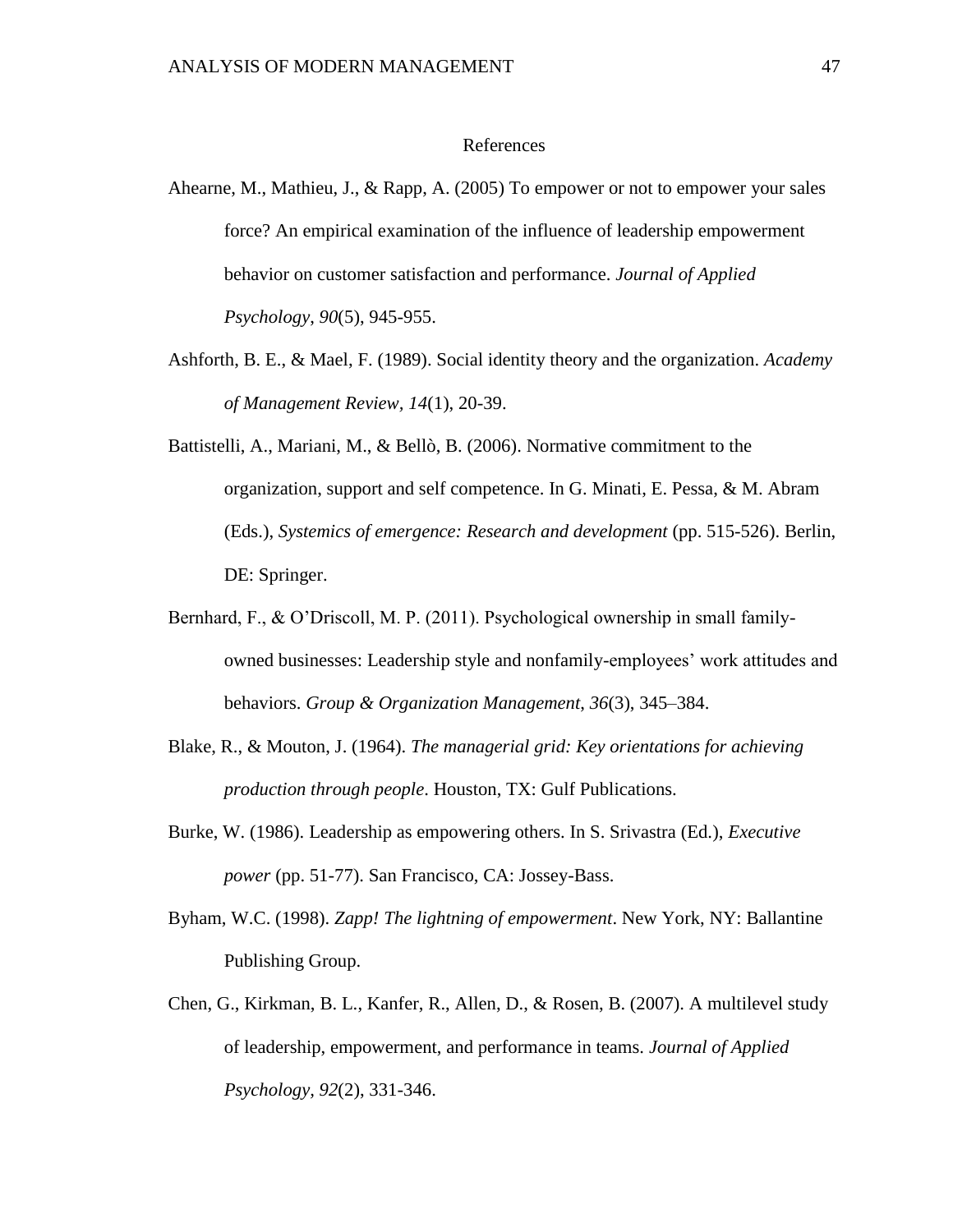- Cheong, M., Spain, S. M., Yammarino, F. J., & Yun, S. (2016). Two faces of empowering leadership: Enabling and burdening. *The Leadership Quarterly, 27*(4), 602-616.
- Cheong, M., Yammarino, F. J., Dionne, S. D., Spain, S. M., & Tsai, Chou-Yu (Joey). (2019). A review of the effectiveness of empowering leadership. *The Leadership Quarterly*, *30*(1): 34-58.
- Cherry, K. (2018). How the halo effect influences the way we perceive attractive people. Retrieved from https://www.verywellmind.com/what-is-the-halo-effect-2795906
- Comaford, C. (2018). Why leaders need to embrace employee motivation. Retrieved from https://www.forbes.com/sites/christinecomaford/2018/01/20/ why-leaders-need-to-embrace-employee-motivation/#1b09bcc31272
- Conger, J. A., & Kanungo, R. N. (1988). The empowerment process: Integrating theory and practice. *Academy of Management Review, 13*(3), 471-482.
- Dawenttink, K., Singh, J., & Buyens, D. (2003). Psychological empowerment in the workplace: Reviewing the empowerment effects on critical work outcomes.
- Day, D. V., & Lord, R. G. (1988). Executive leadership and organizational performance: Suggestions for a new theory and methodology. *Journal of Management*, *14*(3), 453–464[.](https://doi.org/10.1177/014920638801400308)
- Deci, E. L., & Ryan, R. M. (1985). *Intrinsic motivation and self-determination in human behavior*. New York, NY: Plenum.
- de Vries, R. E. (2018). Three nightmare traits in leaders. *Frontiers in Psychology*, *9*, 871.
- Drucker, P. F. (1955). *The practice of management*. Oxford, UK: Butterworth-Heinemann.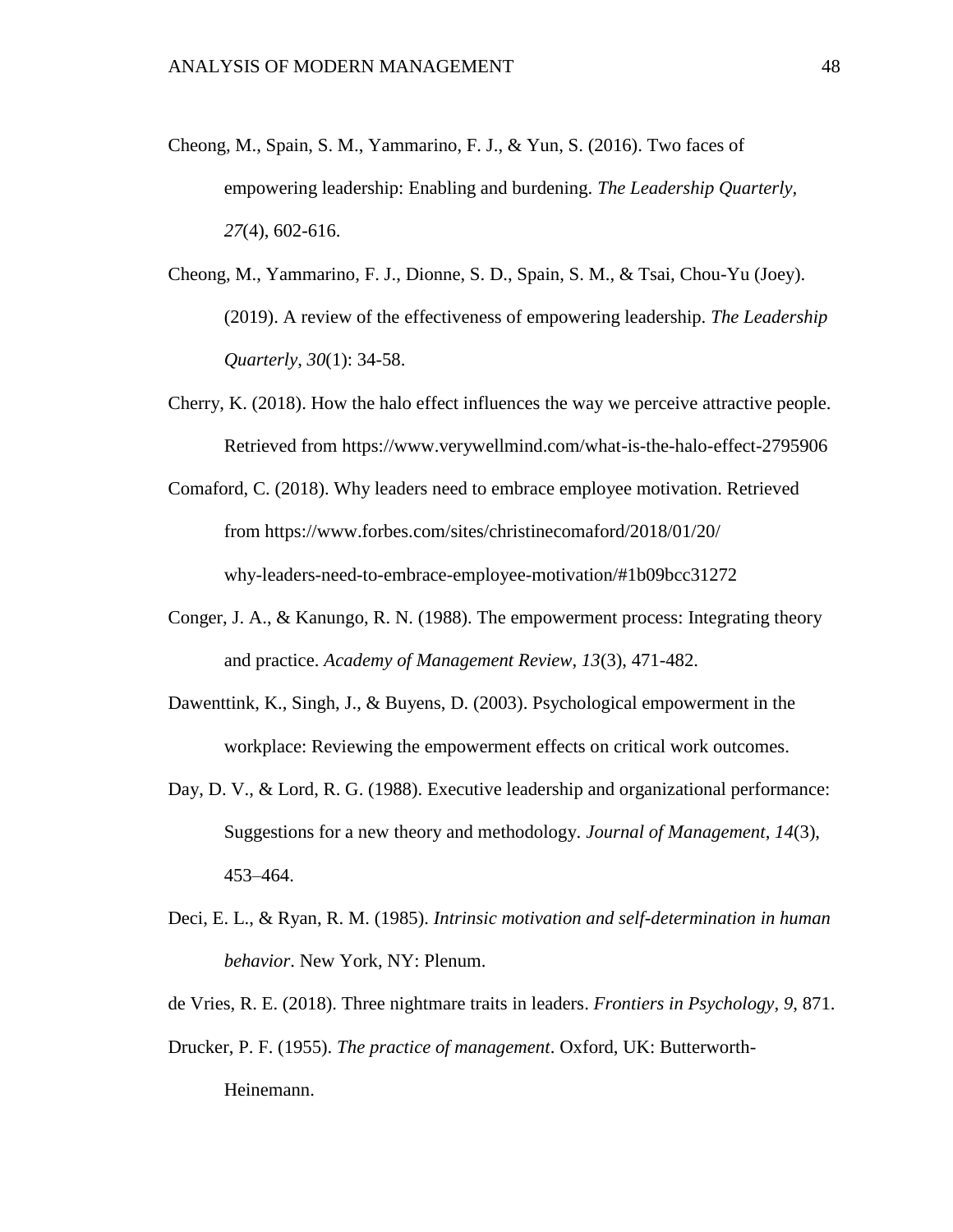- Edmondson, A. (1999). Psychological safety and learning behavior in work teams. *Administrative Science Quarterly*, *44*(2), 350–383.
- Emmons, M. (2018). Key statistics about millennials in the workplace. Retrieved from https://dynamicsignal.com/2018/10/09/key-statistics-millennials-in-theworkplace/
- Ergeneli, A., Ari, G. S., & Camgoz, S. M. (2007). Psychological empowerment and its relationship to trust in immediate managers. *Journal of Business Research*, *60*(1), 41-49.
- French, J. R. P., Jr., & Raven, B. (1959). The bases of social power. In D. Cartwright (Ed.), *Studies in social power* (pp. 150-167). Oxford, England: University of Michigan.
- Goler, L., Gale, J., Harrington, B., & Grant, A. (2018, January 11). Why people really quit their jobs. Retrieved March 25, 2019, from https://hbr.org/2018/01/whypeople-really-quit-their-jobs
- Hackman, J. R., & Oldham, G. R. (1976). Motivation through the design of work: Test of a theory. *Organizational Behavior & Human Performance, 16*(2), 250-279.
- Hansen, D. (2017). Don't make the mistake of asking your manager to mentor you. Retrieved from https://www.forbes.com/sites/drewhansen/2016/12/01/managermentor-mistake/#682790601341
- Hemphill, J. K., & Coons, A. E. (1957). Development of Leader Behavior Description Questionnaire. In R. M. Stodgill & A. E. Coons (Eds.), *Leader behavior: Its description and measurement* (Research Monograph No. 88). Columbus, OH: Ohio State University, Bureau of Business Research.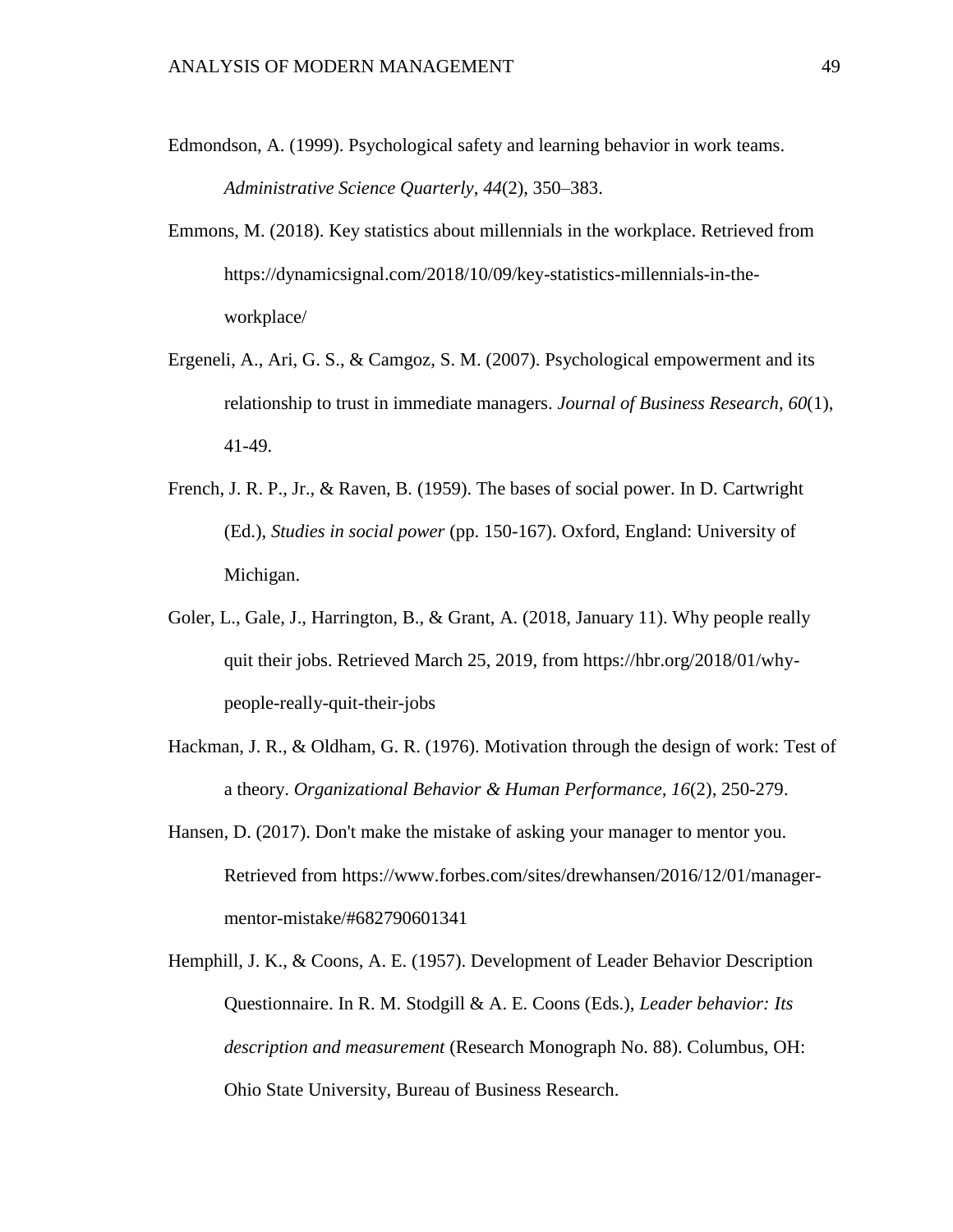Huang, J.T. (2012). Be proactive as empowered? The role of trust in one's supervisor in psychological empowerment, feedback seeking, and job performance. *Journal of Applied Social Psychology*, *42*, 103-107.

Jackson, K.T., Burgess, S., Toms, F., & Cuthbertson, L. (2018). Community engagement: Using empowerment feedback loops to empowerment residents and influence systemic change in culturally diverse communities. *Global Journal of Community Psychology Practice*, *9*(2).

- Joseph, S. (2016). 7 qualities of truly authentic people. Retrieved from https://www.psychologytoday.co[m/u](https://www.psychologytoday.com/)s/blog/what-doesnt-kill-us/201608/7 qualities-truly-authentic-people
- Judge, T. A., Bono, J. E., Ilies, R., & Gerhardt, M. W. (2002). Personality and leadership: A qualitative and quantitative review. *Journal of Applied Psychology*, *87*, 765- 780.
- Kahn, R. L. (1956). The prediction of productivity. *Journal of Social Issues, 12,* 41-49.
- Keller, S., & Meaney, M. (2017). Attracting and retaining the right talent. Retrieved from https://www.mckinsey.com/business-functions/organization/ourinsights/attracting-and-retaining-the-right-talent
- Konczak, L. J., Stelly, D. J., & Trusty, M. L. (2000). Defining and measuring empowering leader behaviors: Development of an upward feedback instrument. *Educational and Psychological Measurement, 60*(2), 301-313.
- Kuncle, N.R., Ones, D.S., & Klieger, D.M. (2014). In hiring, algorithms beat instinct. Retrieved from https://hbr.org/2014/05/in-hiring-algorithms-beat-instinct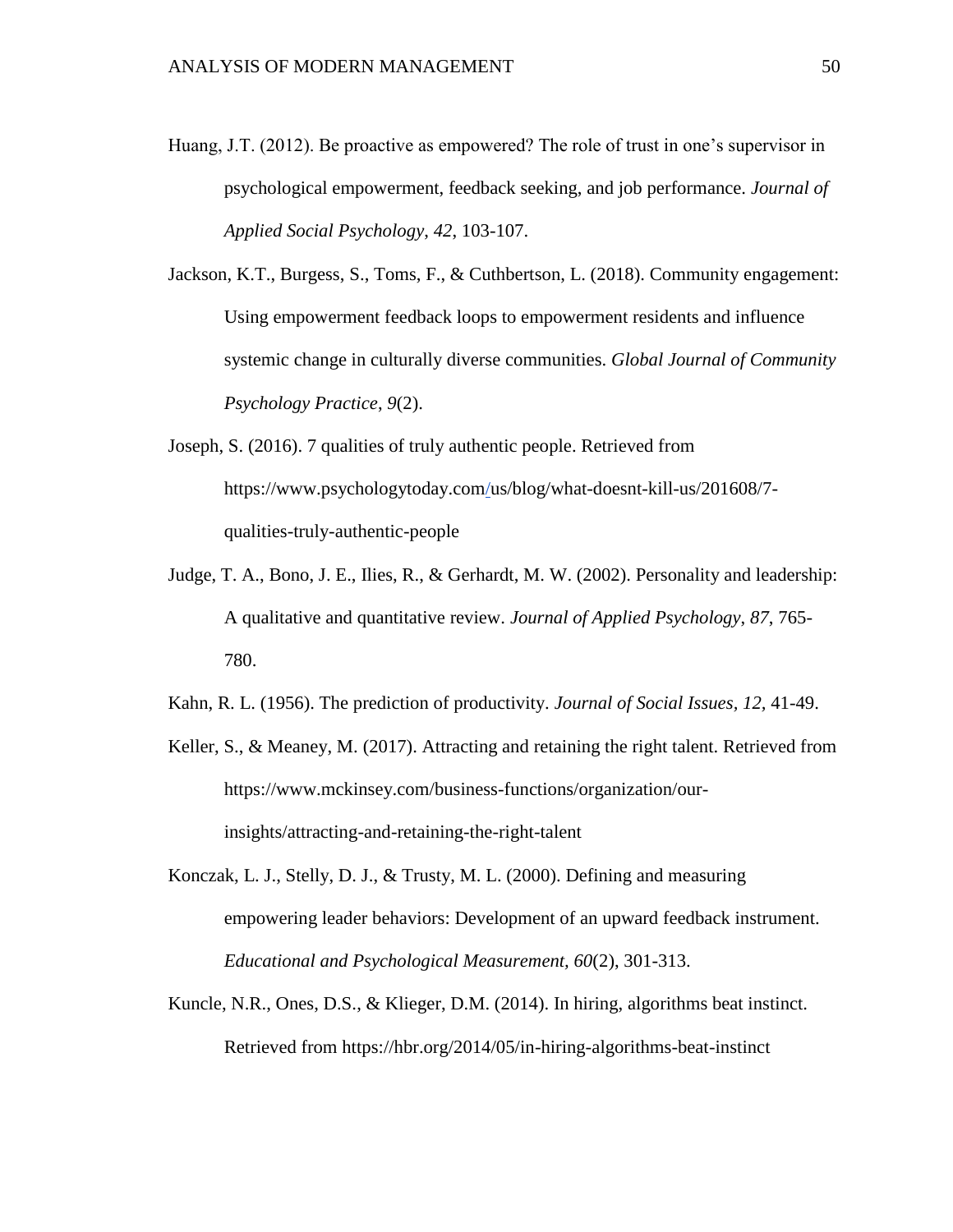- Langfred, C. W., & Moye, N. A. (2004). Effects of task autonomy on performance: an extended model considering motivational, informational, and structural mechanisms. *Journal of Applied Psychology*, 89(6), 934.
- Lavrakas, P. J. (2008). Response bias. In *Encyclopedia of survey research methods* (Vol. 1, pp. 751-752). Thousand Oaks, CA: Sage Publications.
- Leat, M., & El-Kot, G. (2009). Interpersonal trust at work, intrinsic motivation, workrelated tension and satisfaction in Egypt. *International Journal of Workplace Health Management*, *2*(2), 180-194.
- Lee, A., Willis, S., Tian, A. (2017). Empowering leadership: A meta‐analytic examination of incremental contribution, mediation, and moderation. *Journal of Organizational Behavior, 39*(2).
- Macher, K. (1988). Empowerment and the bureaucracy. *Training and Development Journal*, *42*(9), 41-45.
- Marshall, L. (2017). Ray Dalio, meaningful relationships meaningful work = happiness. Retrieved from https://www.linkedin.com/pulse/ray-dalio-meaningfulrelationships-work-happiness-luke-marshall
- Martinko, M. J., & Gardner, W. L. (1982). Learned helplessness: An alternative explanation performance deficits. *Academy of Management Review*, *7*(2), 195- 204.
- Menon, S. T. (1999). Psychological empowerment: Definition, measurement, and validation. *Canadian Journal of Behavioural Science / Revue canadienne des sciences du comportement, 31*(3), 161-164[.](https://psycnet.apa.org/doi/10.1037/h0087084)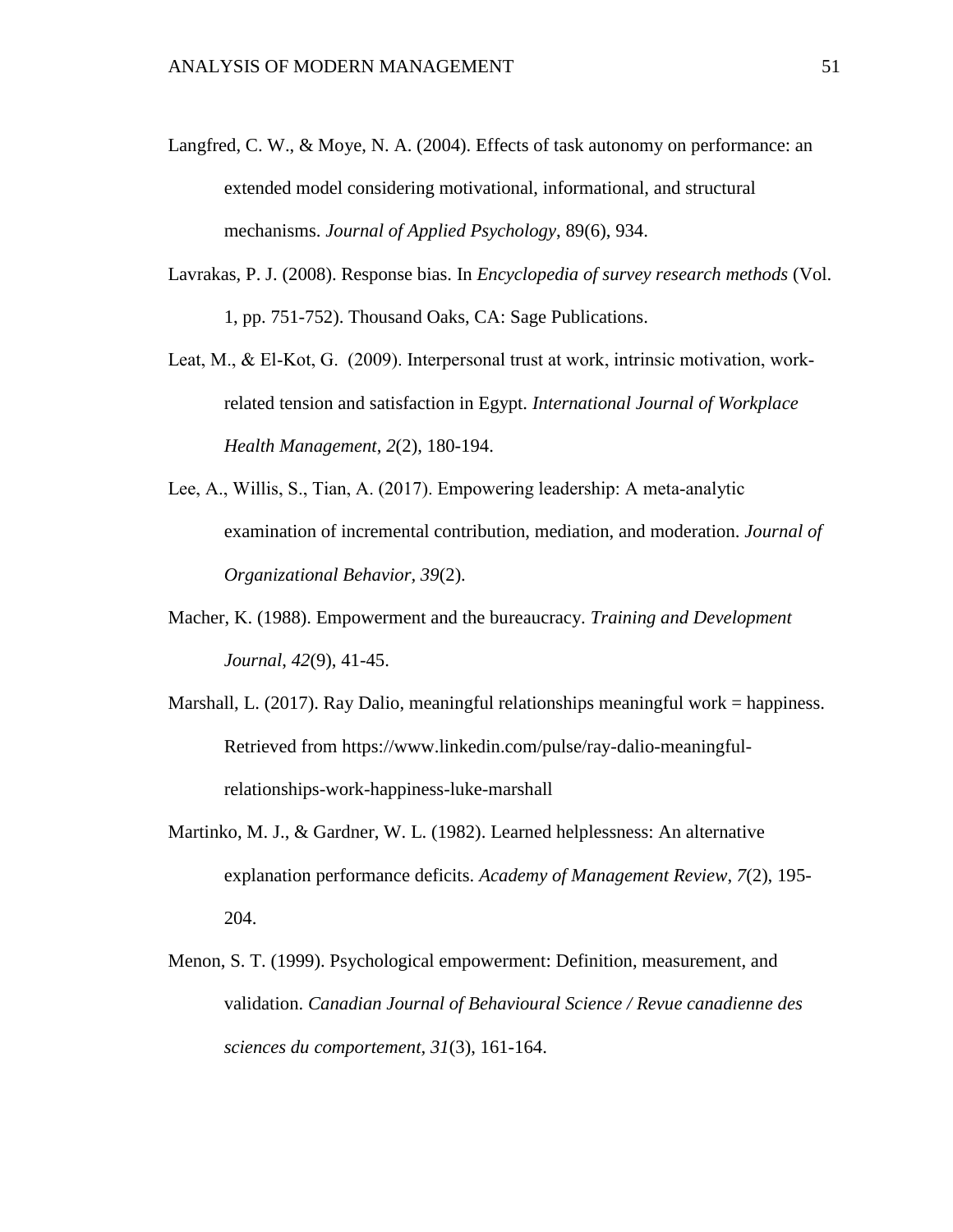- Morgan, J. (2015). The future of work is about flexibility, autonomy, and customization. Retrieved from https://www.forbes.com/sites/jacobmorgan/2015/09/22/the-futureof-work-is-about-flexibility-autonomy-and-customization/#17028fdf7dfe
- Northouse, P. G. (2013). *Leadership: Theory and practice* (6th ed.). Thousand Oaks, CA: Sage.
- Oh, E. H., & Chung, B. Y. (2011). The effect of empowerment on nursing performance, job satisfaction, organizational commitment, and turnover intention in hospital nurses. *Journal of Korean Academy of Nursing Administration*, *17*(4), 391-401.
- Paice, E., Rutter, H., Wetherell, M., Winder, B., & McManus, I.C. (2002). Stressful incidents, stress and coping strategies in the pre-registration house officer year. *Medical Education*, *36*(1), 56-65.
- Pearson, L. C. & Moomaw, W. (2005). The relationship between teacher autonomy and stress, work satisfaction, empowerment and professionalism. *Educational Research Quarterly*, *29*(1), 38–54.
- PricewaterhouseCoopers. (2008). *Managing tomorrow's people: The future of work to 2020*. London, UK: PricewaterhouseCoopers LLP.
- Reh, F. J. (2018). The role and responsibilities of today's manager. Retrieved from https://www.thebalancecareers.com/what-is-a-manager-2276096
- Riggio, R. E. (2013). Too much of anything is bad for you. Retrieved from https://www.psychologytoday.com/us/blog/cutting-edge-leadership/201302/toomuch-anything-is-bad-you
- Robertson, T. (2016). The effects of autonomy on job satisfaction. Retrieved from https://work.chron.com/effects-autonomy-job-satisfaction-14677.html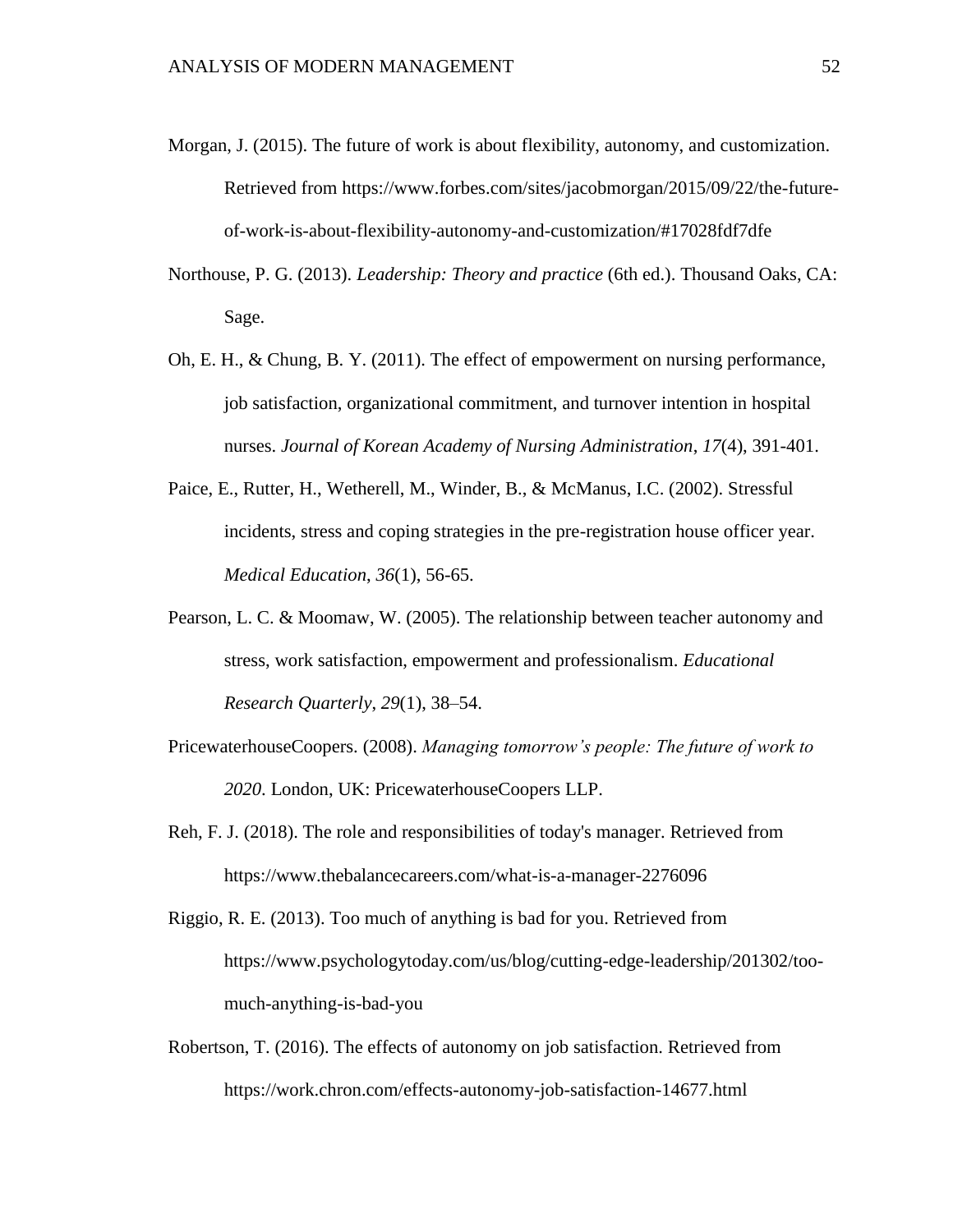- Ryan, T. A., & Smith, P. C. (1954). *Principles of industrial psychology*. Oxford, England: Ronald Press.
- Ryan, T. A. (1970). *Intentional behavior*. New York, NY: Ronald Press.
- Seibert, S., Silver, S., & Randolph, W. (2004). Taking empowerment to the next level: A multiple-level model of empowerment, performance, and satisfaction. *Academy of Management Journal, 47*(3), 332-349.
- Southland, M. (2018). Your best employees are leaving. But is it personal or practical? Retrieved from https://www.randstadusa.com/about/news/your-best-employeesare-leaving-but-is-it-personal-or-practical
- Spreitzer, G. M. (1995). Psychological empowerment in the workplace: Dimensions, measurement, and validation. *Academy of Management Journal*, *38*(5), 1442- 1465.
- Stogdill, R. M. (1963) *Manual for the Leader Behavior Description Questionnaire form XXI*. Columbus, OH: Ohio State University, Bureau of Business Research.
- Stogdill, R. M. (1974). *Handbook of leadership: A survey of theory and research*. New York, NY, US: Free Press.
- Thomas, K. W., & Velthouse, B. A. (1990). Cognitive elements of empowerment: An "interpretive" model of intrinsic task motivation. *The Academy of Management Review, 15*(4), 666-681.
- Whipple, B. (n.d.). Culture and motivation. Retrieved from https://leadergrow.com/articles/36-culture-and-motivation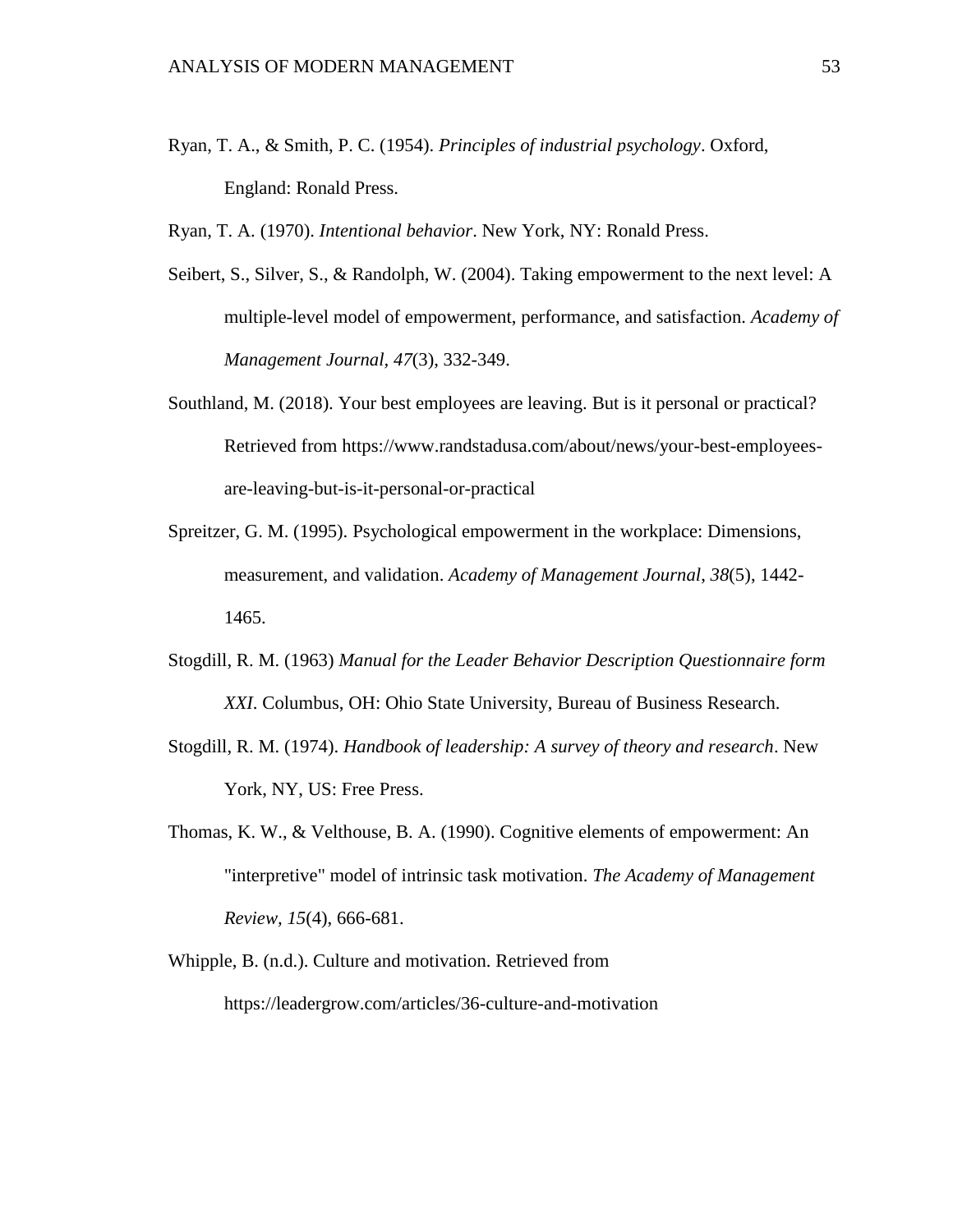- Wigert, B., & Harter, J. (2017). Re-engineering performance management. Retrieved from https://www.gallup.com/workplace/238064/re-engineering-performancemanagement.aspx
- Yudhvir, M. & Sunita, M. (2012). Employee's motivation: Theories and perspectives. *Asian Journal of Multidimensional Research*, *1*(2).
- Zielicz, A. (2017). Autonomy, mastery, purpose A basis for good practice in organising university courses. *Journal of Modern Science*, *1*(32), 183-208.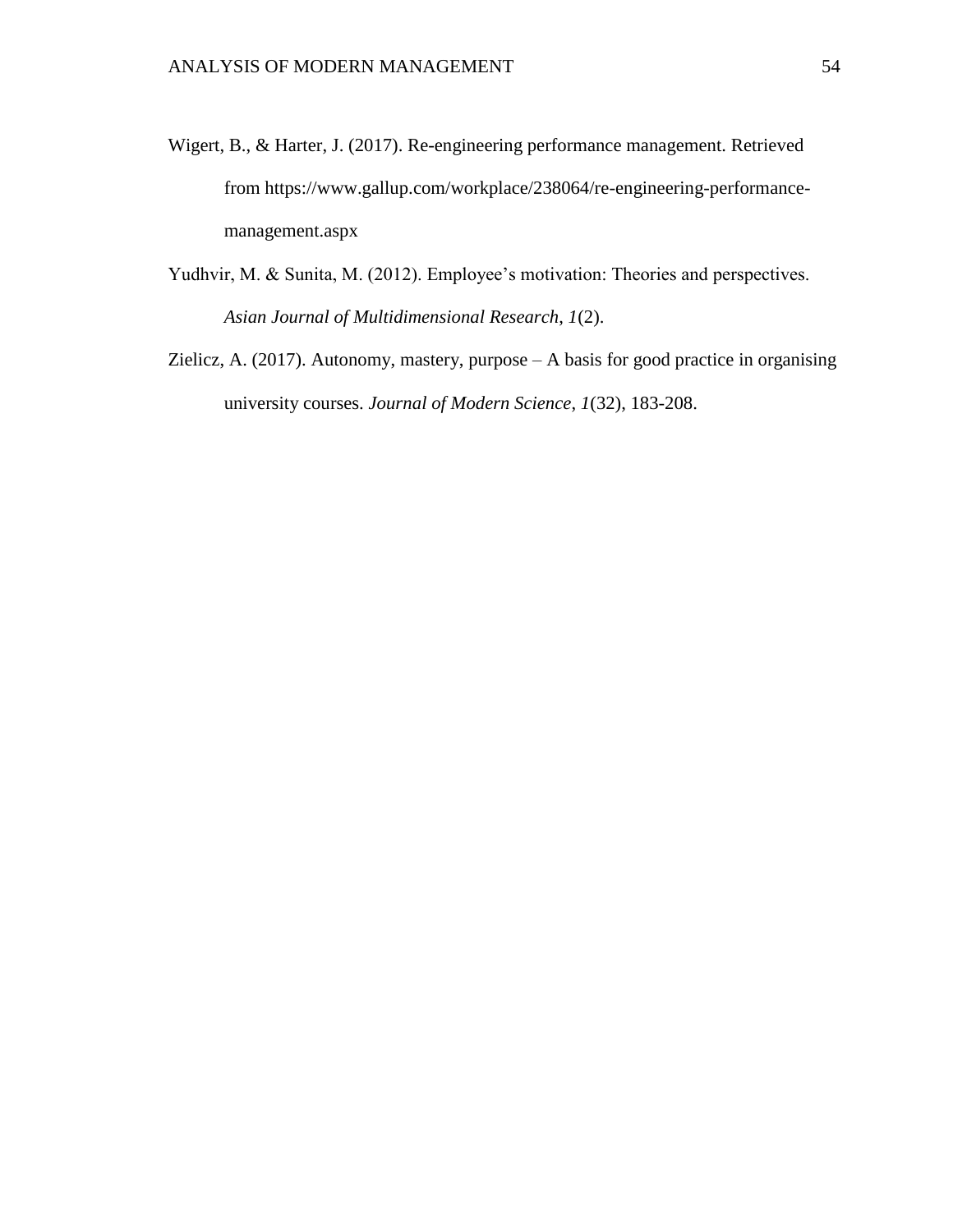# Appendix A

**Opening: Please state your name, company, and position.**  Taylor McKenzie, Paycom Payroll, Pasadena, CA.

# **Do you consent to the recording of this interview as part of my Senior Thesis at Claremont McKenna College?**

Yes.

# **At only 26, you're the office manager at a corporate company. What skills and traits have helped you find success?**

It boils down to four main qualities.

- 1. The first one, undoubtedly, is grittiness. Being persistent, rolling with punches [in sales and leadership positions]. There are lots of ups and downs, so having grit is a huge piece of it all.
- 2. Positivity is at the core of who I am. I do believe that I look at every situation that way. I do believe that has helped me stay so focused and committed through my entire tenure at Paycom.
- 3. A desire to learn. Overall curiosity. Every day I am committed to being better than I was the day before. Constantly growing. I truly am obsessed with being the best. Doesn't always mean being number 1, it means being the best I can possibly be. I think the only way to do that is getting better every single day. My overall attitude towards learning and growth.
- 4. Holding myself accountable. One of my biggest strengths is doing what I say I am going to do. Doing what needs in my day to day, in conversations with my reps, and with the accounts that I am working on.

# **Regarding management, when did you know you first wanted to pursue management?**

My dad always teases me that I was born to be a leader. I think I've always had an interest in being a leader whether I knew it or not. I think back to when I was in dance class or having friends over. I was always leading the pack. I was the captain of the cheerleading team and had leadership positions in my sorority… At one point, I sat down with my dad to discuss what I really want to do. What I really want to do is lead people. It wasn't until after college that I really made the decision that I wanted to lead my own team in a sales environment.

# **Did anyone inspire you to want to become a manager?**

Yes, my dad. Biggest role model in my life. He's an outstanding leader in the restaurant franchise industry and home building business. He has a company with his twin brother.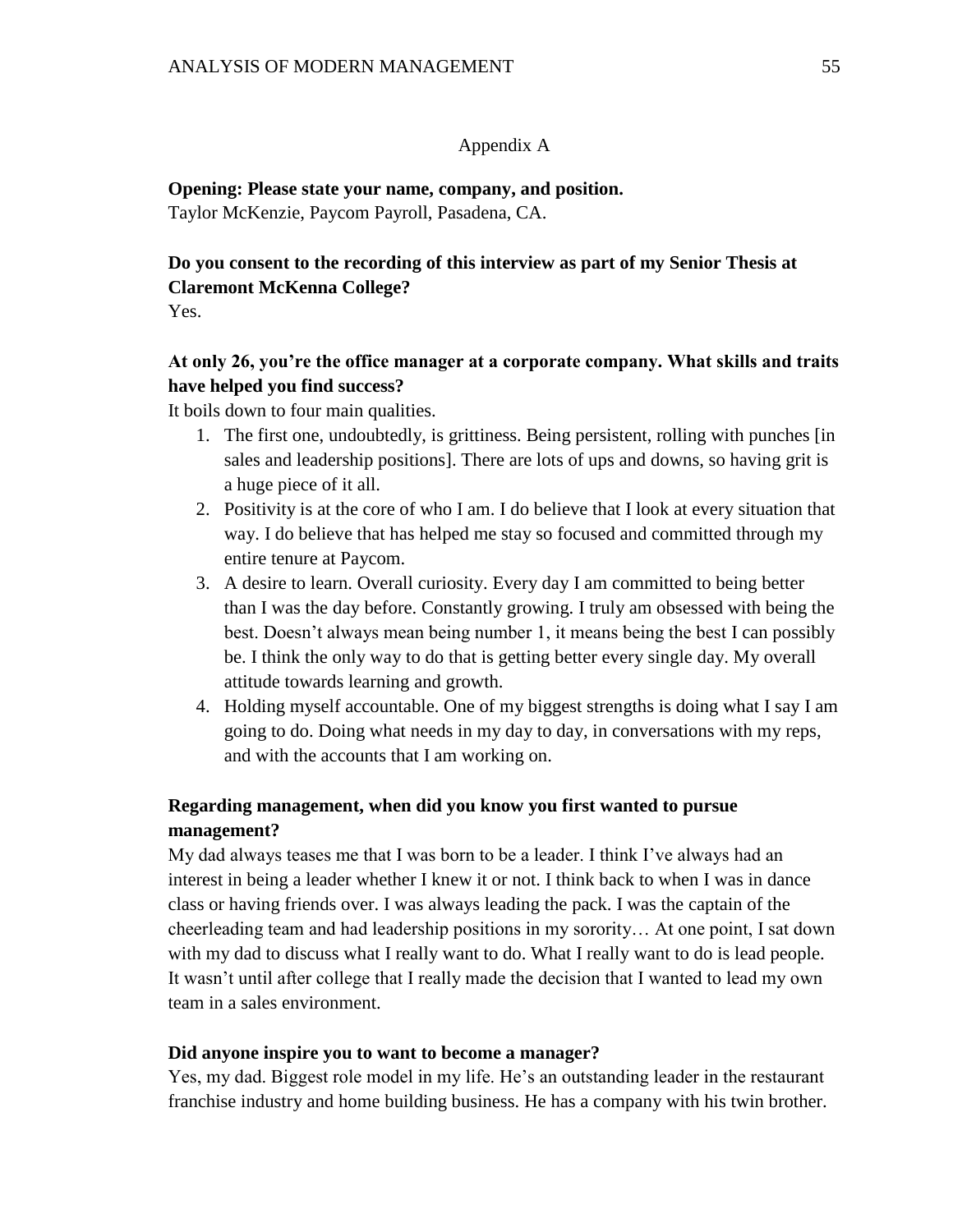# **What is your definition of leadership?**

Leadership is just so complex. Leadership is different than management and different than being a boss. The word that comes to mind is inspiring people. Everyone is motivated and inspired by different things. Leaders must identify what these things are; what gets them out of bed in the morning. What makes them feel important. What makes them feel successful.

Cater leadership style to what they need. Inspiration is a really big part of it. You're taking people to where they want. You're taking them to where they're trying to go. What's going to motivate them to get there? How do I help them get there?

# **Empowerment can be defined as the process of enhancing the self-efficacy of organizational members. What are some leadership behaviors believes that you believe contribute to enhancing the self-efficacy of your employees?**

I know that I can do a demo well, can place a half call, and run a first meeting. But that's not sustainable or scalable. I'm only one person. Being able to take a step back and teach someone else.

- 1. Prepare them what's ahead (potential obstacles, agenda).
- 2. I believe in you.
- 3. Recap after.
	- a. Let me give you a little bit a feedback. Based on what I've told you, apply these changes and implement them. I believe in you.
- 4. Another thing I've learned: As a leader, you can't take credit for anything…One day, I hope they have the confidence take on a role on mine.

# **Can you please provide an example of when and where you've used empowerment and how it positively affected that individual and the organization?**

I think there are examples almost every single day.

- 1. We are about close the biggest deal Pasadena has ever closed. As much as I've wanted to take the reins on the account, I've pretty much shared the responsibility equally with Iz. And every time we are going give them a call or go into the meeting, she asks me "Are you going to run the meeting or am I?" And I'll help prepare her for it and get her ready, but I tell her that she's going to run the meeting. I will be here for back up if you need it."
- 2. One of the coolest things about managing Izzy over the past 7 months since I've been here is that she used to need me for backup and she doesn't need me for backup anymore. I think that is a direct result from letting her do some of the harder thing. Now, she is effectively getting that deal to the finish line pretty much with me as a mute in the background. And that's exciting, because that is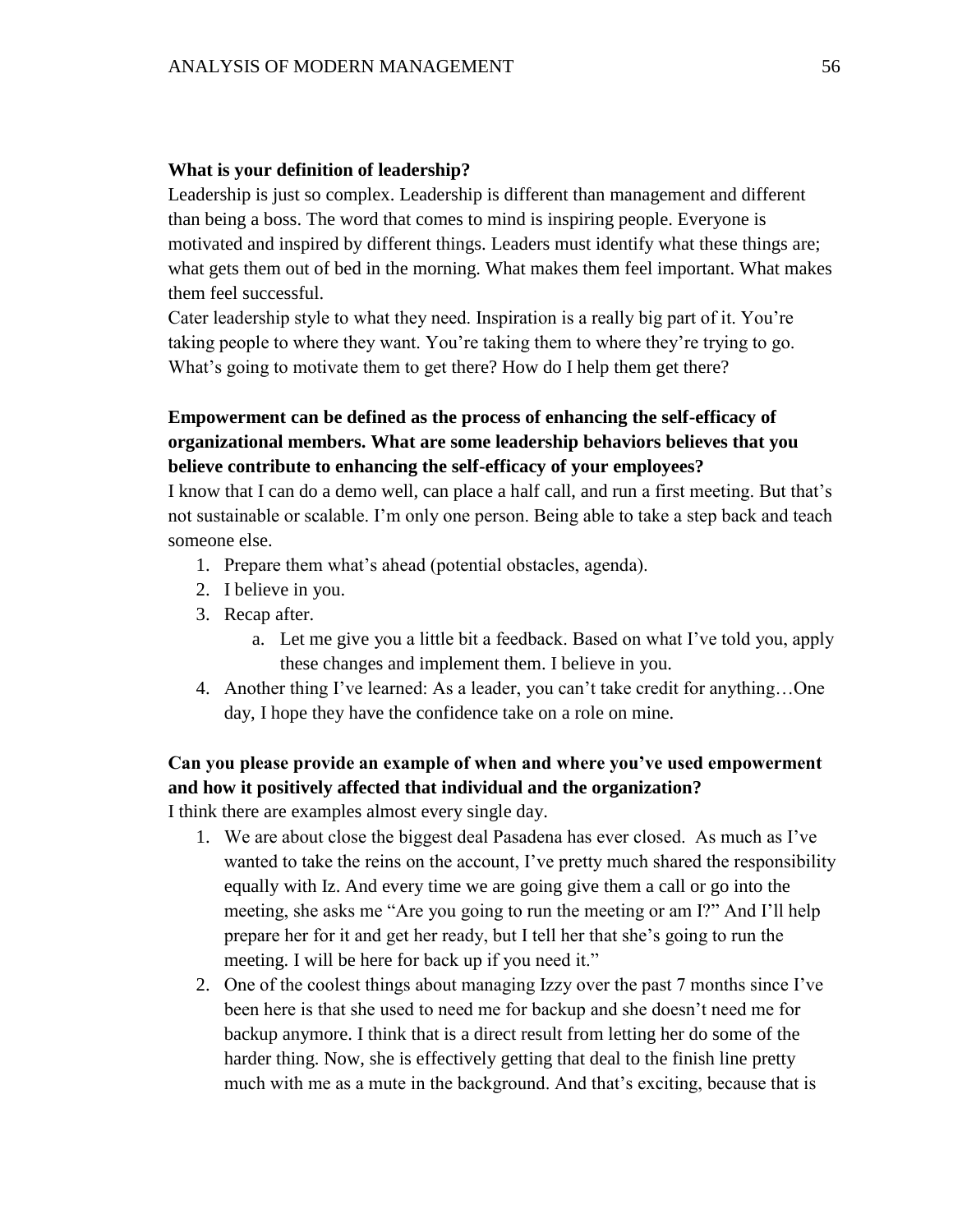going to be the biggest deal our office has ever closed and she's going to have done a lot of it on her own.

# **Is there an example where you used empowerment and it did not work? Please elaborate.**

As much as I'd like to say that my reps have autonomy, I still got my hand in the pot. You know our team, we've got such a sharp group of individuals and I really don't have those moments often. You know me Patrick, I'm the most upbeat, positive person ever, but there are times where I have to put my foot down and bring the hammer down and have really hard conversations.

- 1. I had a really hard conversation back in January with someone who was not living up to their potential, at all. We had a conversation about how to bounce back from it and gave them a really good game plan and you just have to execute on it and I know you can. And it sucks but they came into my office two day later and they quit.
- 2. I think that is a really hard thing in management is that when you do bring the hammer down there are people that can't handle it.
- 3. I tried to make her feel empowered, but I'm a new manager. I identified areas where I could have done better in that conversation but I also had to accept that she wasn't willing to take on the challenge.

# **On your path to your current position, were their people who empowered you?**

There's been a lot of people. Rob Magnis, my regional from Chicago West. He believed in me and pushed me from the second he met me. It was nonstop. He was pushing me, telling me you're going to be promoted in a year. You're going to be an amazing manager. You're a great [badass] sales person. He instilled a lot of confidence in me and put a lot of faith in me to be a top sales rep out of that office. And because he did that, I felt like I could not let him down. I owe a lot of my success as a sales rep to Rob putting that faith in me.

# **What role does trust play your relationship with your employees?**

I think respect and trust are two of most important things you have to have between a manager and a rep. They got to trust that you would never steer them in the wrong direction and the manager has to trust that they are executing and have the best interest at heart.

# **What are some of the things that motivate you?**

Depends on what area you're talking about…

1. I'm obsessed with being the best. It's a personal competition with myself. Being better than I was the day before…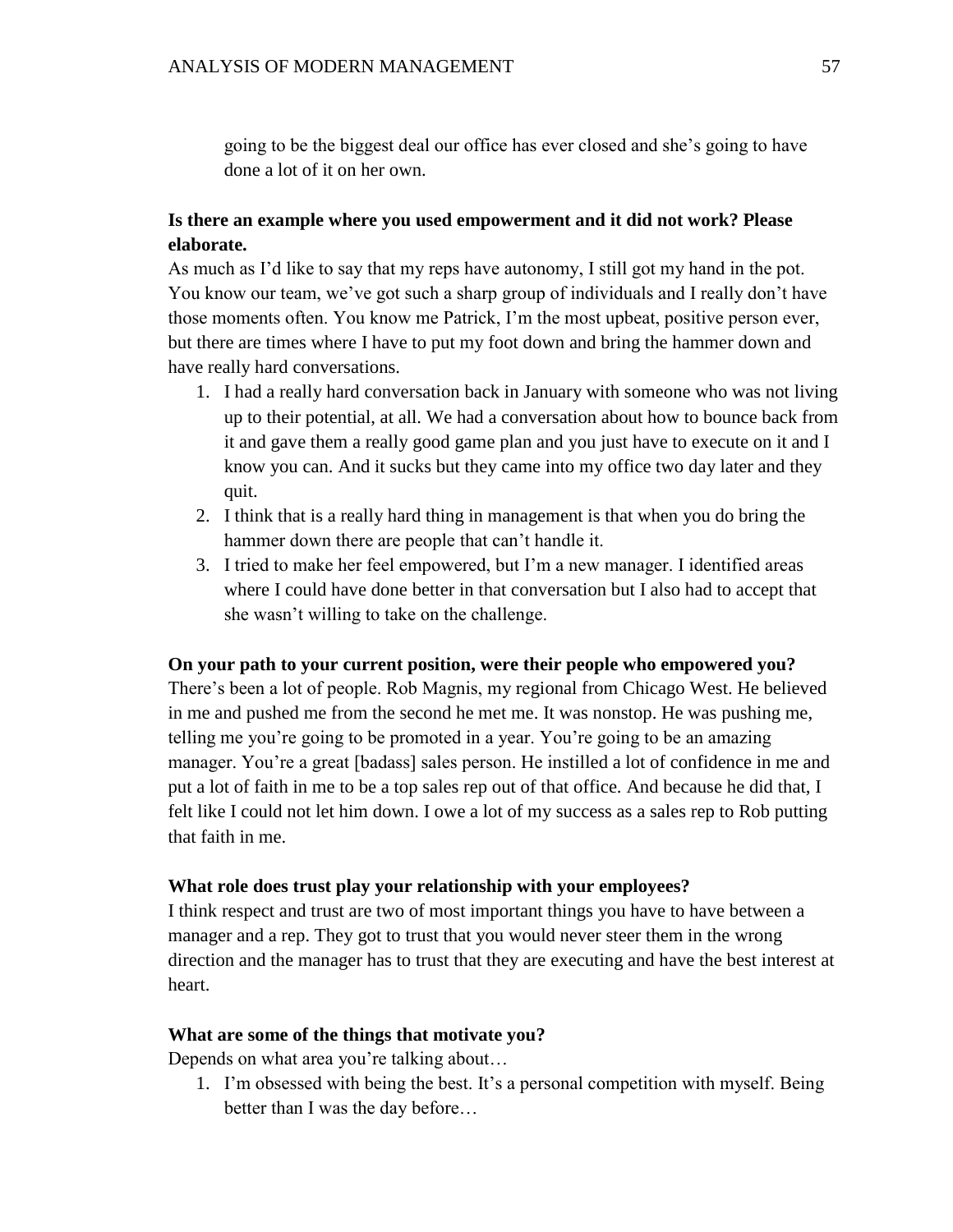- 2. My role models, leaders, parents, and coaches motivate me... And I want to be that for someone someday. I'm motivated by that a lot. I want to change people's lives. I know a lot of people say that, but even if it was on a micro scale, or just one person, I would love to change their lives.
- 3. My future family. I've already started college funds for my future kids.
- 4. My lifestyle motivates me.

# **What are some of the things that you believe motivate other people?**

It is different for everybody.

*Some of the example she listed:* 

- 1. Making a difference in people's lives
- 2. Being #1
- 3. Making your boss proud
- 4. Making parents proud
- 5. Sometimes, maybe, you come from nothing and want to change your lifestyle.

## **How important is culture in the success of an organization?**

It is a critical component. When I arrived in the office in September, it was tumultuous. You could feel it in the air. Since then, the culture has done a complete 180. A lot of that has come transparency. A lot from having fun everyday. If you're not having fun where you are, eventually you're going to move on. Culture is one of the most important piece, without a doubt.

#### **What is the most important thing you've learned so far as a manager?**

- 1. The *most impactful thing* I've learned as a manager, is when to manage and when to lead. They are totally polar opposite roles. I've worked on being able to identify this is when I manage and this is when I lead. Sometimes managing is bring the hammer down and saying this is unacceptable and that's hard for me to do sometimes. Really learning the opportunities where I need to lead and manage.
- 2. I need my people more then they need me. If I went on vacation for a week, this office will run like a well oiled machine. The meetings with still be set, sales still brought in, prep work will still be run. If my people are on vacation for a week, there is no way. Meetings won't be set, deals won't be sold, and work will not be done. There is just not enough time for me to do what 7 people can do.
- 3. My people are always watching me. If I'm upset about something outside work, the reps will think something is wrong.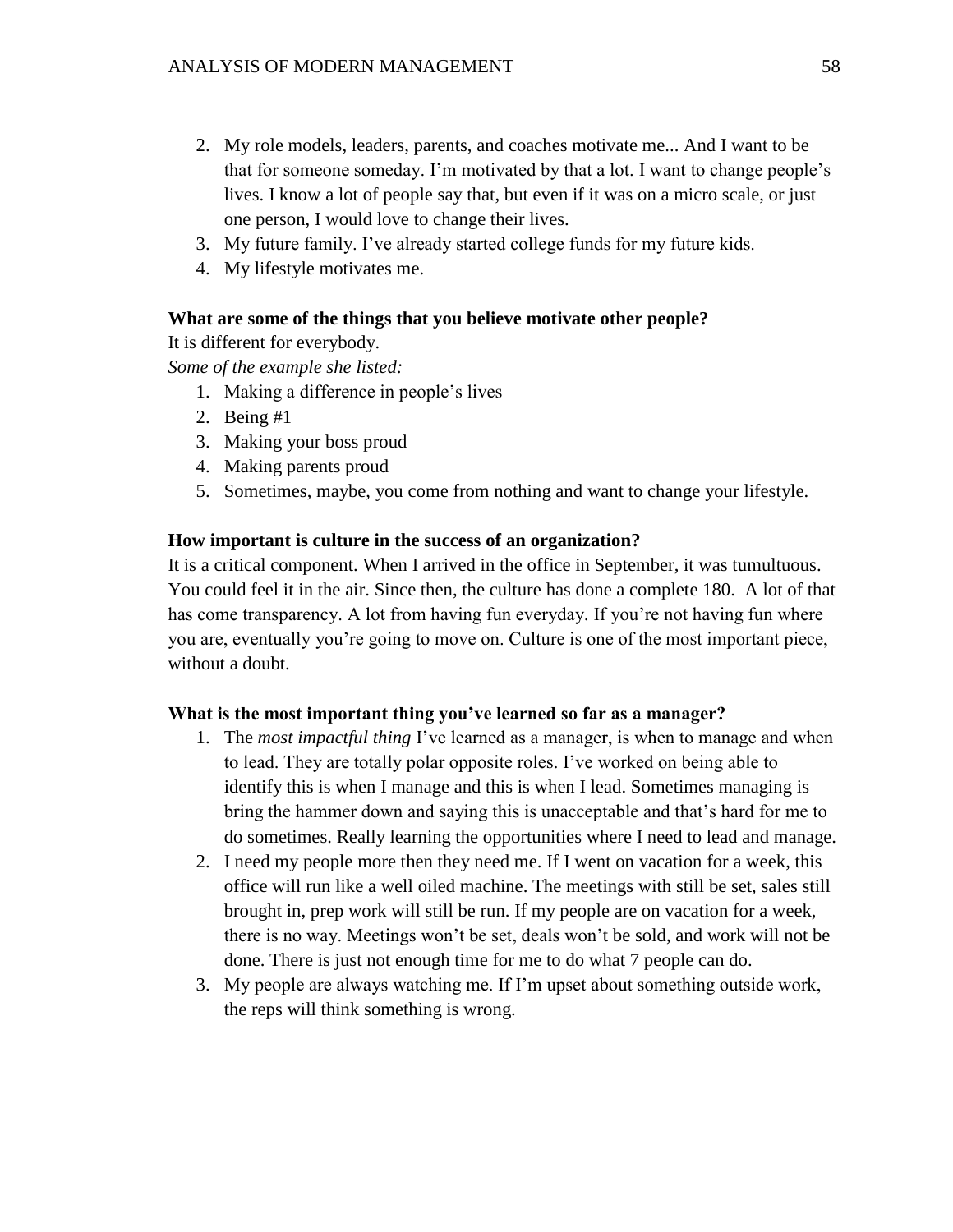# **In your role a leader and manager, do you believe it is also your job to mentor?**

- 1. It's important. I think it is extremely impactful. The area where you have to be careful… I would like to think I'm a mentor to Emily. You have to be very careful between blurring the lines of being their friend and being their mentor that is helping them through their relationships, situations with their friends, or sticky situations with their parents and being a mentor in the workplace. Being a mentor is really important and creates a bond, but you have to be careful not to let those two lines blur too far together.
- 2. I've never felt like I needed to be somewhere more than I felt in this role. I feel like I belong in this role. And I feel like true leaders when they get into true leadership, while they will fumble a little bit and mess things up, it's just a feeling that I know where I am supposed to be.
- 3. Leaders, when they get in that role, they are going to know if they were meant for leadership or not. If they're facing a ton of obstacles with their people there is probably some underlining qualities that don't necessarily make them the best candidate for leadership.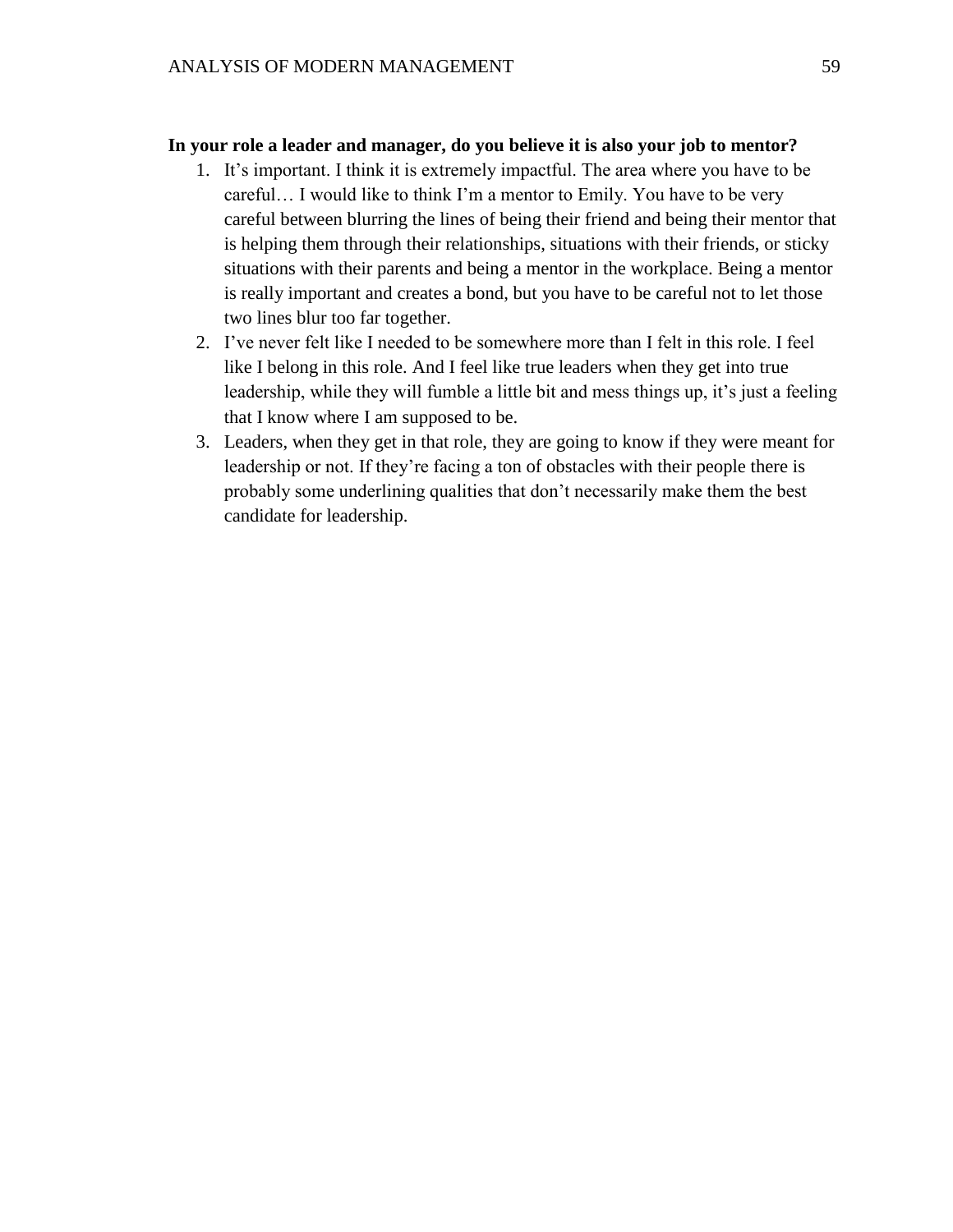# Appendix B

**Opening: Please state your name, company, and position.**  Isabella Zelinger, Paycom, Executive Sales Representative.

# **Do you consent to the recording of this interview as part of my Senior Thesis at Claremont McKenna College?**

Yes.

# **What are some of the skills and traits that have helped you find success?**

- 1. I feel like I have a lot of fun…So I don't take anything too seriously. I think that helps.
- 2. I'm also very competitive. That naturally drives me but I'm not necessarily competitive from a team perspective, I'm competitive personally. I'm my toughest critic. If I feel like I'm lesser than my best I can't sleep at night.
- 3. Having honest, open communication with your leaders and managers really helps because they know everything that is happening with your territory at work [referring to Zelinger's assigned sales territory].

# **Can you give me an example of when you current manager has empowered you in the workplace?**

- 1. Well, we could take the deal that I'm closing today. I've pretty much done this whole account on my own and my conversations with Taylor have been more about "How do I tee this up…" They've been more strategic. I haven't asked her to do any of the work leading up to it, I've asked her to help strategize. So I'm learning from strategizing with Taylor which is thus teaching me how to do that on my own.
- 2. Now I know how to negotiate. I don't need to ask for Taylor's help to negotiate because I already know what I can and can't say from previous experiences which is obviously empowering me to keep doing that in the future.

# **Do you think that trust is important in the relationship between a manager and employee/representative?**

- 1. 100%. Yes.
- 2. If I have a client cancel on me or my pipeline is not reflecting the way I want it to, I am always very transparent with all of that. I never fabricate because if I fabricate I am just going to end up getting in trouble down the line. I'd rather be up front with the communication so we can make a plan to get better than delaying the inevitable.